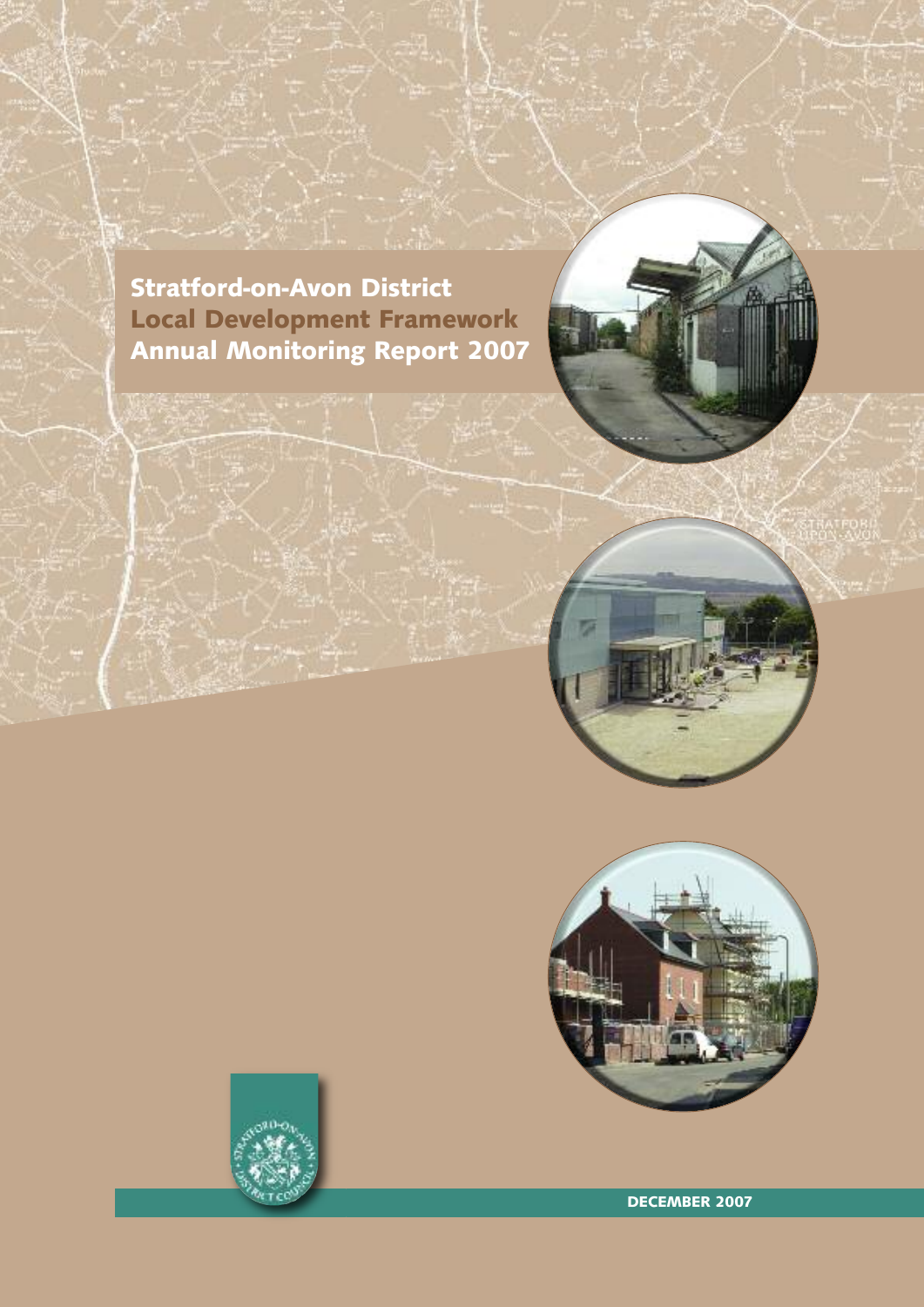# **Stratford-on-Avon District Annual Monitoring Report 2007**

A large print copy, electronic copy or more copies of this publication are available on request from Environmental Services

© Copyright Stratford-on-Avon District Council



**Planning Services**

Stratford-on-Avon District Council Elizabeth House, Church Street Stratford-upon-Avon CV37 6HX

Telephone 01789 260337

e-mail planning@stratford-dc.gov.uk website www.stratford.gov.uk SDC/0681/DEC07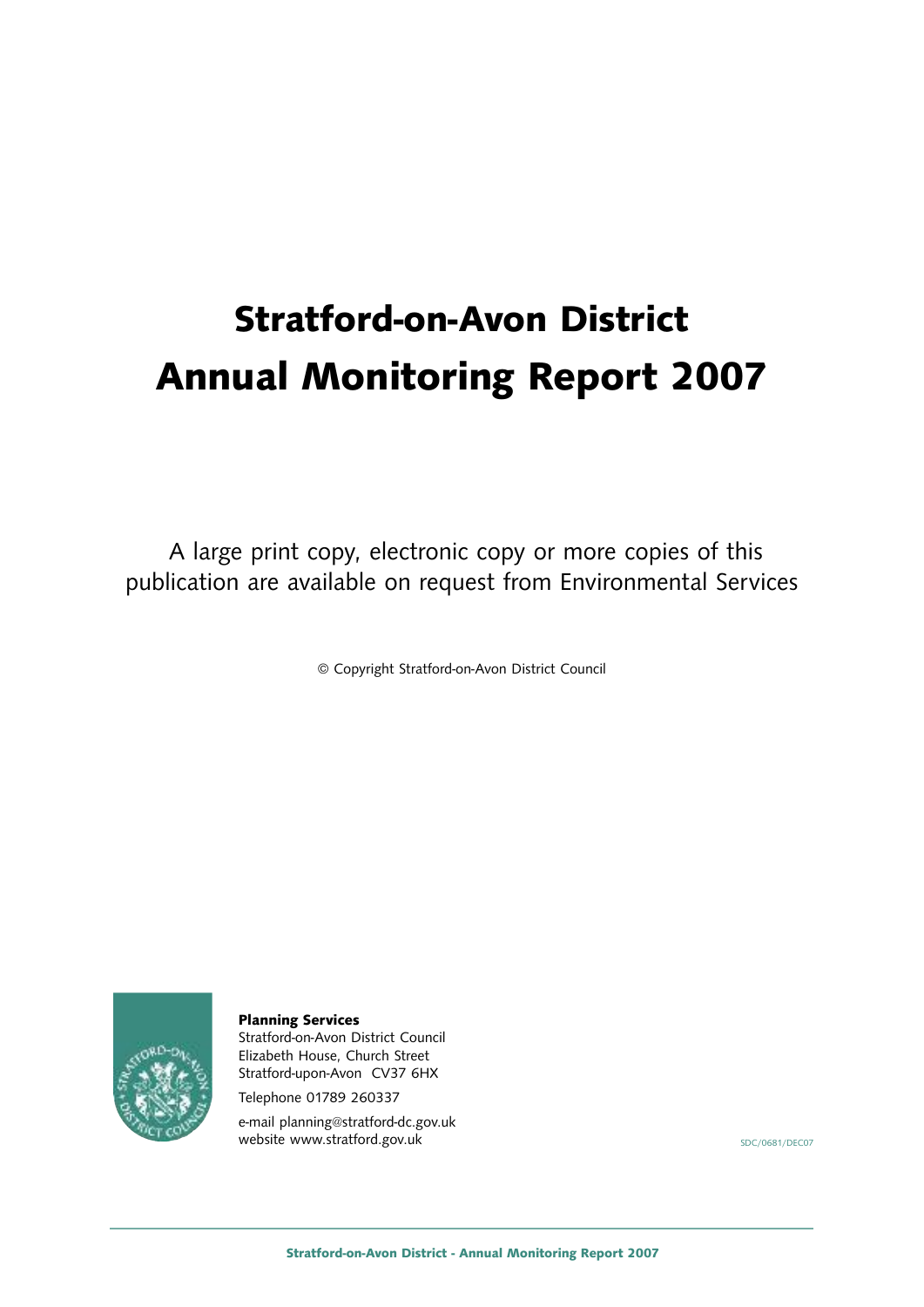## **Stratford-on-Avon District Annual Monitoring Report 2007**

#### **Contents**

| 1. |                                                | Introduction                    |         |  |  |
|----|------------------------------------------------|---------------------------------|---------|--|--|
| 2. |                                                | Summary                         |         |  |  |
| 3. |                                                | State of the District           |         |  |  |
| 4. | Analysis of Indicators                         |                                 |         |  |  |
|    | Α.                                             | Contextual indicators           | page 13 |  |  |
|    | В.                                             | National core output indicators | page 18 |  |  |
|    | C.                                             | Local indicators                | page 29 |  |  |
|    | D.                                             | Significant effects indicators  | page 34 |  |  |
| 5. | Local Development Scheme - progress and review |                                 |         |  |  |
| 6. | Glossary                                       |                                 | page 40 |  |  |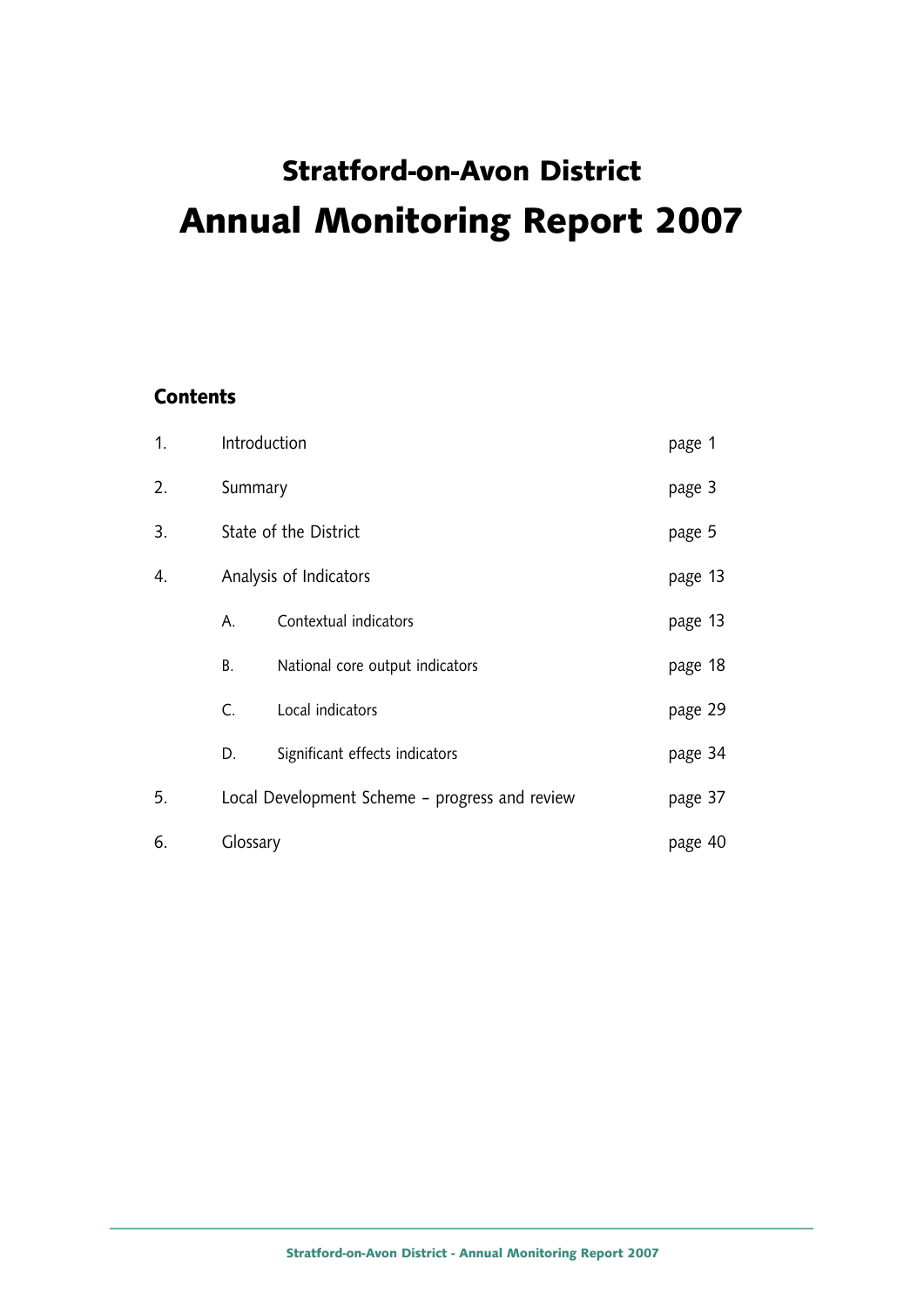## **1. Introduction**

The preparation and publication of an Annual Monitoring Report is one of the fundamental planks of the new planning system introduced by the Planning and Compulsory Purchase Act 2004.

To quote Government guidance, 'monitoring is essential to establish what is happening now, what may happen in the future and … to determine what needs to be done.' 1

The Act requires each local planning authority to submit an annual report to the Secretary of State. It is expected to contain information on the implementation of the Local Development Scheme and the extent to which the policies set out in the local development documents are being achieved.

One of the key components of the new planning system is the importance of linking the development plan with the community strategy for the area. In this way it is possible for them to adopt common targets and indicators so that common progress can be gauged.

The development plan can be helpfully described as the physical manifestation of the community strategy, helping to ensure that land and buildings are used in ways that meet the expressed needs and priorities of communities.

The new form of monitoring is intended to take a positive approach, identifying key challenges and opportunities, and informing decisions so that the greatest benefit for the future of the area is derived.

This document is Stratford District Council's third Annual Monitoring Report (AMR) produced under the 2004 Act. It seeks to develop and improve on previous editions, taking into account feedback by the Government Office for the West Midlands. It also identifies where improvements to the scope of the monitoring process could be made by the District Council.

The District Council has now commenced work on the Core Strategy that will provide the foundation for its Local Development Framework that will eventually replace the District Local Plan.

This report covers the monitoring period 1 April 2006 to 31 March 2007, apart from the section on the Local Development Scheme which sets out the situation at the time of publication.

The development plan system in England is founded on the 'Plan, Monitor and Manage' approach. This is illustrated in the diagram below with adaptations to incorporate other key aspects of the process.

In practice, the process is a continuous one in that there is no specific start or end point. What is more, the various components often overlap or take place in a different sequence depending on specific circumstances.

#### **Research**

The Local Development Framework has to be based on accurate and thorough evidence. This provides up-to-date knowledge of the District's assets and circumstances. In turn, this should underpin planning policies that respond to the needs and challenges faced. The LDF has to be consistent with the Community Plan for Stratford District and the Corporate Strategy of the District Council. These are themselves based on a clear understanding of the area and future aspirations.

#### **Plan**

The LDF will comprise a 'folder' of documents. The first to be produced will be the Core Strategy. This will set out a clear 'vision' of how Stratford District should look and function in 2026. A range of objectives and strategic policies will establish the course to be taken to achieve the vision. The preparation of the Core Strategy will take into account the evidence base and the outcome of consultation and engagement with individuals, businesses and agencies. A Sustainability Appraisal will 'test' the likely effects of the Core Strategy.

<sup>1</sup> *Local Development Framework Monitoring: A Good Practice Guide, 2005*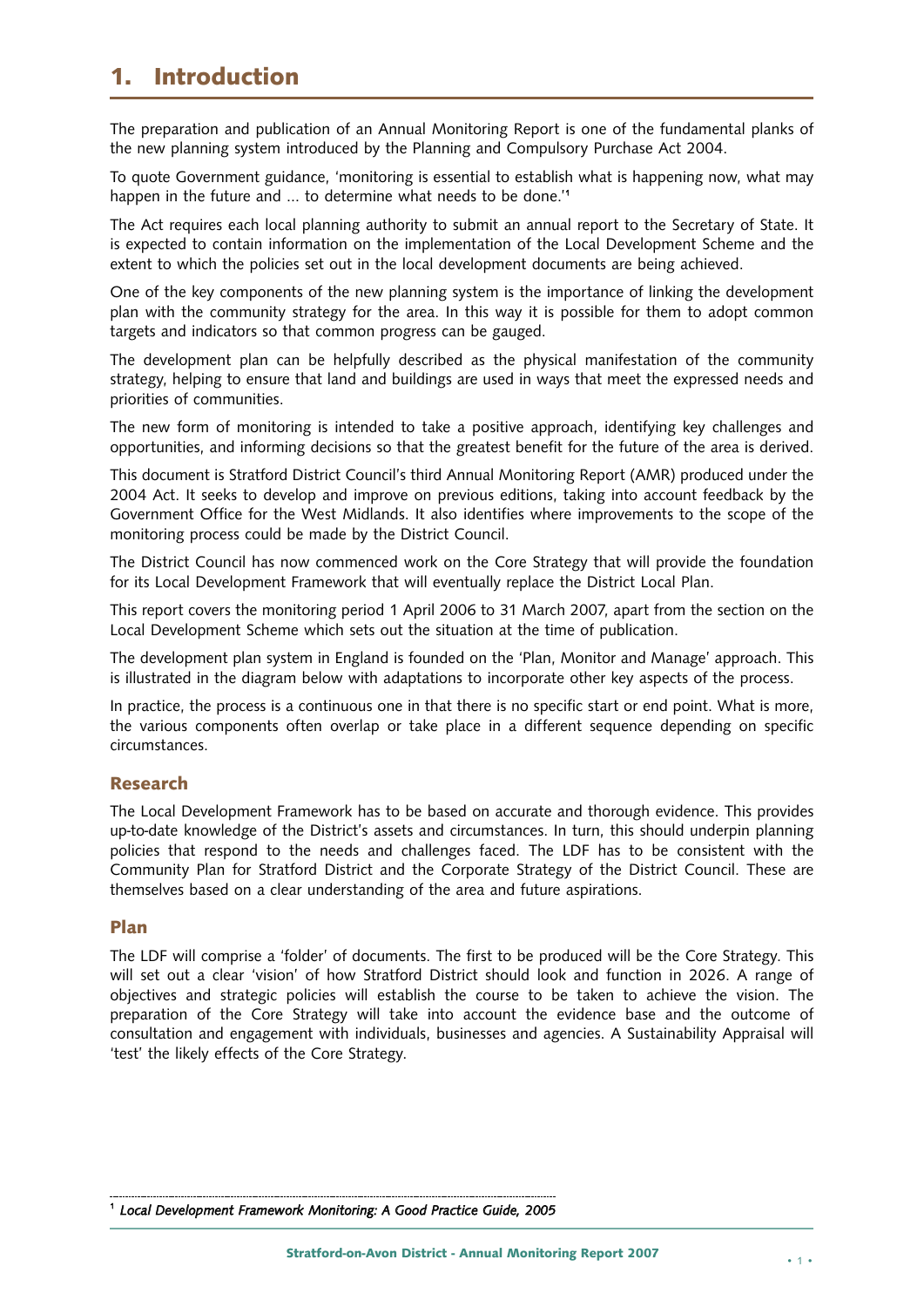

#### **Implement**

To make things happen in the manner sought in the LDF will require the co-operation of a wide range of partners. The planning process will have a major role to play through the determination of planning applications. However, the new planning system expects a wide range of agencies and organisations, including other services of the District Council, to make investment decisions based on the objectives of the LDF to which they have contributed. In turn, this should mean that development is served by the necessary facilities and infrastructure at the appropriate time.

#### **Monitor**

There is a strong emphasis in the new planning system on developing a comprehensive monitoring framework. This should allow the implementation of policies in the LDF to be assessed to check whether they are having the intended effect. The Annual Monitoring Report is the means of presenting this assessment. It should set out performance against a wide range of indicators and identify what improvements should be made to the monitoring process and how.

#### **Manage**

A clear understanding of outcomes and trends will help to highlight any changes to policies, or other specific actions, that would be necessary to achieve the objectives set. In terms of the Planning Service's work programme, it is necessary to gauge whether the intention to produce individual LDF documents, and the timescales involved for each, is still valid and achievable or whether changes are justified.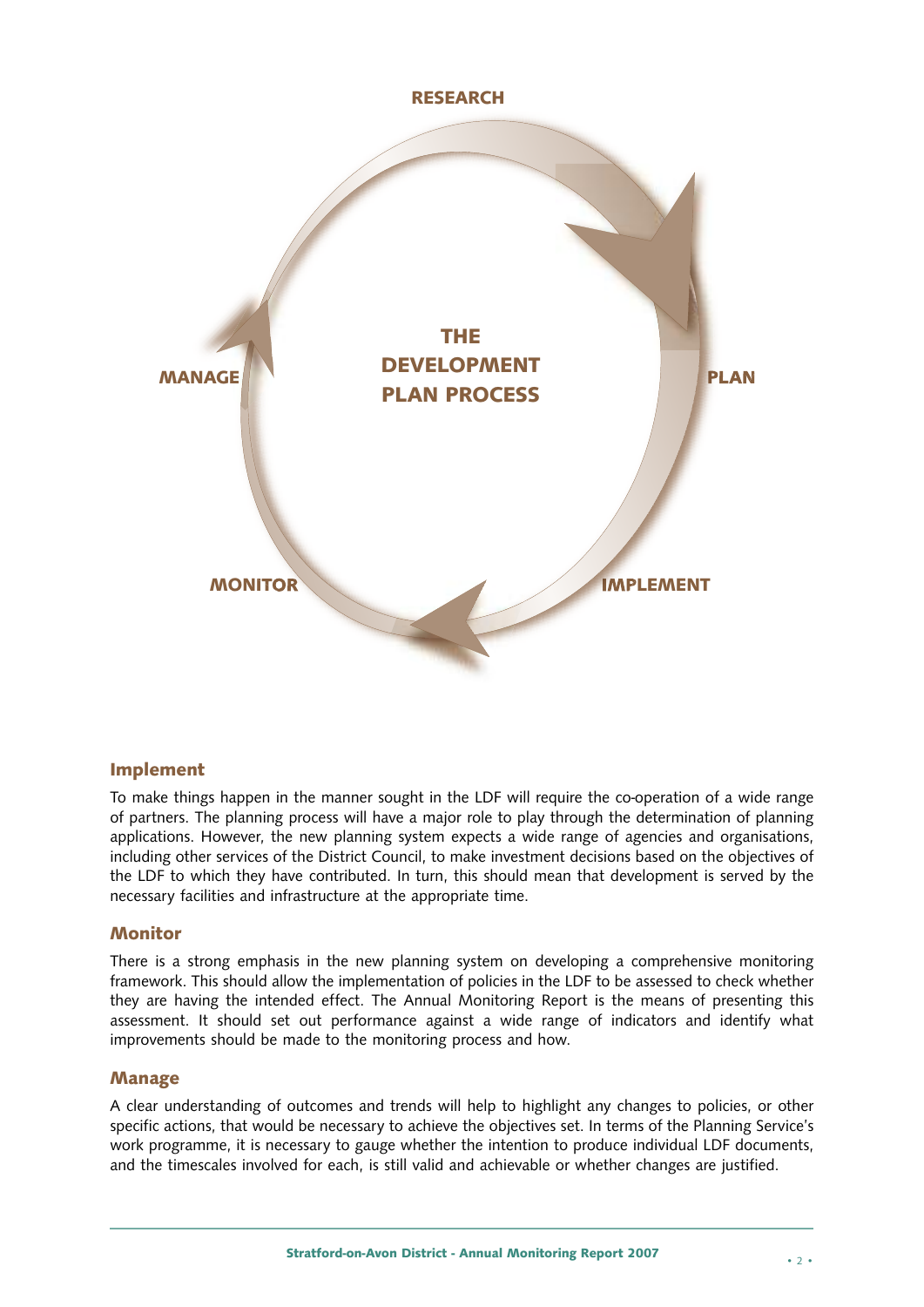## **2. Summary**

This section draws out some of the key findings that have been established through producing this edition of the Annual Monitoring Report.

• The Local Futures Audit shows Stratford-on-Avon District, in comparison with the regional and national situation, to have:

- a local economy that is broad-based and productive, although experiencing a low level of growth.

- a population that is skilled and well-educated and benefiting from high average incomes, and one that has a growing proportion of older residents.

- communities that experience low levels of deprivation and crime but high property values and for those in rural areas, poor access to key services.

- an environment that is of very high quality and with a large number of heritage sites.

- The rate of employment land development continues to meet expectations and there is a good mix of sites currently available to satisfy a range of business needs.
- There is a need to focus specifically on providing a greater proportion of office development in or on the edge of Stratford-upon-Avon town centre.
- More scope should be provided to increase the opportunity for research and technology companies to locate and expand in the District.
- A large proportion (69%) of industrial development since 2001 has taken place on previously developed (brownfield) land.
- The AMR contains 'housing trajectories' which chart progress towards meeting strategic housing requirements over the period up to 2016. Two versions are included; one based on the adopted Regional Spatial Strategy and the other on the RSS Phase Two Revision. The former shows high levels of over-provision, the latter relatively modest levels of over-provision by 2016.
- The second housing growth scenario may not be far removed from that which the revised RSS specifies when finally endorsed by the Secretary of State. If this were to be the case, the second trajectory points to the likelihood of the Local Development Framework having to identify additional land for housing development in Stratford-on-Avon District.
- There is a marked shift towards the use of previously developed land for new housing. This trend is in line with planning objectives at all levels including the national annual target of locating 60% of new housing on such land.
- The AMR shows a considerable reduction in the number of affordable dwelling completions from the high level of activity in 2005/6, a drop from 180 to 51 dwellings.
- There continues to be a lack of new shopping floorspace in Stratford-upon-Avon town centre which should be the focus of large-scale retail development in the District.
- The AMR now includes some information on the biodiversity of the district. Data from Natural England show that the Sites of Special Scientific Interest in the district are in relatively good condition.
- The District Council intends to slip the publication of the Core Strategy Preferred Options for consultation until June 2008. This will enable the evidence base to be more robust and to put forward specific locations and sites for future development. As a result of this approach, the Strategic Allocations DPD has been withdrawn from the Local Development Scheme.
- A total of seven Supplementary Planning Documents have been adopted on target in accordance with that specified in the current version of the LDS.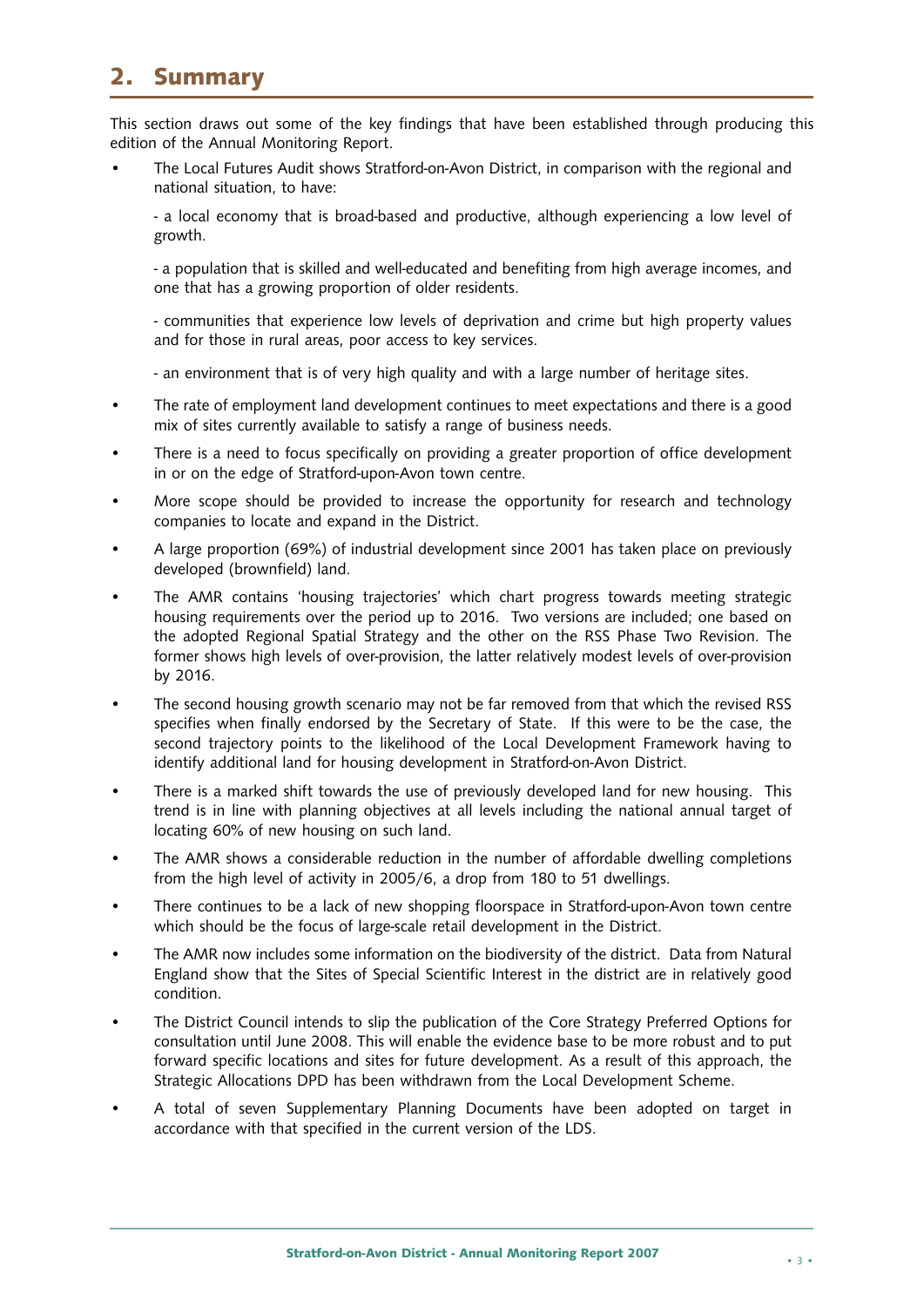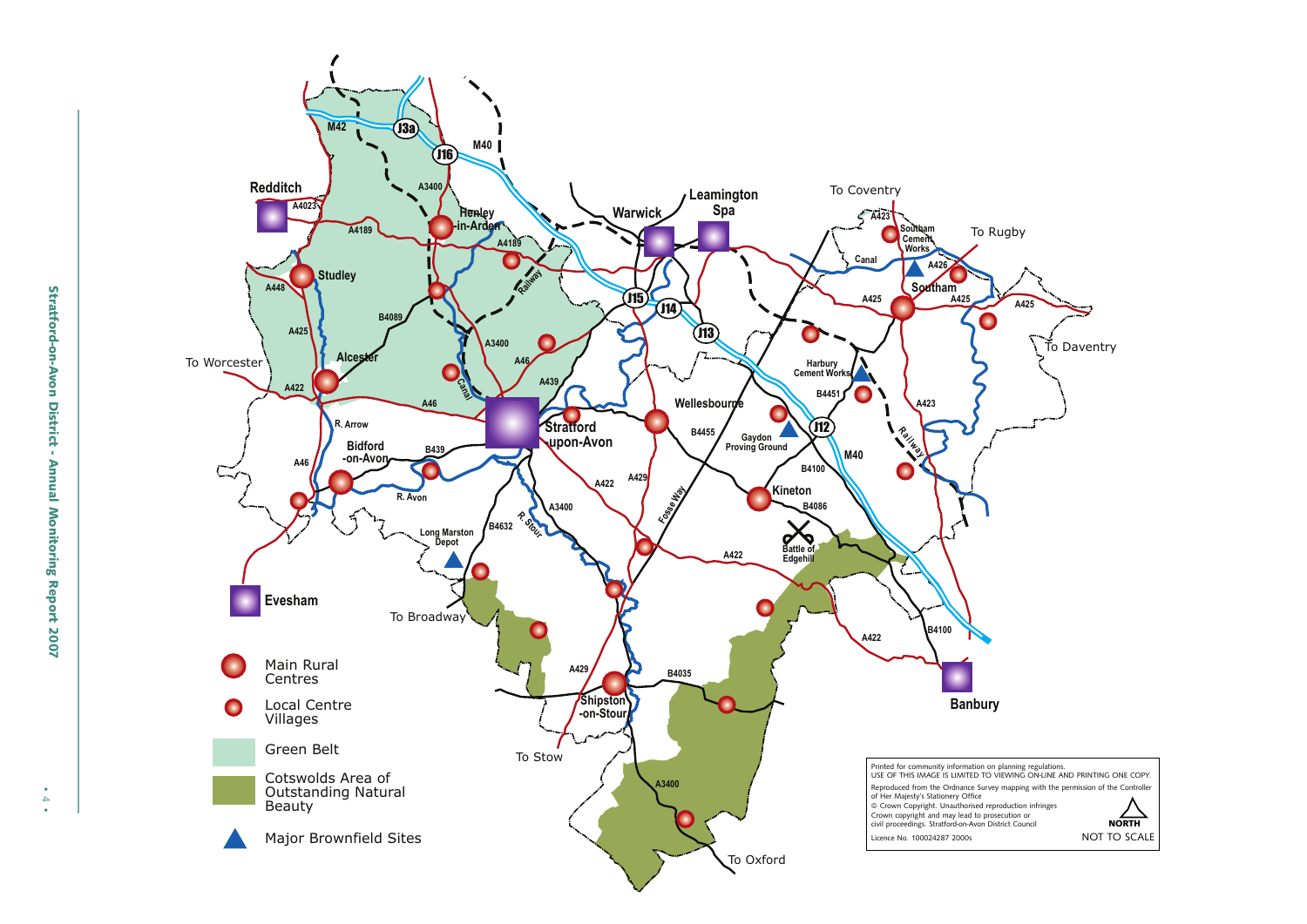### **3. State of the District**

During 2006, the District Council commissioned a Local Futures Audit to be carried out. This form of audit has been developed in collaboration with the Audit Commission, the Local Government Association, and individual local authorities and partnerships.

The basic thrust of the Audit is to compare and benchmark the performance of Stratford-on-Avon District against each local authority area in Great Britain and against those in the West Midlands region and the Coventry & Warwickshire sub-region. Performance is assessed according to how well the District scores on a range of carefully selected benchmark indicators of economic, social and environmental well-being.

The results of the Audit are to be used to inform local policy development, including the Local Development Framework. It will act as a basis for monitoring and evaluating progress towards the District Council's various policy goals. It will also be used as an evidence base in order to advance the Council's economic and social development priorities with strategic and funding bodies.

#### **A. Economic Profile**

The Audit assesses the present state of Stratford District's economy in terms of its competitiveness at the sub-regional, regional and national levels. Strong economic foundations are critical to the future success of the District, in order to create quality employment opportunities for local people.

#### **i. Macro-Economic Performance**

This issue has been examined using indicators for economic scale, productivity, and change. The indicators here are primarily to give context to the other findings in the economic section; they enable the true economic drivers to be identified and therefore the relative importance of their growth and productivity.

Beginning with **economic scale**, the Audit assesses the situation in terms of both output and employment (workplace-based).

**• Stratford District has an average sized economy, ranked as the 182nd largest of 408 districts in Great Britain.**

The District's economy, measured by its share of national Gross Value Added (GVA) and employment, is smaller than the national and regional average but similar to the average in the Coventry & Warwickshire sub-region.

The second measure of macro-economic performance is **productivity**.

**• Stratford District scores above average on the productivity score and is ranked 104th out of 408 districts in Great Britain.**

Stratford District and some of its neighbouring authorities are amongst the most productive in the West Midlands, reflecting the benefits of their location close to the buoyant South East and London economies. Productivity in the District is above the national average and well above that for the region as a whole.

The final measure of macro-economic performance in the Audit is economic change in the past few years.

**• Stratford District's economy is ranked 301st of 408 districts in Great Britain for economic growth.**

The District has experienced low growth according to the Audit's measure of economic change, scoring 17.8 on an index with Great Britain as 100. This index is based on growth in the numbers of jobs, which increased by 1.3% over the 1998 to 2004 period. Nationally the increase was 7.1% and the West Midlands, which was the worst performing region, recorded a figure of 2.6%.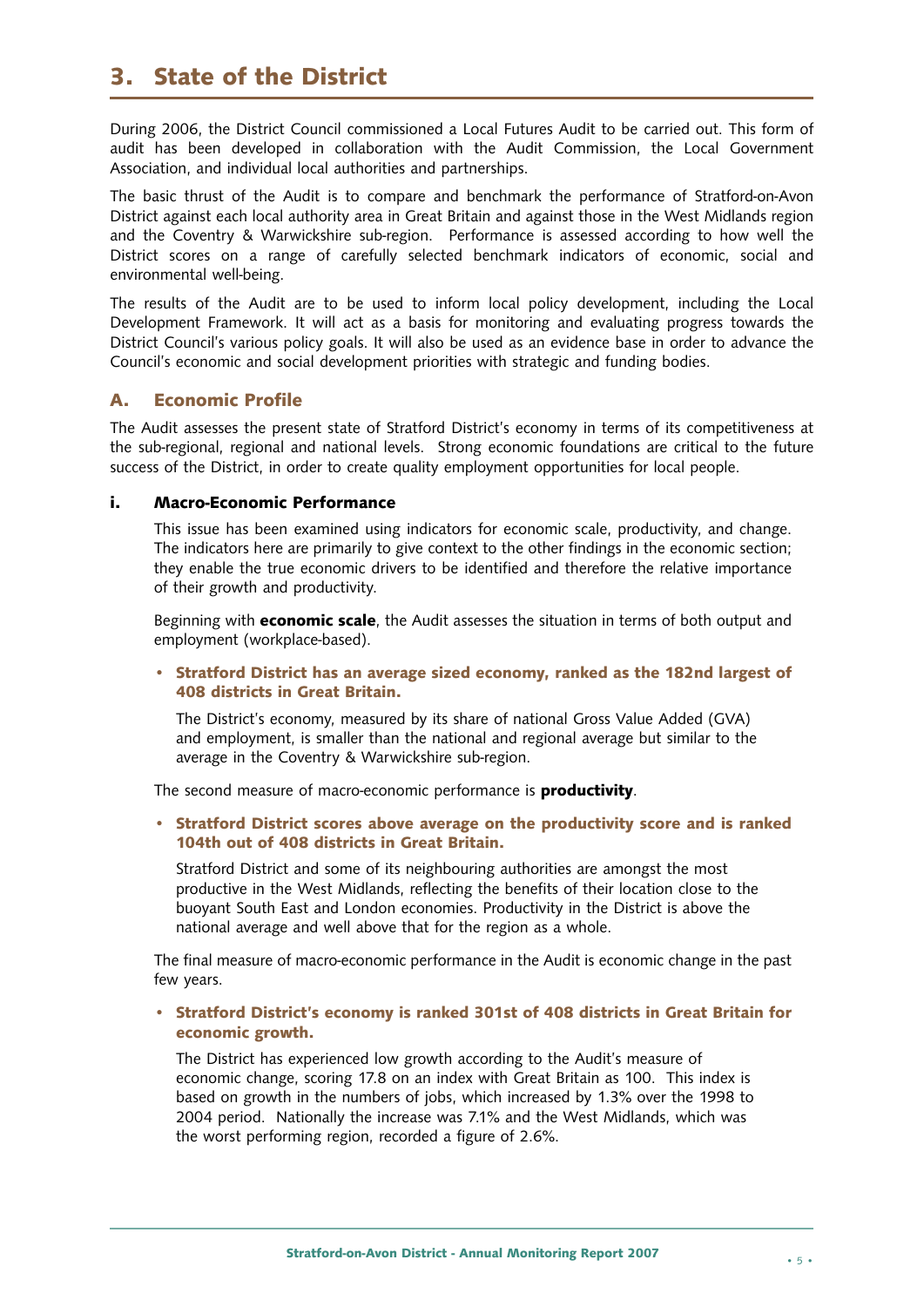Overall, Stratford District's macro-economic performance is mixed. It is moderate in scale but its reasonably high productivity has resulted in higher earnings when compared to the national average. However, growth in jobs and earnings has not kept pace with national trends, while growth in GVA per head has been reasonable.

#### **ii. Industrial Structure**

Throughout the global economy, the critical structural economic trend is the growth of the knowledge economy across and within all sectors. The Audit assessed Stratford District's industrial structure from this knowledge economy perspective. It distinguishes between knowledge-based production (eg. aerospace, electrical machinery manufacture, printing & publishing, chemicals & energy), and knowledge-based services (telecommunications, computing, R&D, finance & business services, and recreational & cultural services). These industrial groupings are based upon European Commission and OECD definitions, where individual industries are classified as knowledge-based if graduates make up at least 25 per cent of their workforce.

#### **• Stratford District ranks 116th out of 408 districts in Great Britain on the overall industrial structure score.**

The knowledge economy in Stratford District accounted for 22.9% of total employment in 2004, compared to 23.3% in Great Britain and 18.9% in the West Midlands as a whole. While scoring just below the national average, this figure is skewed upwards by London and other large cities, so the District still ranks highly despite being below the national average. Although the growth in jobs has been sluggish, the District has recorded a growth rate just below the national average for knowledge intensive sectors. Its reliance on the public sector for jobs is low by national standards and growth here has also been low.

#### **iii. Business and Enterprise**

A dynamic local enterprise culture is vital for the long-term competitiveness and overall success of any local economy.

#### **• Stratford District is ranked 113th out of 408 districts in Great Britain on the overall index of business and enterprise.**

Business density in the District is exceptionally high; it is twice the national average, ranking it in the top five per cent of authorities nationally. In line with these figures the average business size is small by national standards, and compared with Coventry and Solihull which are far more reliant on larger businesses.

The Local Futures Enterprise Index is also composed of the new business formation rate, the sub-regional survival rate and the growth in business stock over the last 5 years. On this Index, where the Great Britain average is 100, Stratford District scores 105.6. Whereas the new business formation rate is low, the survival rate is above average and the growth in stock over the last 5 years is good. Business closures are also lower than national, regional and sub-regional figures. In line with the figures on business size and density, self employment levels in Stratford District are very high.

#### **iv. Education and Skills**

The knowledge economy is powered, above all, by human capital, and a good blend of academic and vocational skills will be critical to the future success of District. In the Local Futures Audit, local levels of education and skills are assessed in terms of the qualifications profile of the working age population (i.e. the available workforce).

#### **• Stratford District performs well in respect of education and skills, ranking 177th out of 408 districts in Great Britain.**

The Local Futures skills and qualifications score is a composite measure based on each of the four NVQ levels, with greater weighting attached to the higher levels. On this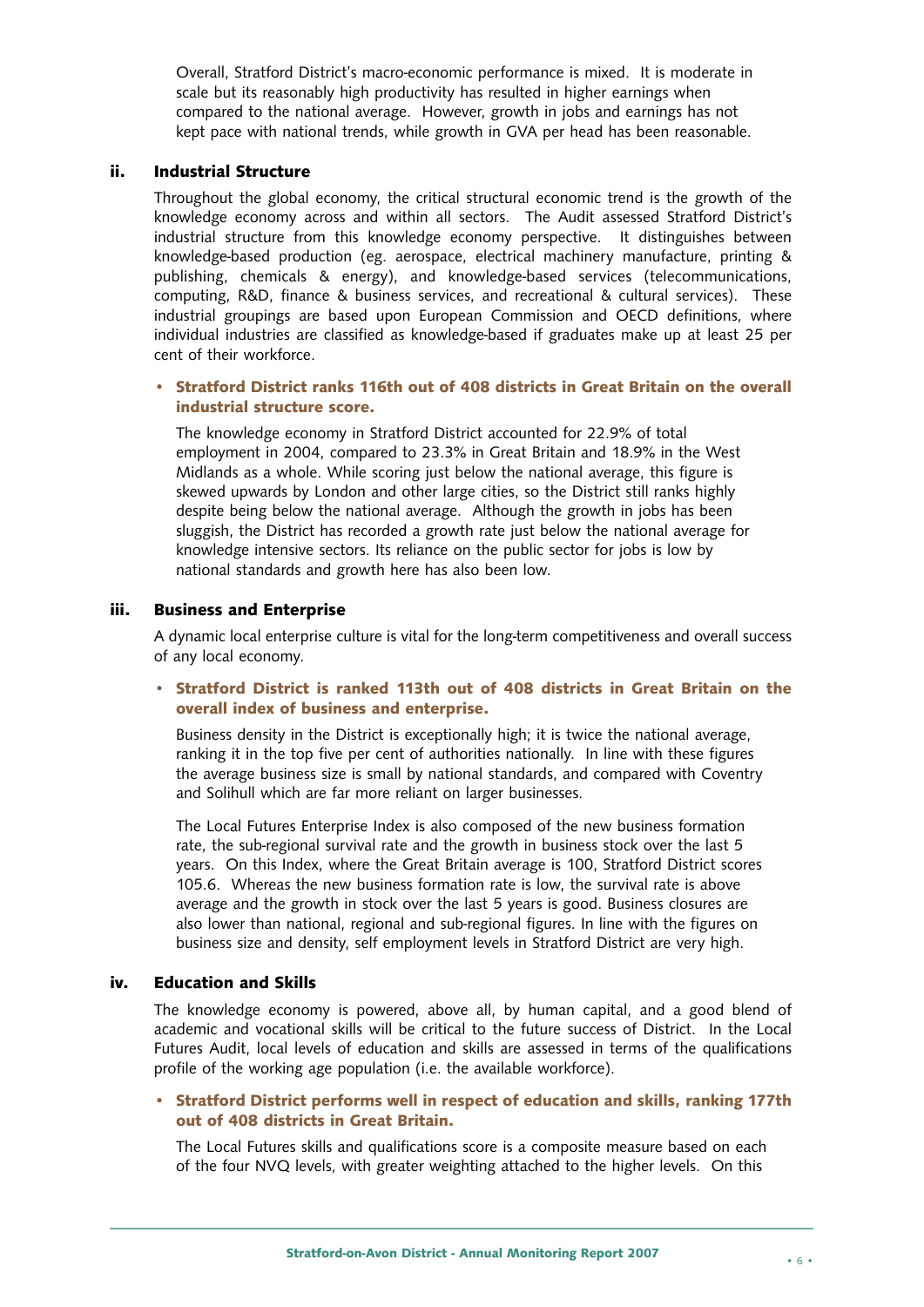measure Stratford District does well, scoring over the national average and well above that for the West Midlands region. The proportion of those residents in 'skills poverty' (below NVQ 2) is lower than average and the proportion of those with higher level skills (NVQ 4 and above) is higher than average.

Looking at school performance Stratford District's GCSE attainment is outstanding, ranking in the top five per cent of authorities nationally.

#### **v. Labour Market**

The final aspect to be considered within the economic development section of the Audit is the labour market characteristics of Stratford District. Compared to the EU average, Britain has a less regulated labour market and enjoys relatively high employment rates and low unemployment.

#### **• Stratford District performs well above average in respect of its labour market performance, ranking 70th out of 408 districts in Great Britain.**

The employment rate in the District stood at 80.7% in 2004, a figure well above that for the West Midlands region as a whole (73.4%) and the national average (74.4%).

In line with these figures International Labour Organisation (ILO) unemployment and claimant count unemployment levels in Stratford District are very low (less than half the national average in both cases). Breaking unemployment down into youth and long-term unemployment reveals a slightly different picture. Long-term unemployment in Stratford District is below the national average while youth unemployment is practically non-existent.

#### **B. Social Profile**

The Audit considers a range of factors that make a key contribution to the social characteristics of the District. These go to the heart of the quality of life experienced by our residents and communities.

#### **i. Demography and Migration**

Stratford District's demographic characteristics have a fundamental influence on its social and economic development. A key aspect of this is the **age profile** of an area's residents.

#### **• The average age in Stratford District is 41.6 years, ranking it as the 55th "oldest" of 408 districts in Great Britain.**

This figure was at the time of the 2001 Census and compares with 38.7 years in Great Britain and 38.5 years in the West Midlands. In line with these figures Stratford District has a higher proportion of 45-64 and 65+ age groups and, in turn, a higher than average dependency ratio.

The other factor associated with an older population nationally is a lower birth rate, and Stratford District is no exception. The number of live births per 1,000 of the population is 8.8%, well below the national average and ranking the district in the bottom 10% of authorities nationally.

The second aspect of the District's demographic profile relates to **migration and population change.**

#### **• The population of Stratford District increased by 10.7% between 1991-2004, ranking it 44th out of 408 districts in Great Britain.**

The West Midlands region generally has seen sluggish growth in its population over the last 15 years or so. However, Stratford District's population increased by more than twice the national average and five times the regional figure.

Consistent with this overall picture of population growth, the turnover of population in the District is high, with high proportions of the population moving in and out of the area.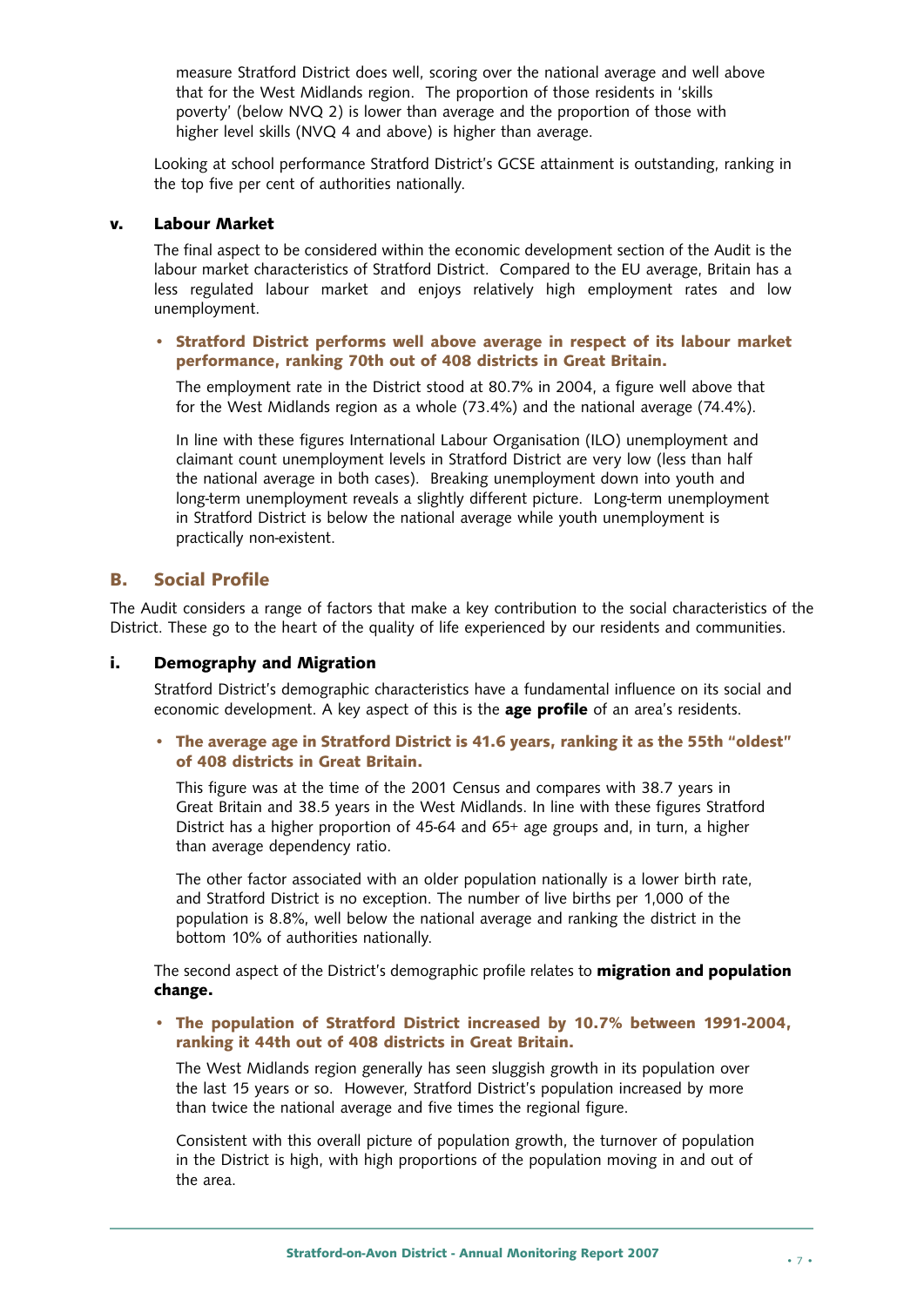The further aspect assessed in the Audit relates to ethnicity.

#### **• The non-white population in Stratford District is relatively small, and it ranks 286th out of 408 districts in Great Britain in terms of ethnic diversity.**

In 2001, 98.7% of the resident population were classified as white, well above the national figure of 91.9% and the regional figure of 88.7%. However, this indicator is highly skewed across Britain, with large ethnic populations in the large urban areas and few elsewhere. Within Stratford District's ethnic minority population, those classified as 'mixed' form the largest individual group, representing 0.5% of the total population, but this figure is less than half the national average.

The fourth and final aspect of the District's demography to be considered is **household structure.**

**• Average household size is low, with Stratford District ranked 272nd out of 408 districts in Great Britain.**

The average household size in Stratford District in 2001 was 2.36 people; below the national figure of 2.41. One of the main reasons for this small household size is that the District has one of the highest proportions of households comprising married couples with no children in Britain.

#### **ii. Occupational Profile**

This is a useful indicator of the District's progress towards developing a diverse, prosperous, knowledge-based economy. Knowledge-driven activities generate increased demand for 'higher end' occupations including managerial, professional and technical workers. In the Local Futures Audit, occupational structure is considered in terms of the proportion of the resident workforce employed in the four main NVQ-linked occupational groups (based on the standardised competences and skills requirements of each occupation).

#### **• Stratford District performs around the national average in respect of the proportion of knowledge workers in the workforce, ranking 168th out of 408 districts in Great Britain.**

While Stratford District's score is just above the average nationally, it is well above that for the West Midlands (one of the worst performing regions on this measure) and the sub-region. Looking at the four occupational groups, it has an above average level of managerial and professional occupations, again higher than the West Midlands and Coventry & Warwickshire. At the other end of the scale the occupational profile is skewed away from lower skilled occupations and towards skilled technical occupations.

#### **iii. Prosperity**

The Audit considers prosperity in terms of a range of indicators, including total income, house prices, and social data such as the number of cars per household.

#### **• Prosperity in Stratford District is very high, with it being ranked 44th out of 408 districts in Great Britain.**

Nationally, there is a strong correlation between the presence of knowledge workers and levels of prosperity in the local population. However, despite only a moderate score on the knowledge worker indicator, average income in the District is well above the national average and a third higher than the West Midlands average, where Stratford records the highest income in the region. However, changes in income figures are less positive; the rate of growth is around half the national average.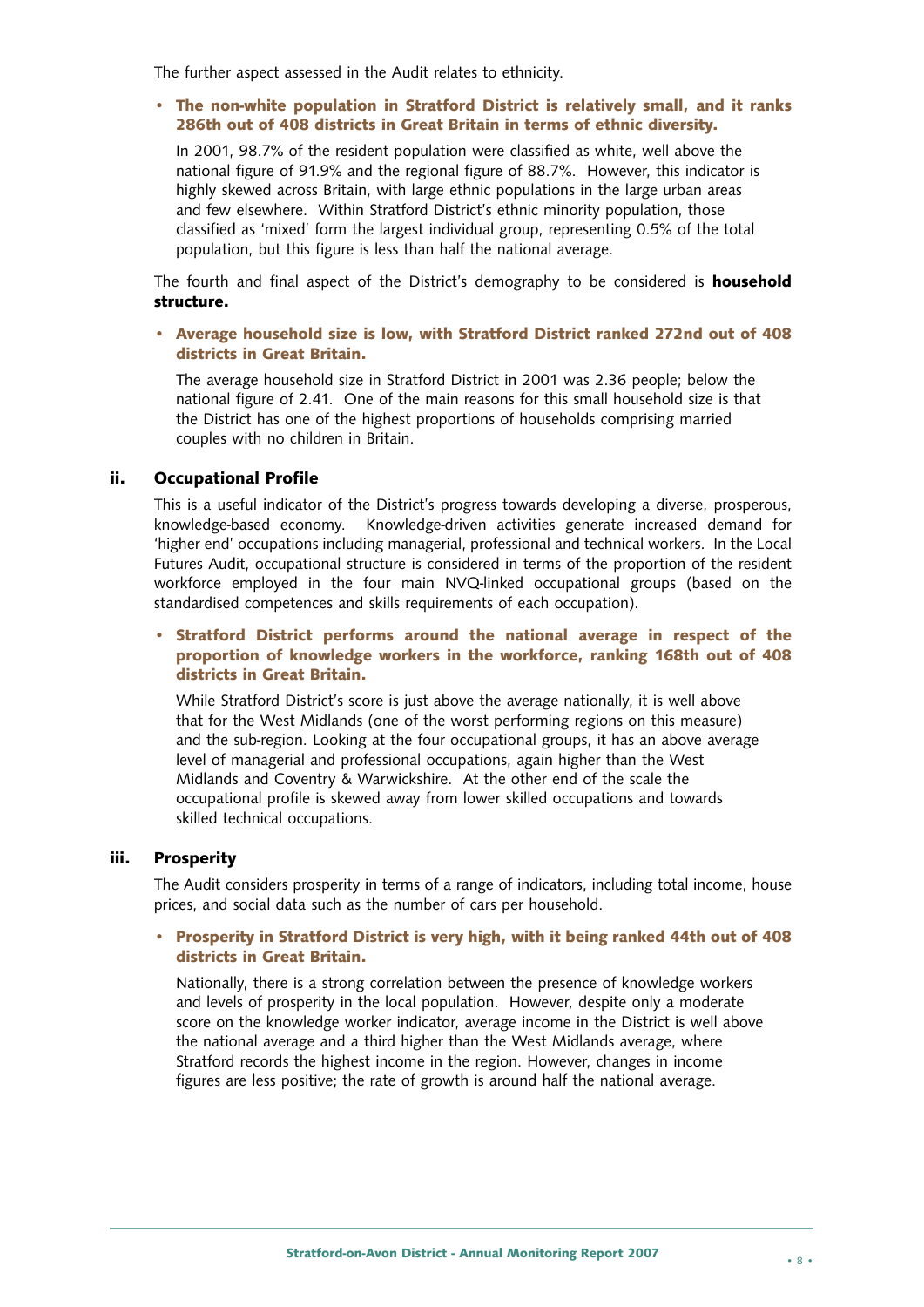#### **iv. Deprivation and Inequality**

The Government's standard measure of deprivation and inequality in England is the Index of Multiple Deprivation (IMD). The IMD covers a number of aspects of deprivation including disadvantage in education, income, employment, health and housing. The Audit considers the IMD as a whole, as well as each of its individual components.

#### **• Overall levels of deprivation are low with Stratford District ranked as the 39th least deprived district out of 354 in England.**

The IMD is split into multiple fields; from these it is possible to identify the kind of deprivation found in the District. The only deprivation indicator where it scores highly is in the barriers to housing and services; no doubt influenced by the high house prices in the area.

The Local Futures inequality indicator is designed to highlight any large differences in deprivation within the area, as district-wide data can sometimes mask pockets of deprivation at the small area level. The inequality indicator is measured as the difference between the highest and lowest ranking Super Output Areas (SOA) in each district. On this measure the District is ranked 23rd out of 354 districts – indicating very low levels of inequality.

#### **v. Health**

Major improvements in public health have lead to big increases in life expectancy. However, this overall picture masks significant geographical variations and health inequality. Poor health has a detrimental impact on quality of life and restricts peoples' ability to participate fully in the labour market.

#### **• Stratford District is one of the healthiest areas, as measured by life expectancy, ranking 86th out of 408 districts in Great Britain.**

Average life expectancy in Stratford District was 80.2 years in 2002-04, compared to 78.5 years nationally. In looking at some of the main determinants of healthiness – the incidence of obesity, smoking, cancer and circulatory disease mortality – it is clear that Stratford District performs very well overall. In particular it has the 17th lowest proportion of people who smoke in Britain and, in line with this, cancer mortality rates are also very low. As would be expected of an area with these conditions, the impact on worklessness is not significant, with low rates of incapacity benefit claimants across the District.

Life expectancy is one of two national targets in the Public Service Agreements framework; the other is infant mortality. On this indicator the District performs very well, with a figure of 4.8 per 1,000 live births compared to 5.1 nationally.

#### **vi. Crime**

Crime and the fear of crime have a major bearing on people's perception of the quality of an area and their enjoyment of it.

#### **• Overall levels of crime are very low in Stratford District and it ranks 32nd out of 354 districts in England.**

In 2004/05 there were 21.3 offences per 1,000 of the population in Stratford District, compared to 42.5 in England & Wales as a whole, and 41.9 in the West Midlands region. Looking at different types of crime, the figures are below the national average in every category, but the number of violent crimes per 1,000 of the population is particularly low, less than half the national average and ranking Stratford in the bottom 5% nationally.

However, the change in crime figure is not as positive, as the number of recorded offences has increased by 28.9% over the 1999-2004 period. However, this increase is in the context of the introduction, in 2002, of the National Crime Recording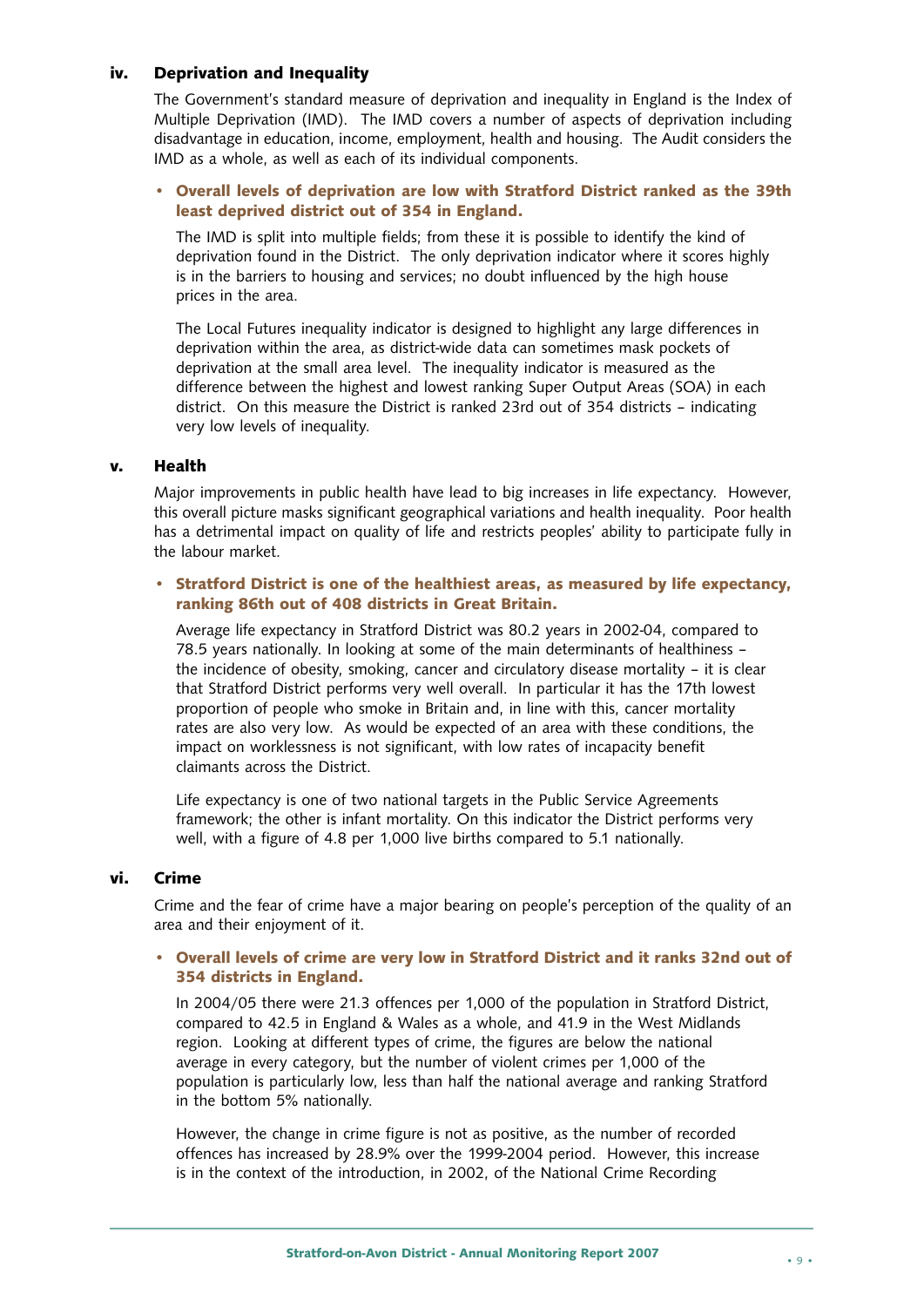Standard, which has had the effect of boosting crime figures nationally. The equivalent national increase is 4.7%, while the West Midlands has seen a significant decrease. This figure puts Stratford District in the top quartile of all districts nationally for increase in the overall level of crime.

#### **C. Environmental Profile**

The third and final section of the Local Futures Audit looks at a number of aspects of the environment. This covers the quality of opportunity that local people and businesses experience as well as their physical surroundings.

#### **i. Housing Affordability, Tenure and Condition**

In the Audit, housing is considered in terms of affordability (assessed on the basis of the ratio between average earnings and average house prices), and housing condition information.

#### **• Stratford District is one of the least affordable parts of the country to buy a house, ranking 314th of 354 districts in England.**

The average house price in Stratford District was £240,614 in January-March 2006, more than the national average (£193,799) and considerably higher than the regional average (£158,343). Combining the average house price with average earnings yields an affordability index; the higher the score the more affordable. On this score (where Great Britain = 100), Stratford District performs poorly with a score of 89.8. However, it must also be borne in mind that this figure is relative to the overall average and levels of affordability that have reduced considerably over the last few years nationwide.

In 1999 the ratio of house prices to earnings in the District was already 6.5 to 1, more than the national figure of 4.2 to 1, and not consistent with the mortgage lending rule of thumb of 4 times earnings. Moreover, since 1999 house prices in the District have doubled, with an increase of 100.8% (the equivalent national increase is 124%). Also, earnings growth in the District has not kept pace with national growth (18% compared to 24% nationally) and so levels of affordability have inevitably declined. The ratio of house prices to earnings is now 11.7 to 1, an increase of 80.1%.

#### **ii. Commercial and Industrial Property**

This relates to how the amount of industrial and commercial floorspace has changed over time.

**• Stratford District has seen a large increase in its stock of commercial and industrial floorspace over recent years, ranking 12th out of 354 districts in England.**

Commercial property in Stratford District is geared more towards industrial space over office and retail space than the national average, but slightly less so than for the West Midlands as a whole.

Between 1999 and 2005, Stratford District's commercial property grew at one of the fastest rates in Britain. Retail space has grown at a faster rate than national, regional and sub-regional averages, albeit from a relatively low floorspace base. Office space has also been growing rapidly by national standards but at a slightly lower rate than the West Midlands region. Finally, industrial space has increased significantly in Stratford District, at a rate 10 times greater than the national average, although again from a low base.

#### **iii. Transport and Connectivity**

The Audit assesses an area's accessibility and connectivity using a composite of measures including distance from London, a 'Local Hub' Index (the concentration of transport hubs such as motorway junctions, airports, ports and mainline railway stations), and the 'Contiguity Index' (a score based on proximity to transport hubs in neighbouring districts).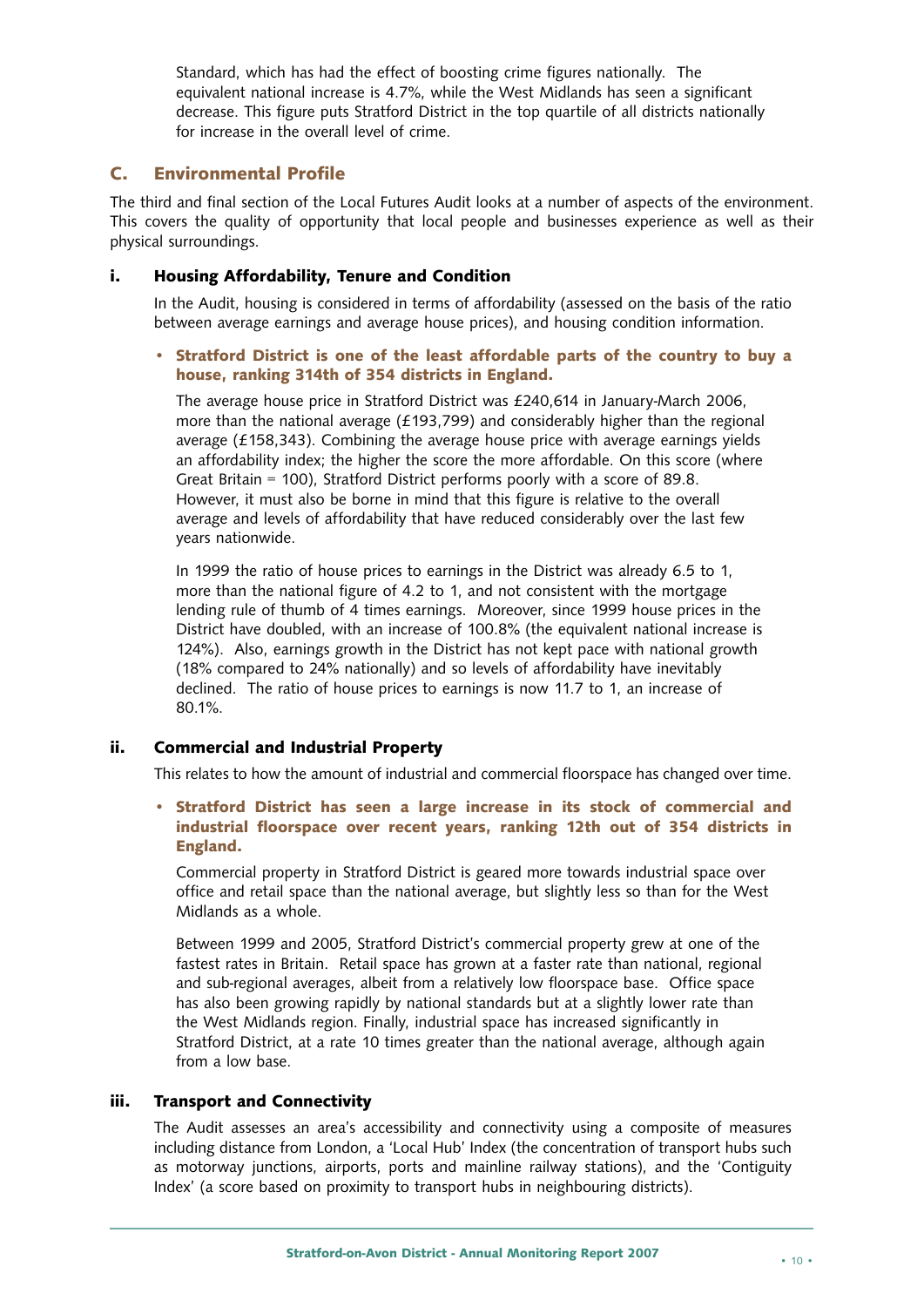#### **• Stratford District scores poorly on the overall accessibility and connectivity index and ranks 286th out of 408 districts in Great Britain.**

Stratford District scores only 11.8 on the index of accessibility and connectivity, where Great Britain scores 100. However, this measure is heavily skewed, with cities and large towns performing very well and rural areas poorly. With a low connectivity score there is often a higher proportion of people travelling to work by car, and this is the case in Stratford District. Only 3% of residents use public transport to get to work compared to 15% nationally and 10% in the West Midlands region.

The district has a Net Commuting score higher than 100, indicating that the area is a net exporter of labour. However, the proportion of residents who work outside the District, at 40.1%, is above average. Conversely, 35.8% of jobs in the District are taken by non-residents, which is below the national average. The measure of journeys per sq km is a proxy for general transport stress. On this measure Stratford District records a very low score overall, although this reflects conditions across the whole area.

#### **iv. Local Services**

A number of indicators are used to evaluate the quality or attractiveness of local services, covering school exam results, recycling levels, and Comprehensive Performance Assessment (CPA) scores.

#### **• The standard of local services in Stratford District is below average – the district ranks 249th of 354 districts in England.**

Local services are of a below average standard in the District. School performance is exceptional, with 68.6% of pupils achieving at least five GCSE grades A\*-C in 2004/05, compared to 54.5% nationally. The level of household recycling is also very good; 15.7% of waste in 2003/04 compared to 10.6% nationally. However, for access (in terms of geographical proximity) to key services such as GPs, schools and supermarkets, the District performs poorly and is in the bottom 10% of authorities nationally.

The position on CPA has changed since the Audit was carried out. Stratford District was categorised as 'weak' in 2004 but has recently achieved 'good' in the latest assessment.

#### **v. Local Amenities**

The Audit considers local amenities through a combination of indicators, including the density of national heritage sites and listed buildings, the availability of cultural amenities (such as cinemas, theatres and libraries), and employment in hotels and restaurants.

#### **• Stratford District is ranked 145th out of 408 districts in Great Britain in respect of the quality of its local amenities.**

In terms of local amenities, the District performs below average with a score of 79.1 on an index with GB as 100, though this indicator is heavily skewed towards large cities and in particular London.

However, on a range of indicators in this section Stratford District does score above the national average. The number of national heritage sites per 1,000 sq km is higher than national, regional and sub-regional figures. The proportion of employment in hotels and restaurants is also high, indicating the presence of a significant tourism offer.

#### **vi. Natural Environment**

The final aspect considered under this section of the Local Futures Audit is the quality of the natural environment.

**• Stratford District performs very well on the natural environment score, ranked 75th of 354 districts in England.**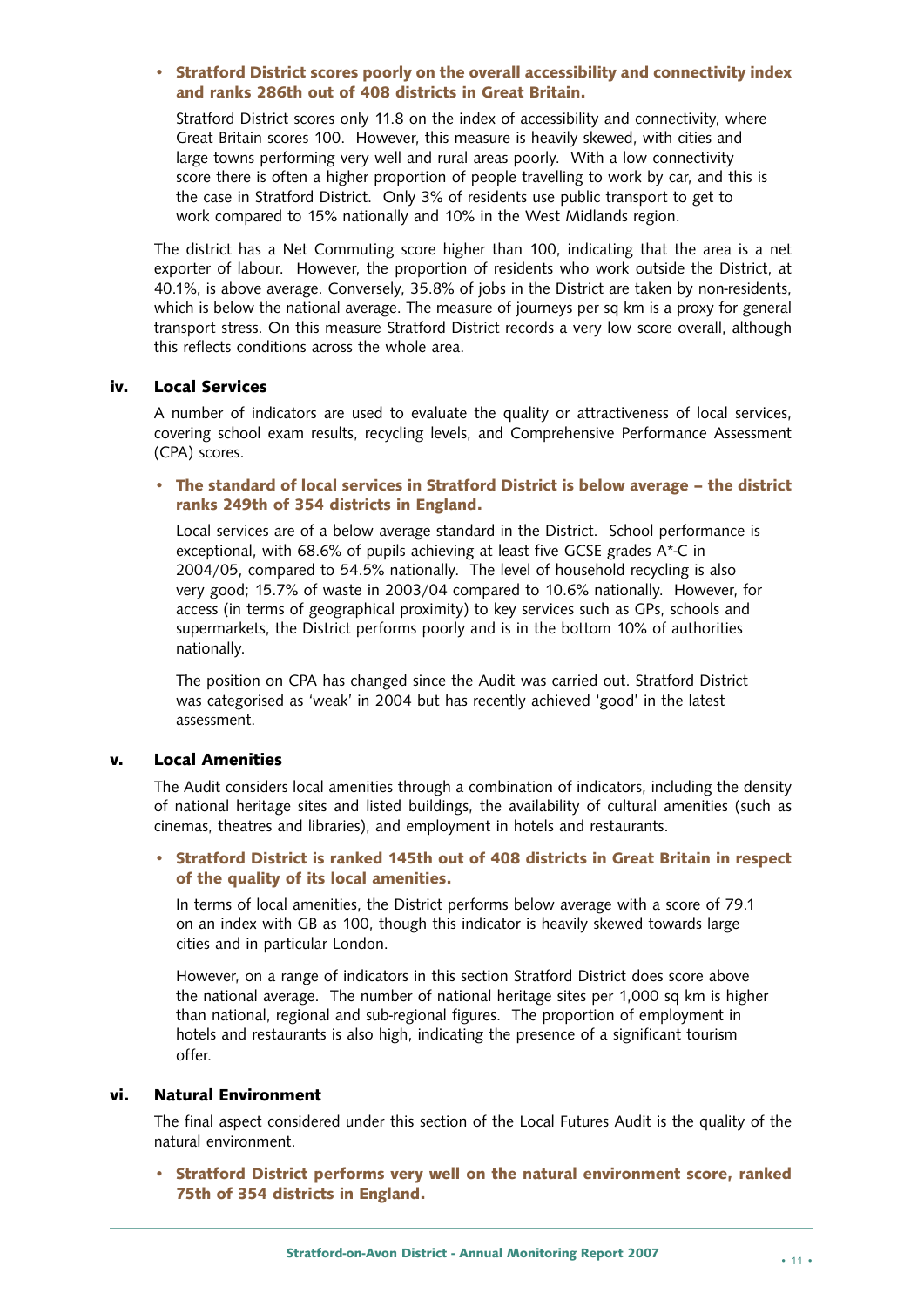The quality of the natural environment in Stratford District is very high. Indicators on the quality of the local environment are heavily skewed across the country with towns, cities and urban areas scoring very badly and areas of outstanding natural beauty, such as the Lake District and Devon and Cornwall scoring well. On the first indicator, that of natural beauty, the District scores only 31.4 on an index with Great Britain as 100; this figure is well below the national average but above that for the region. On tranquillity, it performs much better, being well above the national average. Levels of air quality are slightly worse than the national average but better than regional and sub-regional figures.

#### **Conclusions**

The Local Futures Audit of Stratford-on-Avon District has captured the 'State of the District' at a particular point in time – it is basically a set of snapshots of local economic, social and environmental conditions. It also provides a 'woods from the trees' perspective by looking at how the District compares with the West Midlands region as a whole, and also how it performs compared to the rest of Great Britain.

#### **Strengths**

The following aspects of Stratford District help to define the quality of life for residents and businesses. It is essential that these areas of good performance are retained for the future 'health' of the District:

- High level of productivity
- Broad industrial structure
- Strong enterprise culture
- Good level of skills and qualifications
- Outstanding school performance
- High employment rate and very low unemployment rate
- High average income
- Very low level of deprivation (although some pockets of need)
- High life expectancy
- Low levels of crime (although increased in recent years)
- Recent increase in industrial and commercial floorspace
- Large number of heritage sites
- Very high quality of natural environment

#### **Threats**

There are certain matters that require specific attention because they will have a major bearing on the future character and function of the District. It is apparent that policies and actions should be targeted at the following issues over the coming years:

- Low level of economic growth
- Moderate representation of knowledge-based jobs
- High and growing proportion of older residents
- Very high residential property values relative to earnings
- Poor accessibility to key services
- High proportion of car use and low public transport use

The results of the Audit provide a basis for an informed discussion on the challenges and issues facing the District – now and over the coming years. From it, the District Council and partners have gained a better understanding of the main challenges the area faces. In turn, this helps to identify priority policy areas that relate to protecting the good things about living and working in the District and improving those aspects that are performing relatively poorly.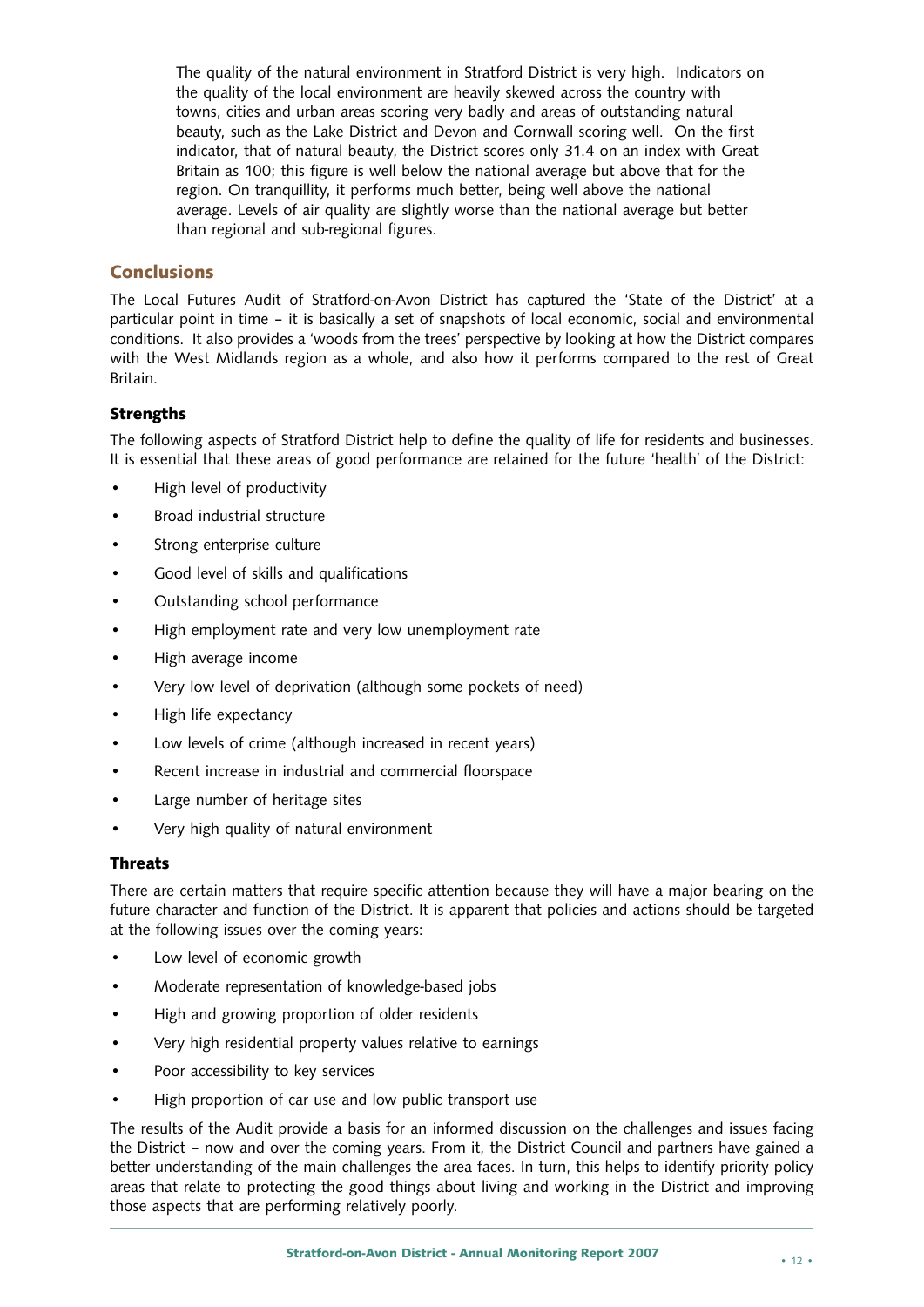## **4. Analysis of Indicators**

#### **A. Contextual Indicators**

It is essential that planning policies are related to the context in which they operate. The environmental, economic and social circumstances that exist in an area and are experienced by people and communities must be taken into account in deciding the objectives of policies and how they perform against these in practice.

Contextual indicators are intended to establish the baseline situation faced by Stratford District. Those that are identified reflect the key characteristics of the area that will have a major bearing on the nature of future planning policies in the Local Development Framework.

An important aspect of such an assessment is the extent to which the situation in this District is significantly different to the national and/or regional situation. Such circumstances, both positive and negative, have an important bearing on the identification of priorities to be addressed and reflected in policies.

The previous section of this AMR on the current state of Stratford District identified a wide range of such factors. Provided below is a set of facts and figures brought together from various sources that complement this assessment.

#### **District Profile**

Stratford-on-Avon is a large rural district centred on the world-renowned town of Stratford-upon-Avon. The district runs from the fringe of the West Midlands conurbation and Redditch in the north west to the Cotswold fringe in the south. It skirts Warwick and Leamington Spa to the north and shares a boundary with Oxfordshire and Northamptonshire to the east.

Of its 97,795 hectares, 22.9% is designated as Green Belt, 10.6% is within the Cotswolds AONB and 43.4% is designated as Special Landscape Area (some within the Green Belt).

#### **Population**

116,100 Source: ONS midyear population estimates 2006

| <b>Ethnicity</b>    | <b>Stratford-on-Avon</b> | <b>West Midlands</b> | <b>England</b> |  |  |  |
|---------------------|--------------------------|----------------------|----------------|--|--|--|
| White               | 98.7%                    | 88.7%                | 90.9%          |  |  |  |
| Mixed               | 0.5%                     | 1.4%                 | 1.3%           |  |  |  |
| Asian               | 0.4%                     | 7.3%                 | 4.6%           |  |  |  |
| <b>Black</b>        | 0.1%                     | 2.0%                 | 2.3%           |  |  |  |
| Other               | 0.3%                     | 0.6%                 | 0.9%           |  |  |  |
| Source: 2001 Census |                          |                      |                |  |  |  |

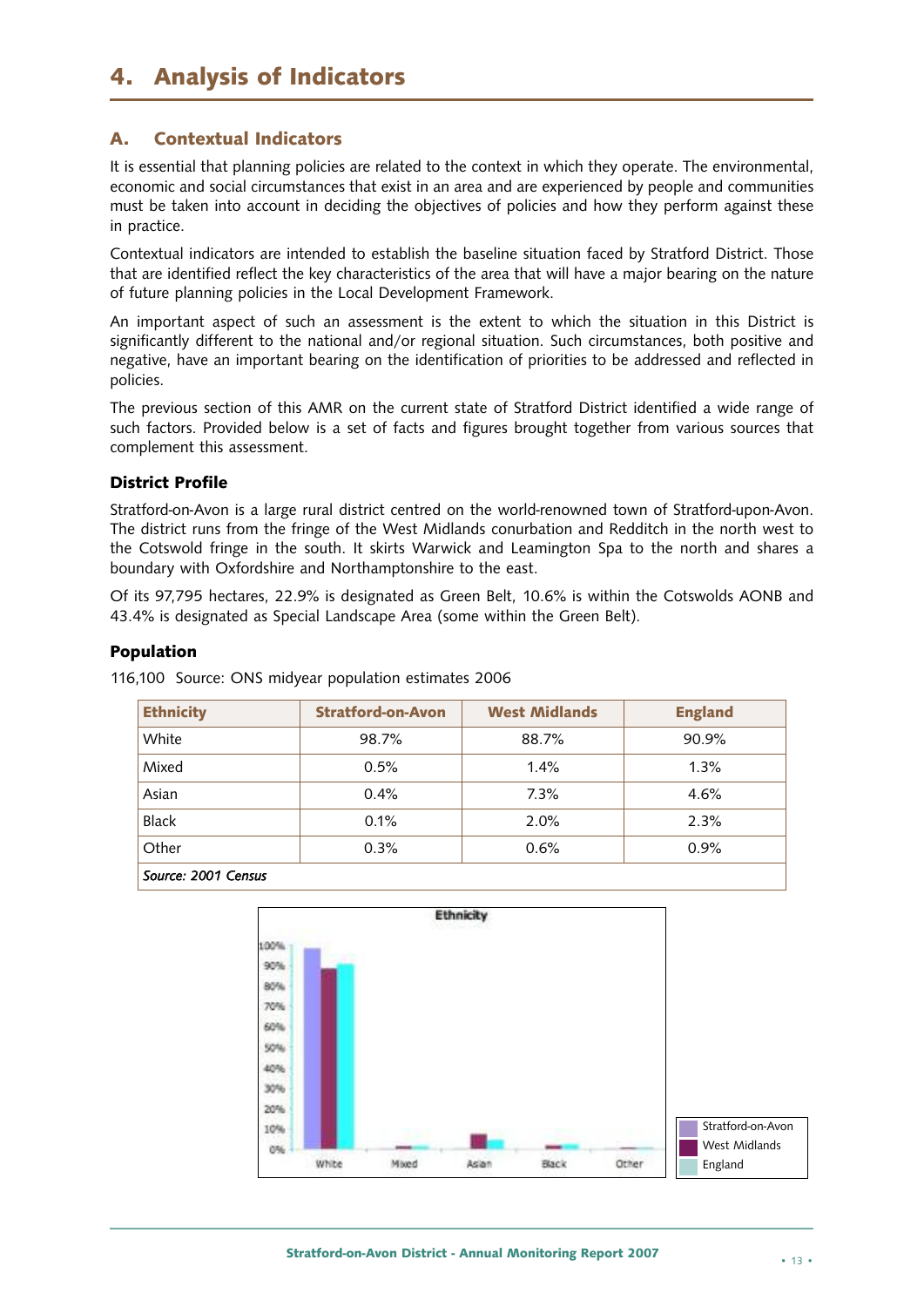| <b>Health</b>       | <b>Stratford-on-Avon</b> | <b>West Midlands</b> | <b>England</b> |  |  |  |
|---------------------|--------------------------|----------------------|----------------|--|--|--|
| Good                | 71.5%                    | 67.2%                | 68.8%          |  |  |  |
| <b>Fairly Good</b>  | 21.5%                    | 23.1%                | 22.2%          |  |  |  |
| Not Good            | $7.0\%$                  | 9.7%                 | $9.0\%$        |  |  |  |
| Source: 2001 Census |                          |                      |                |  |  |  |



#### **Total number of Houses**

52,492 (including vacants) Source: SDC Council Tax, April 2007

#### **Total number of Households**

Approximately 50,662 Source: SDC Council Tax, April 2007

There is very little evidence of household sharing in Stratford-on-Avon District.

| <b>Household Composition</b> | <b>Stratford-on-Avon</b> | <b>West Midlands</b> | <b>England</b> |
|------------------------------|--------------------------|----------------------|----------------|
| One Person                   | 27.2%                    | 28.8%                | 30.1%          |
| Married Couple               | 54.2%                    | 47.2%                | 36.5%          |
| <b>Cohabiting Couple</b>     | $7.7\%$                  | 7.9%                 | 8.3%           |
| Lone Parent                  | 6.5%                     | 10.1%                | 9.5%           |
| Other                        | 4.5%                     | 6.0%                 | 15.6%          |
| $C_{\text{c}}$               |                          |                      |                |



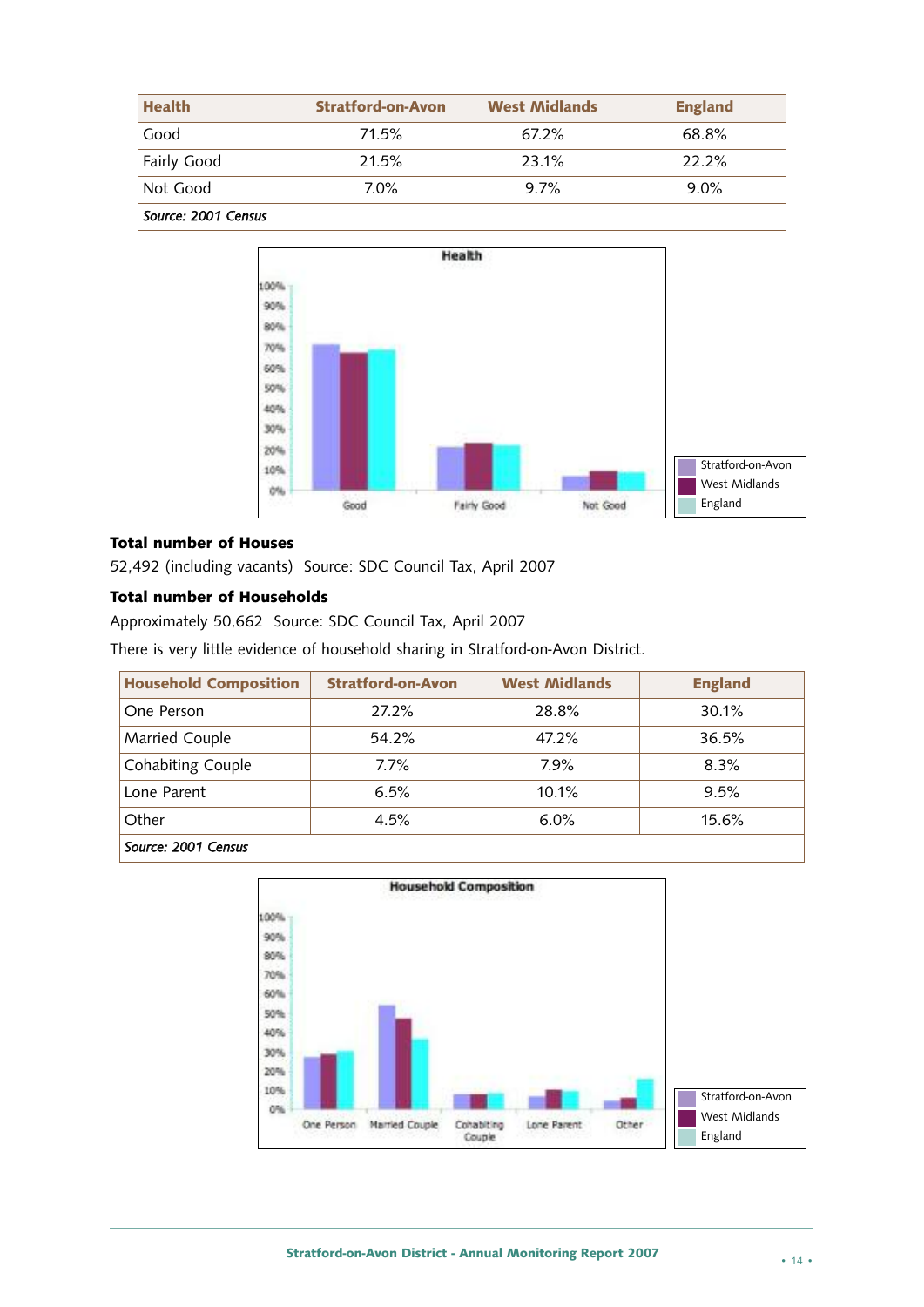| <b>Residential Property</b><br>Prices - June 2007 | <b>Stratford-on-Avon</b> | <b>West Midlands</b> | <b>England</b> |  |  |  |
|---------------------------------------------------|--------------------------|----------------------|----------------|--|--|--|
| Detached                                          | £370,000                 | £270,011             | £272,255       |  |  |  |
| Semi-Detached                                     | £230,000                 | £140,430             | £170,478       |  |  |  |
| <b>Terraced</b>                                   | £200,000                 | £105,817             | £141,832       |  |  |  |
| Flat/Maisonette                                   | £140,000                 | £108,373             | £170,451       |  |  |  |
| Average Price                                     | £253,000                 | £152,962             | £181,081       |  |  |  |
| * SDC figures are the bottom of a range of prices |                          |                      |                |  |  |  |

*Source HM Land Registry/Local Knowledge Property Prices June 2007*



#### **Working Age Population (16 – 59/64)**

68,200 ONS midyear population estimates 2006

| <b>Labour Supply - over</b><br>16's of working age | <b>Stratford-on-Avon</b> | <b>West Midlands</b> | <b>England</b> |
|----------------------------------------------------|--------------------------|----------------------|----------------|
| <b>Economically Active</b>                         | 84.9%                    | 77.3%                | 78.6%          |
| Economically Inactive                              | 15.1%                    | 22.7%                | 21.4%          |
| Unemployed*                                        | 2.7%                     | 5.5%                 | 5.3%           |

*\* Proportion of economically active*

*Source: ONS Annual Population Survey 2006*

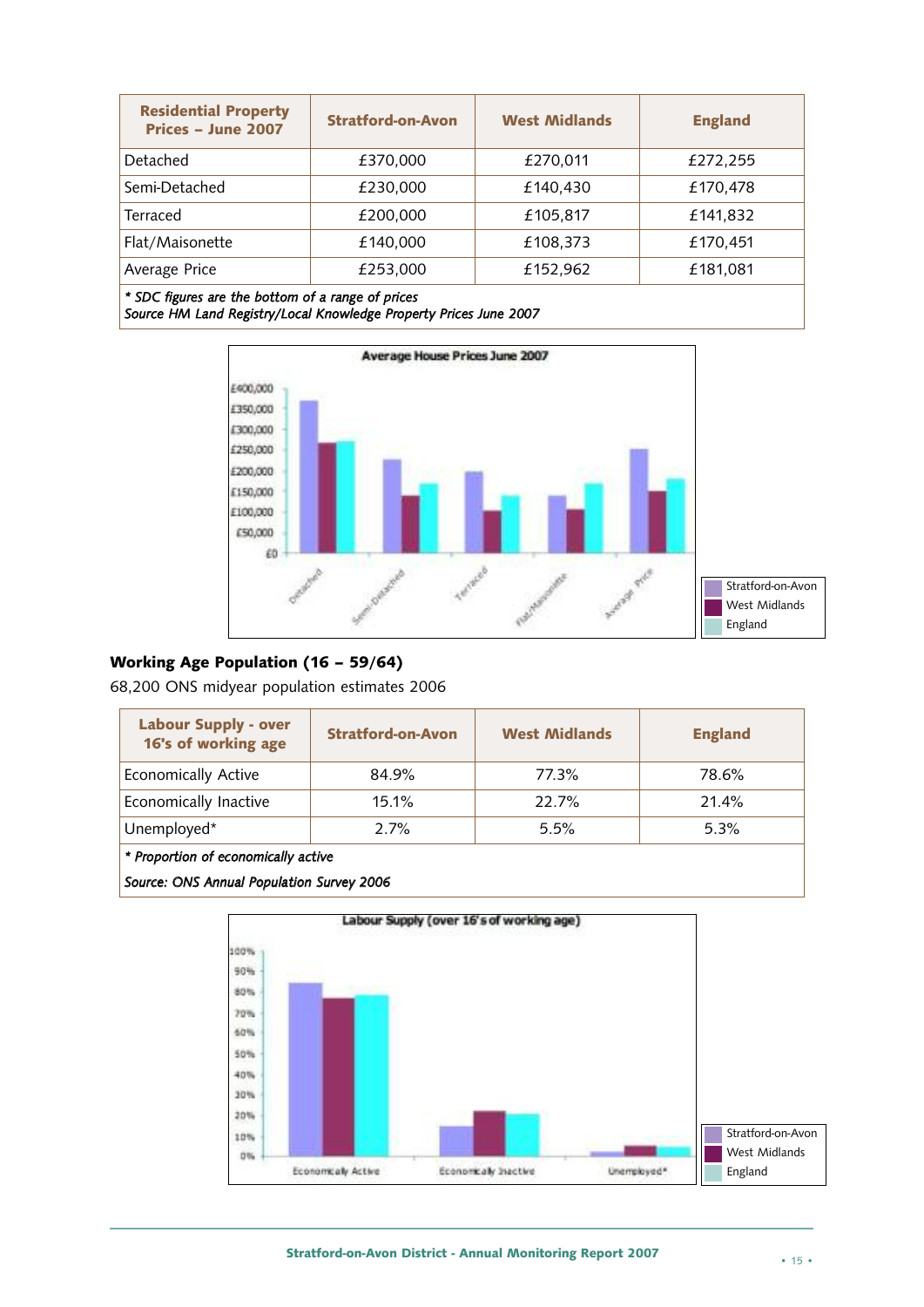| Qualifications - over 16's of<br>working age | Stratford-on-<br><b>Avon</b> | <b>West Midlands</b> | <b>Great Britain</b> |  |  |  |
|----------------------------------------------|------------------------------|----------------------|----------------------|--|--|--|
| None - No formal qualifications              | 7.5%                         | 17.5%                | 13.8%                |  |  |  |
| Level $1 - 1 + GCSE$ or equivalent           | 89.3%                        | 74.8%                | $7.7\%$              |  |  |  |
| Level 2 - 5+ A*-C GCSE or equivalent         | 79.6%                        | 60.5%                | 63.8%                |  |  |  |
| Level $3 - 2+$ A Levels or equivalent        | 52.8%                        | 41.1%                | 45.3%                |  |  |  |
| Level 4-5 - First Degree or equivalent       | 34.2%                        | 23.9%                | 27.4%                |  |  |  |
| Other - Level unknown                        | 3.2%                         | 7.7%                 | 8.5%                 |  |  |  |
| Source: 2006 ONS annual population survey    |                              |                      |                      |  |  |  |



| <b>Transport to Work -</b><br>16+ in employment | Stratford-on-<br><b>Avon</b> | <b>West Midlands</b> | <b>Great Britain</b> |  |  |  |
|-------------------------------------------------|------------------------------|----------------------|----------------------|--|--|--|
| Car - Driver/passenger                          | 70.4%                        | 67.2%                | 61.0%                |  |  |  |
| <b>Bus</b>                                      | 1.8%                         | 8.8%                 | 7.5%                 |  |  |  |
| Train                                           | 1.2%                         | 1.5%                 | 4.2%                 |  |  |  |
| Bicycle                                         | 2.6%                         | 2.3%                 | 2.8%                 |  |  |  |
| Foot                                            | 9.4%                         | 9.5%                 | $10.0\%$             |  |  |  |
| Home - Work from home                           | 13.2%                        | 8.9%                 | 9.2%                 |  |  |  |
| Other - motorcycle/taxi/other                   | 1.4%                         | 1.8%                 | 5.3%                 |  |  |  |
| Source: 2001 Census                             |                              |                      |                      |  |  |  |

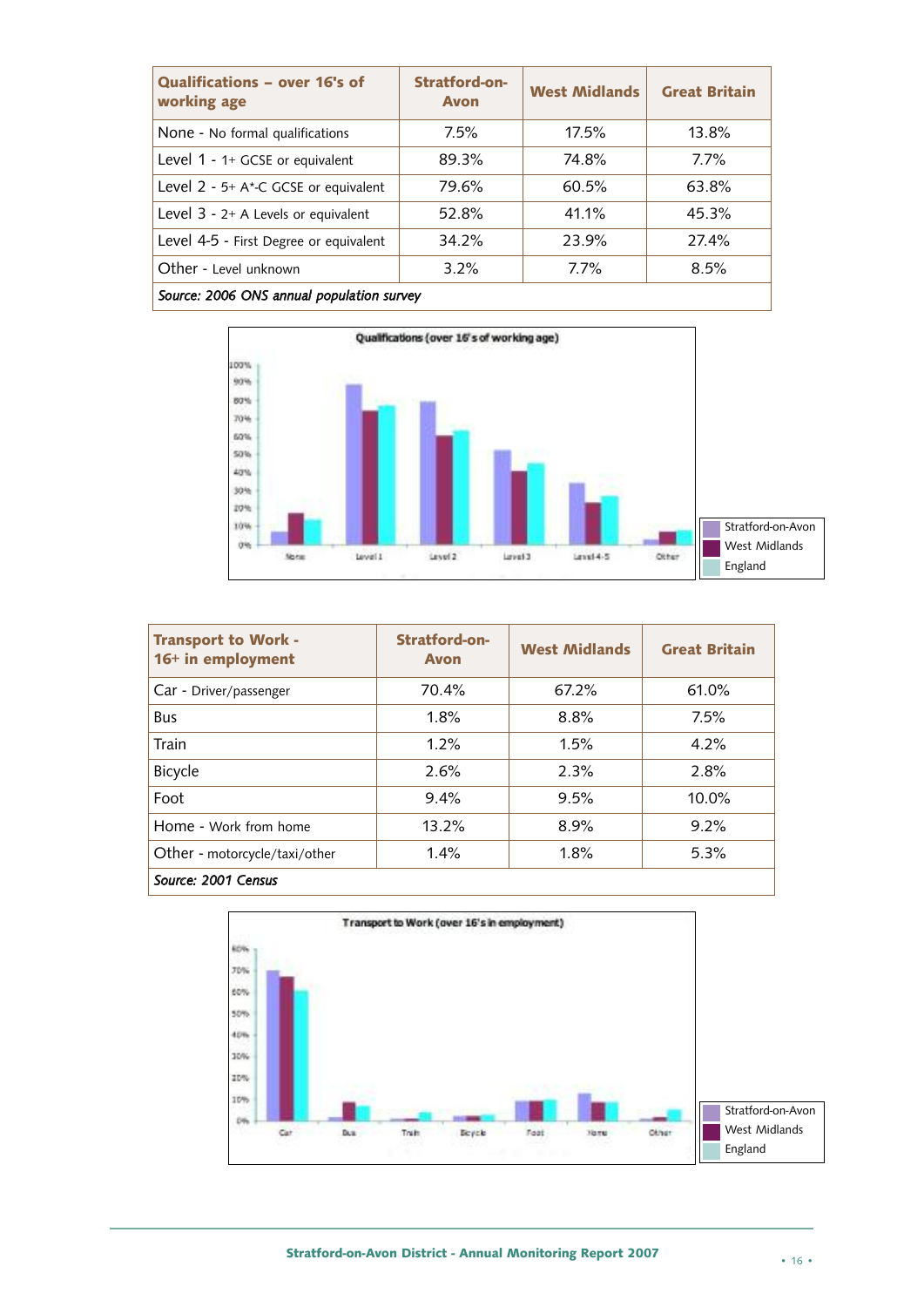| <b>Employment by Industry Type</b>   | Stratford-on-<br><b>Avon</b> | West<br><b>Midlands</b> | <b>Great Britain</b> |  |  |  |
|--------------------------------------|------------------------------|-------------------------|----------------------|--|--|--|
| Agriculture and Fishing              | $5.0\%$                      | 0.8%                    | 0.8%                 |  |  |  |
| Energy and water                     | $0.2\%$                      | 0.5%                    | 0.5%                 |  |  |  |
| Manufacturing                        | 11.5%                        | 16.6%                   | 12.1%                |  |  |  |
| Construction                         | 4.8%                         | 4.3%                    | 4.4%                 |  |  |  |
| Distribution, hotels & restaurants   | 28.8%                        | 24.8%                   | 4.8%                 |  |  |  |
| Transport & communications           | 3.6%                         | 5.4%                    | $6.0\%$              |  |  |  |
| Finance and business services        | 23.8%                        | 17.3%                   | 20.2%                |  |  |  |
| Public admin. Education & health     | $17.2\%$                     | 25.8%                   | 26.1%                |  |  |  |
| Other services                       | $5.2\%$                      | 4.5%                    | 5.1%                 |  |  |  |
| Source: Annual Business Inquiry 2006 |                              |                         |                      |  |  |  |





| <b>Social Grade - Working Population</b>         | Stratford-on-<br><b>Avon</b> | West<br><b>Midlands</b> | <b>Great Britain</b> |  |  |  |  |
|--------------------------------------------------|------------------------------|-------------------------|----------------------|--|--|--|--|
| <b>AB</b> Higher and Intermediate Managerial etc | 22.3%                        | 21.2%                   | 23.5%                |  |  |  |  |
| C1 Supervisory, Clerical, Junior Managerial etc  | 36.0%                        | 33.9%                   | 36.1%                |  |  |  |  |
| <b>C2</b> Skilled Manual Workers                 | 17.6%                        | 17.6%                   | 16.2%                |  |  |  |  |
| D.<br>Semi-Skilled and Unskilled Manual Workers  | 23.9%                        | 27.1%                   | 24.0%                |  |  |  |  |
| <b>E</b> On State Benefit, Unemployed etc        | 0.2%                         | $0.2\%$                 | 0.2%                 |  |  |  |  |
| Source: 2001 Census                              |                              |                         |                      |  |  |  |  |

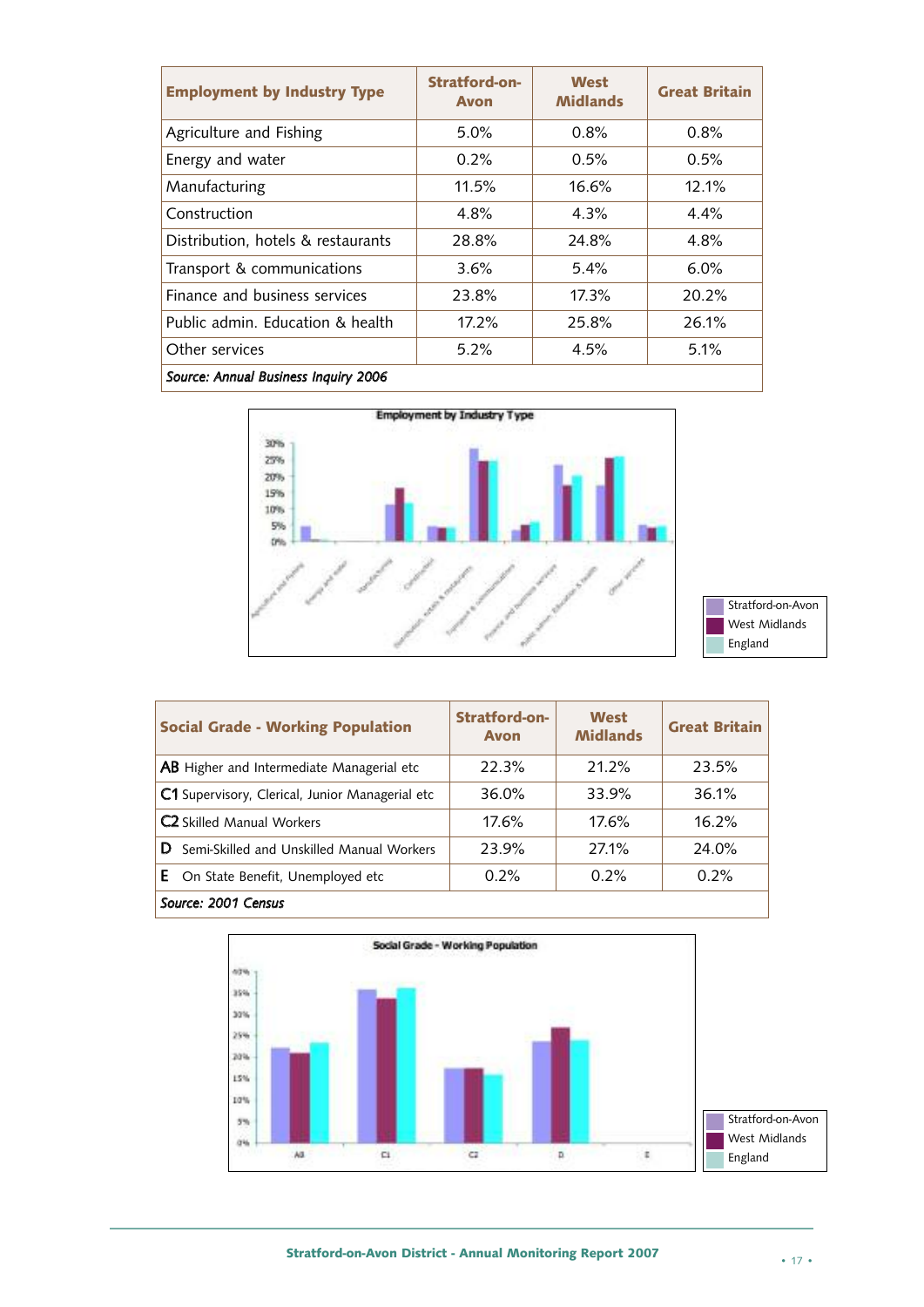#### **B. National Core Output Indicators**

A series of national indicators has been set by Government as part of the new planning system. These have been adopted by the West Midlands Regional Assembly to assist the monitoring of the region's spatial plans. In this way it is intended to check that the objectives of the Regional Spatial Strategy are being met by each constituent part of the region.

Where possible, this edition of the Annual Monitoring Report provides data for previous years as well as for the year 2006-07, so that trends can be identified .

It should be noted, however, that the District Council is able only to provide information on certain indicators at this time. We hope to be in a position to improve our monitoring of certain matters in future years, as identified in this section.

#### **Business**

It should be noted that this section relates solely to land in industrial uses, defined as Use Classes B1, B2 and B8 in accordance with the provisions of the Regional Spatial Strategy.

#### **1a Amount of land developed for employment**

|                 | 2001-02 | $2002 - 03$ |      | 2003-04   2004-05 | $2005 - 06$ | 2006-07 | <b>Total</b> |
|-----------------|---------|-------------|------|-------------------|-------------|---------|--------------|
| <b>Hectares</b> | 85      | 3.6         | 26.9 | 3.3               |             | 9.8     | 55.1         |

#### Comment

This indicates the rate of completion of sites for industrial development, which equates to 8.9 ha. per annum. The abnormally high figure in 2003/04 was due to a major new factory for Aston Martin being completed at the Gaydon Proving Ground.

Policy STR.3 in the District Local Plan seeks the provision of 81 hectares of industrial land to be provided during the period 1996-2011. This equates to a development rate of 5.4 hectares per annum.

#### **1b Amount of floorspace developed for employment by type**

The national indicator has recently been amended and now stipulates the amount of floorspace developed for employment by type. This information is not readily available before 2004 but the amount of employment floorspace (in square metres) completed during the past three years is as follows:

|                                                                        | 2004-05 | 2005-06 | 2006-07 |
|------------------------------------------------------------------------|---------|---------|---------|
| B1(a) offices - inside/adjacent to Stratford-upon-<br>Avon town centre | 0       | 0       | 2,300   |
| B1(a) offices -elsewhere in Stratford-upon-Avon                        | 2,000   | 2,000   | 10,700  |
| B1(a) offices -elsewhere in Stratford District                         | 0       | 0       | 2,650   |
| B1(b) research & development, high tech., etc.                         | 0       | 0       | 0       |
| B1(c) light industry                                                   | 4,250   | 1,000   | 0       |
| B2 general industry                                                    | 1,750   | 3,700   | 0       |
| B8 warehouses, distribution, etc.                                      | 900     | 0       | 14,050  |
| Total                                                                  | 8,900   | 6,700   | 29,700  |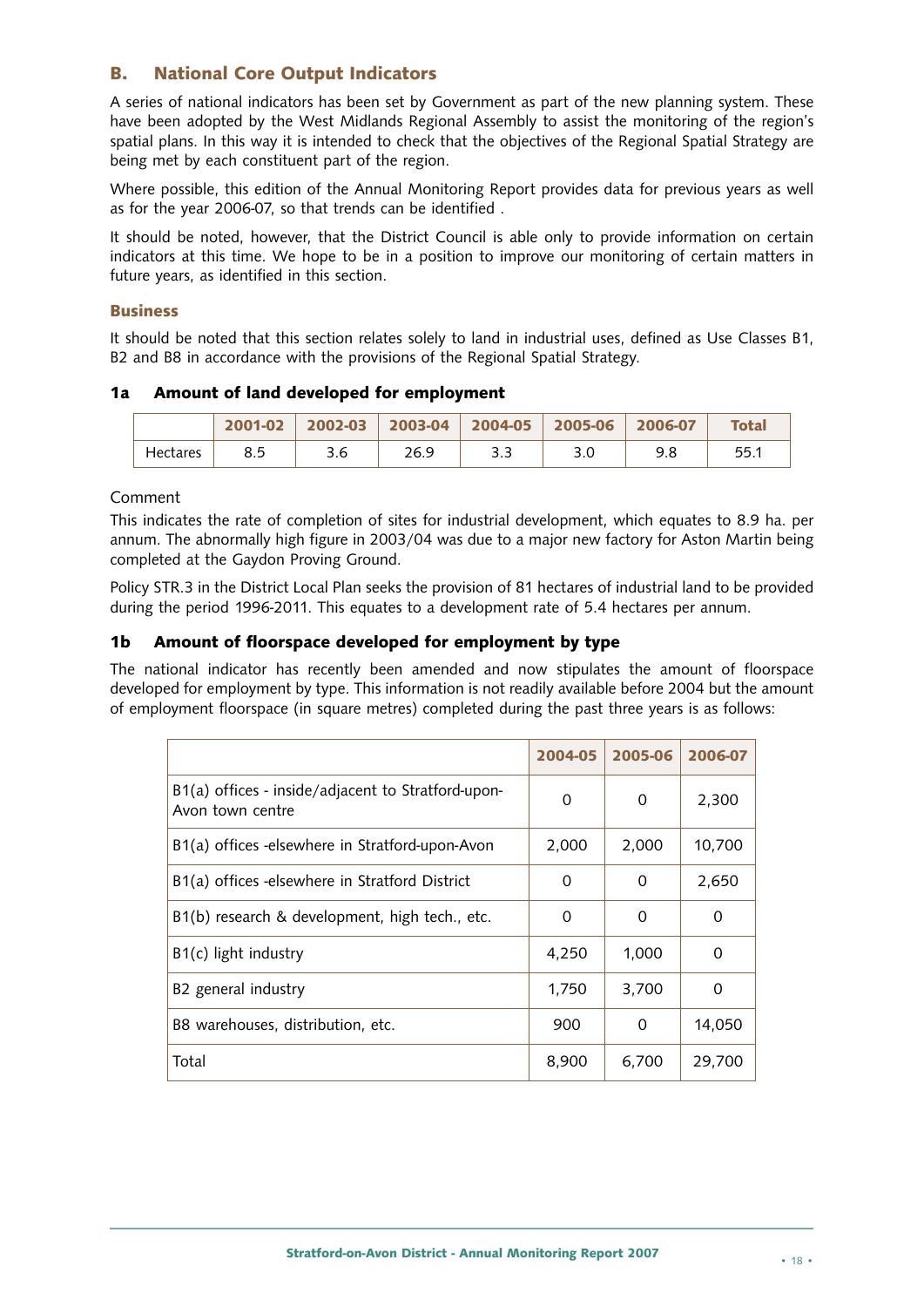#### Comment

It is expected that a range (or portfolio) of sites should be provided to meet a variety of employment needs in the District. Although the situation varies from year to year depending on which sites are implemented, there has been a good mix of industrial development in the District recently.

The table provides a more detailed assessment of the location of office development in the District given the particular emphasis in the emerging revision of the Regional Spatial Strategy to locating such development in city and town centres. Stratford-upon-Avon is the only town centre in the District identified in the RSS hierarchy of centres.

|         | Total land developed<br>(ha) | Total brownfield land<br>(ha) | %age |
|---------|------------------------------|-------------------------------|------|
| 2001-06 | 41.6                         | 31.2                          | 75.0 |
| 2006-07 | 8.5                          | 3.2                           | 37.6 |
| 2001-07 | 50.1                         | 34.4                          | 68.7 |

#### **1c Percentage of 1a (above) which is on previously developed land**

#### Comment

The Warwickshire Structure Plan (which is now expired) set an indicative target of 60% for new industrial development on previously developed land in Stratford-on-Avon District. Overall, this has been achieved. The current RSS does not provide such a target.

| 1d |  |  |  | <b>Employment land available by type</b> |  |  |
|----|--|--|--|------------------------------------------|--|--|
|----|--|--|--|------------------------------------------|--|--|

|                              | B1(a) | B1(b) | B1(c) | <b>B1</b><br>Mixed | B <sub>2</sub> | B8  | B1/B2/<br>B8 mixed | Total |
|------------------------------|-------|-------|-------|--------------------|----------------|-----|--------------------|-------|
| As at 31.03.07<br>(hectares) | 24.6  |       |       | 5.0                | 0.6            | 0.5 | 21.7               | 52.4  |

#### Comment

Again, it is intended that a wide range of sites should be available to meet the needs of different companies. Consequently, a number of allocations and permissions involving employment development allow for a range of Class B uses.

The lack of opportunities specifically for B1(b) research & design/high technology uses is of some concern although it should be noted that many of the sites in the B1(a) offices category would be suitable for such uses. Indeed such a change of use can be made without the need for planning permission under the provisions of the Use Classes Order.

#### **1e Loss of employment land (ie. amount of land redeveloped for other uses)**

|          | 2001-02 | 2002-03 | 2003-04 | 2004-05   | 2005-06 | 2006-07 | Total |
|----------|---------|---------|---------|-----------|---------|---------|-------|
| Hectares | 0.0     | 0.0     | v.u     | эa<br>ر.ر | ⇁       |         | 13.4  |

#### Comment

The figures above illustrate the significant, although not excessive, amount of land previously in employment use that has already been redeveloped or is currently being redeveloped for other uses. The loss of such sites should be taken into account when considering the overall supply of industrial land in the District.

It is also important to make sure that a good mix of uses is provided, particularly in the larger settlements in the District. It would be damaging to the future health and function of such communities if there was a significant imbalance between homes and jobs. A number of older industrial areas in Stratford-upon-Avon have recently been redeveloped, mainly for housing, but the wide range of employment opportunities in the town has compensated for this situation. However, Shipston-on-Stour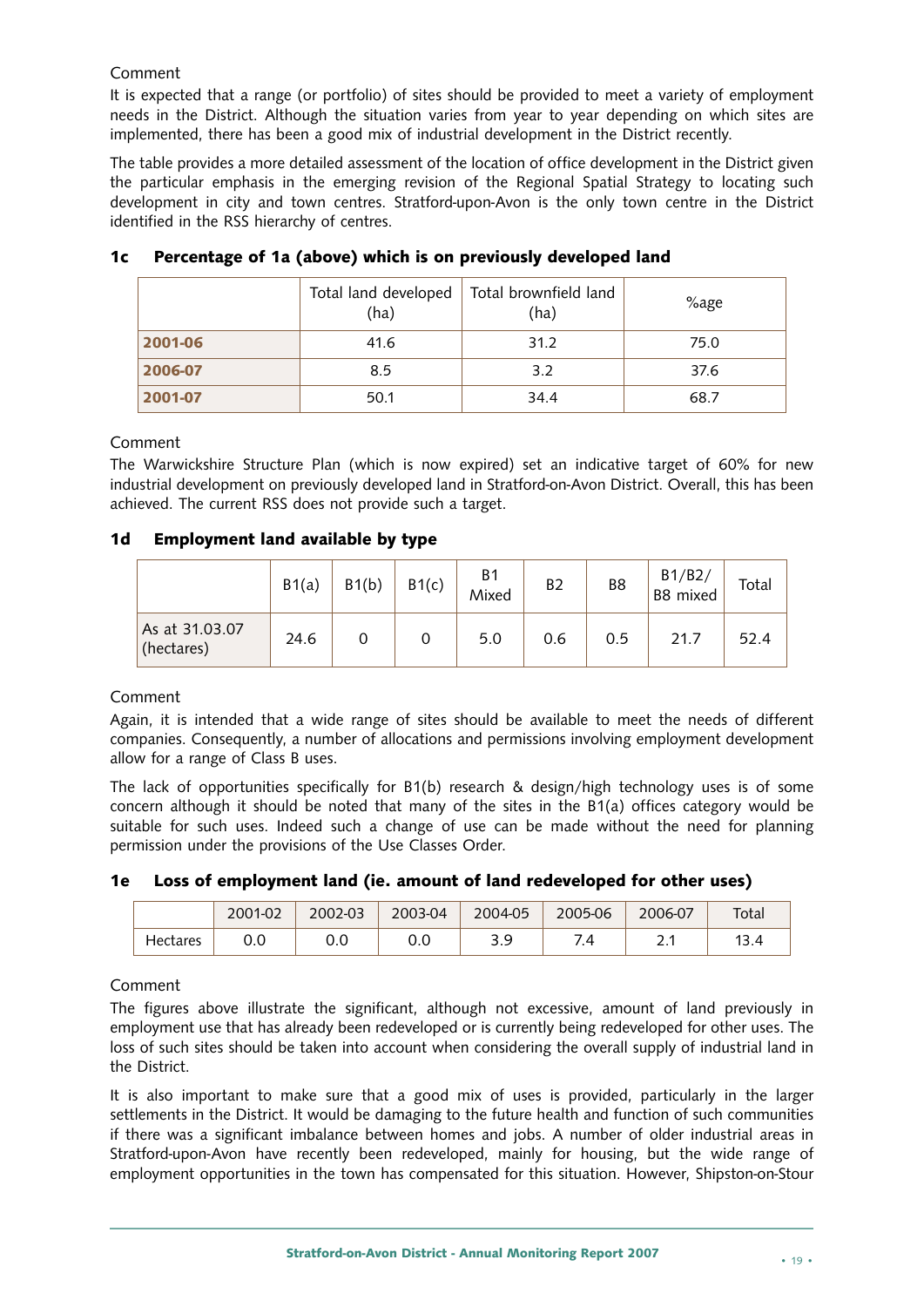has experienced the loss of a number of large employers in recent years and these jobs have not yet been replaced through new industrial development.

#### **1f Amount of employment land lost to residential development**

Of the 13.4 hectares in 1e (above), 9.9 hectares have been or are currently being redeveloped for residential uses.

#### **Housing**

#### **2a Housing trajectory**

#### Comment

The trajectory covers the period up to 2016 in accordance with the advice of para. 4.22 of the Local Development Framework Monitoring: A Good Practice Guide, i.e. ten years from the date of adoption of the Stratford-on-Avon District Local Plan Review (14 July 2006). It also accords with the approach being taken by the West Midlands Regional Assembly West Midlands Regional Spatial Strategy 2007 Annual Monitoring Report.

Two versions of the trajectory are provided. The first, shown in Figures 1 & 2, monitors housing delivery against housing provision figures set out in the West Midlands Regional Spatial Strategy (RSS) approved and issued by the Secretary of State in June 2004. The RSS forms part of the development plan for the District. The provision for Stratford-on-Avon District is calculated on the basis of the housing growth proportions used in Option 1 of the housing distribution options proposed in the RSS Phase 2 Revision Spatial Options document published by the WMRA in January 2007. The use of Option 1 proportions was recommended by the Government Office for the West Midlands early in 2007.

In October 2007 the Regional Planning Partnership endorsed a Preferred Option for housing distribution and the second trajectory, shown in Figures 3 & 4, uses the level of house building proposed in the Preferred Option for Stratford-on-Avon District.

Both trajectories show net housing figures. This accords with the LDF Monitoring Good Practice Guide. In the first trajectory the RSS net housing provision figures are derived in a manner consistent with that used to derive net completion assumptions shown in the RSS Annual Monitoring Report 2007. They equate to the RSS Annual Average Target minus the RSS Annual Demolitions Assumptions figure. The net allocation figures are on the high side as the adjustment for demolitions does not cover all forms of potential dwellings losses, e.g. changes of use and conversions.

The RSS allocation is expressed in three phases of provision to be consistent with Table 1 of the RSS, i.e. 2001-2007, 2007-2011 & 2011-2016. Each phase has different annualized allocations, each lower than the previous. In general terms Fig. 1 shows that while anticipated completion rates could at times fall below the RSS annual average completion rates, the cumulative completion figure for the whole of the period up to 2016 could exceed that sought in the RSS by around 2000 dwellings, if the Option 1 proportion is used to provide a requirement figure for the district. However, this prediction is based on the assumption that the Strategic Reserve Sites in the adopted Local Plan Review or equivalent alternatives will be released for development and largely completed by 2016. The prediction assumes that the current moratorium on residential planning permissions will not be applied after 2011.

The scenario shown in Figures 1 & 2 is different from that shown in the 2006 Trajectory which showed a surplus of between 200 and 250 by 2016. The latter estimation was based on the use of Warwickshire Structure Plan proportions to give district-level provision figures. This approach to deriving district-level provision figures is no longer recommended by GOWM.

In Figures 3 & 4 the trajectory employs the district-level requirement shown in Table 1 of the Preferred Option document. The new figures use a base year of 2006, so the high levels of housebuilding in the district during the early part of the decade have no impact on the extent to which the current housing supply meets the strategic requirement, although the housing completions rates for years 2001/2 to 2005/6 are shown for information to enable comparisons to be made with recent rates of housebuilding, as recommended in Government guidance. While the annual requirement is relatively modest, the trajectory suggests that the potential surplus against the requirement for the period up to 2016 would be smaller than that suggested in Figures 1 & 2, amounting to between 600 and 700 dwellings. Again, this surplus would only happen if all of the Strategic Reserve Sites or equivalent alternatives were to be released and largely completed by 2016. At the same time, dependence on the contribution of the Strategic Reserve Sites or equivalents would be reduced if the moratorium on residential permissions were to be lifted prior to 2011.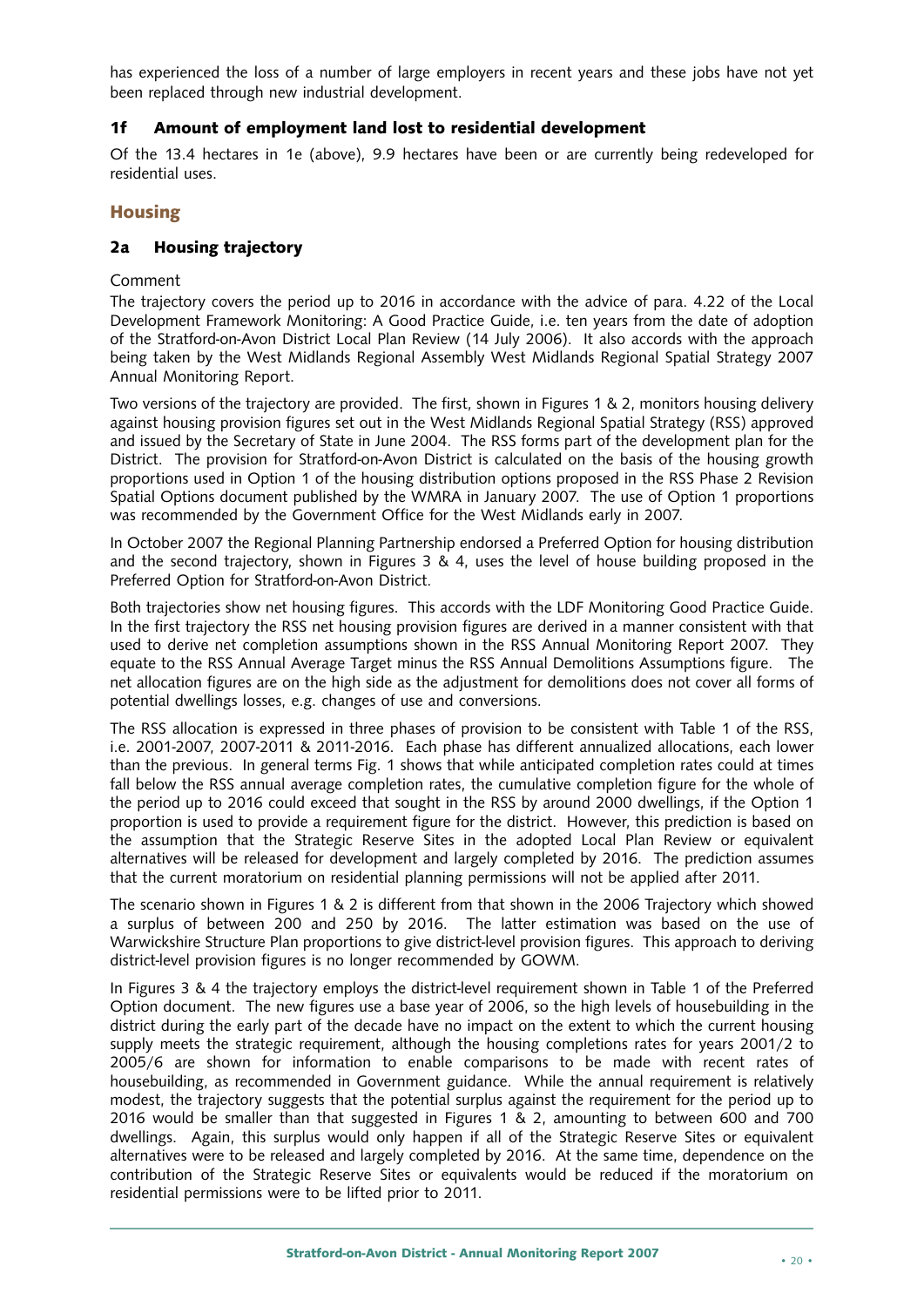

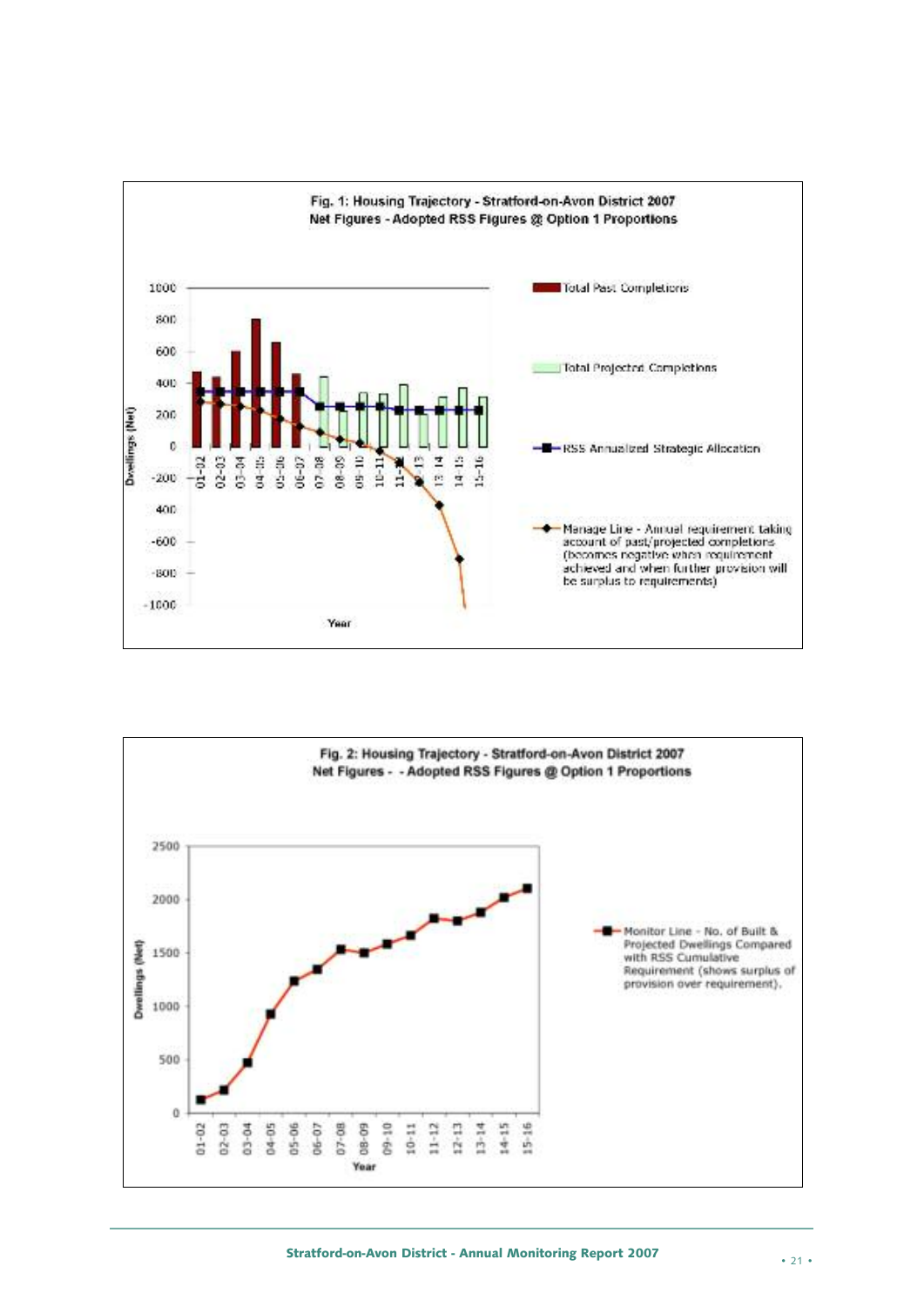

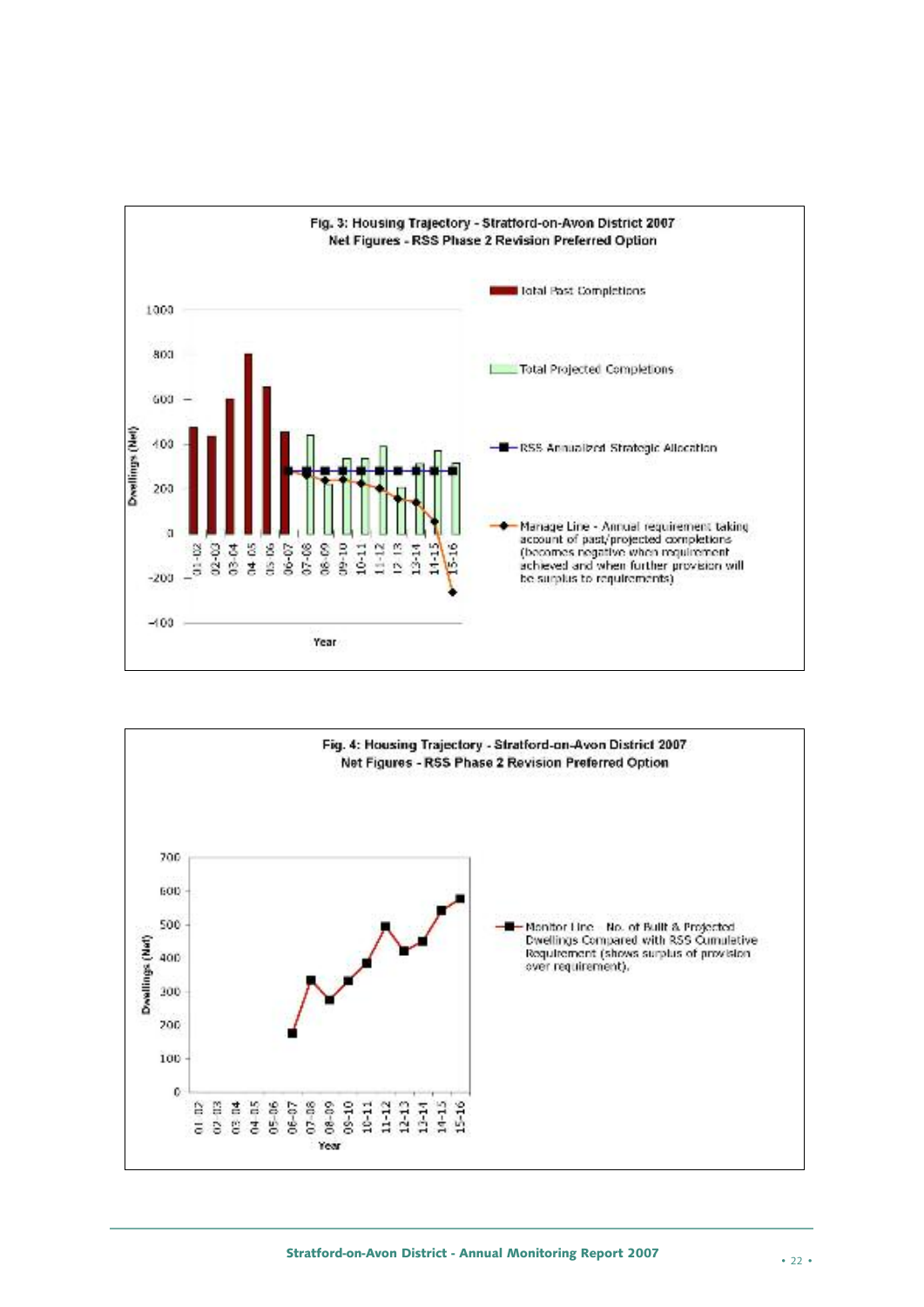|                                                                |                                                                                                      |      |              |       |              |       |       |      | Table 1 - Data used to Derive Figs 1 - 4 |          |            |              |        |              |      |               |            |                                                                                                                                                                         |
|----------------------------------------------------------------|------------------------------------------------------------------------------------------------------|------|--------------|-------|--------------|-------|-------|------|------------------------------------------|----------|------------|--------------|--------|--------------|------|---------------|------------|-------------------------------------------------------------------------------------------------------------------------------------------------------------------------|
|                                                                | Mar 01-02 02-03 03-04 04-05 05-06 06-07 07-08 08-09 09-10 10-11 11-11 12-13 12-14 14-15 15-16 Totals |      |              |       |              |       |       |      |                                          |          |            |              |        |              |      |               |            |                                                                                                                                                                         |
| Estimation of Annual Build Rates (used in Figs 1-4)            |                                                                                                      |      |              |       |              |       |       |      |                                          |          |            |              |        |              |      |               |            |                                                                                                                                                                         |
| 1 Dachings completed                                           |                                                                                                      | 452. | 436          | 502   | etc.         |       | 45.5  | O    | w                                        | o        | ō          |              |        | u            | ø    |               | $0 - 3422$ | <b>Notes</b>                                                                                                                                                            |
| 2. Darchings (0): 31, 3-07                                     |                                                                                                      | ۰    | a            | Þ     | Ð            | ×     | o     | 400  | 40                                       | ×.       | ٠          | a            | ۰      | D            | ۰    | ۰             | 440        | Line 2: Assumes all these will be                                                                                                                                       |
| 3. Sites subject to planning permission at 33-2-07.            |                                                                                                      | o.   | a.           | ō.    | $\alpha$     | ۰     | o     | 40   | 120                                      | 200      | 200        | 200          | ö.     | a.           | ċ    | o.            | <b>DIC</b> | completed within two years.                                                                                                                                             |
| 4 copal Plan Review a locations.                               |                                                                                                      | ö.   | $\mathbf{d}$ | ×,    | o            | c     | n     | O    | 56                                       | 123      | 125        | 72           | 95     | 195          | 255  |               | 200 1065   | Line 3: Notional take-up rates. Windfall<br>element subject to 15% non-<br>implementation discount. Includes NCJ<br>Phase 3 (opp for 86 dwells granted 1-8-<br>$(07)$ . |
| 5 Windfall a lowance                                           |                                                                                                      | ۰    | σ            | ь     | o            | c     | o     | ø    | ۰                                        |          | 14         | 116          | 115    | 116          | 11e  | 116           | 605        | Line 4:Comprises those brownfield<br>allocations that should come forward for<br>development, together with the three<br>Strategic Reserve Sites.                       |
|                                                                |                                                                                                      |      |              |       |              |       |       |      |                                          |          |            |              |        |              |      |               |            | Line 5: Allowance includes all types of<br>windfall. Also allows for effect of<br>moratorium. Assumed that this will not                                                |
| is Total actual and projected completions.<br>Figs 1 B. 2 Dete |                                                                                                      | 472  | 436          | 602   | 402          | 655   | 455   | 440  | 220                                      | 337      | 324        | 588          | 205    | 221          | 371  |               | 116 5345   | affect build rates after 2011.                                                                                                                                          |
| 7.355 annual net provider @ Option J proportions.              |                                                                                                      | 345  | 246          | 345   | 746          | 340   | 146   | 253  | 250                                      | 2.51     | 253        | 200          | 233    | 200          | 230  | 200           | 42.35      |                                                                                                                                                                         |
| is Cumulation completions.                                     |                                                                                                      | 422  | 509          | 1510. | 2712         | 2957  | 3422  | 3857 | 4032                                     | 4419     | $-752$     | $55 - 1$     | 5442   | \$6.39       | 6029 | 6245          |            |                                                                                                                                                                         |
| a Cumulative requirement.                                      |                                                                                                      | 346  | 642          | 56.01 | 1.784        | 15790 | 2076  | 2229 | 2592                                     | 28.45    | <b>AGR</b> | 2819         | 3542   | 3278         | 4008 | $-1328$       |            |                                                                                                                                                                         |
| 10 Monitor Line                                                |                                                                                                      | 125  | 216          | 222   | 928          | 1257  | 1.44h | 1897 | 15:07                                    | 1,824.1  | 1mh is     | 1,823        | 3,749  | 1.931        | 2025 | 2507          |            |                                                                                                                                                                         |
|                                                                |                                                                                                      |      |              |       |              |       |       |      |                                          |          |            |              |        |              |      |               |            | Lines 10 & 15: Comparison of cumulative<br>completions and planned rate of provision.                                                                                   |
| 21 Manage the                                                  |                                                                                                      | 252  | 269          | 255   | 227.         | 175   | 127   | 9.   | 47                                       | 22       | $-12$      | $-103$       | $-223$ | $-370$       |      | $-710 - 4791$ |            | Lines 11 & 16: Total requirement minus                                                                                                                                  |
| Figs 3 & 4 Data                                                |                                                                                                      |      |              |       |              |       |       |      |                                          |          |            |              |        |              |      |               |            | cumulative completions divided by years                                                                                                                                 |
| 12. 935 Phase 2 Naview Professed Opt or annual net             |                                                                                                      |      |              |       |              |       | 250   | 280  | 250                                      | 280      | 280        | 280          | 229    | 250          | 281  | 250           | 2800       | left.                                                                                                                                                                   |
| 15 Cumpleting completions                                      |                                                                                                      |      |              |       |              |       | 455   | 095  | 1115.                                    | 1452     | 1766       | 2174         | 2353   | 2591         | 2002 | 3270          |            |                                                                                                                                                                         |
| 14 Cumpletive requirement.                                     |                                                                                                      |      |              |       |              |       | 250   | 560  | 040                                      | 1120     | 1400       | 1300         | 1960   | 2240         | 2530 | 2500          |            |                                                                                                                                                                         |
| 15 Monitor Inc.                                                |                                                                                                      |      |              |       |              |       | 175   | 235  | 275                                      | 2012     | 2001       | 494          | $-425$ | 454          | 542  | 570           |            |                                                                                                                                                                         |
| 16 Nanage Inc.                                                 |                                                                                                      |      |              |       |              |       | 250   | 26L  | 238                                      | 261      | 225        | 203          | 127    | 140          | -95  | 262           |            |                                                                                                                                                                         |
|                                                                |                                                                                                      |      |              |       |              |       |       |      |                                          |          |            |              |        |              |      |               |            | Local Plan Allocations:<br>Only includes allocations expected to                                                                                                        |
| Local Plan Review Allecations - Estudated Progress             |                                                                                                      |      |              |       |              |       |       |      |                                          |          |            |              |        |              |      |               |            | deliver dwellings during the period up to                                                                                                                               |
| SCA 1 - Alcester Read, Cattle Market,                          |                                                                                                      | ٥    | Ü            | ×     | u            | c     | U     | ø    | v                                        | 50       | 25         | 72           | ۰      | Q.           | ٠    | o.            | 197        | 31-3-2016.                                                                                                                                                              |
| SUA Z - Banbury Road, 197-207                                  |                                                                                                      | ۰    | a            | ۰     | ۰            | ¢     | ۰     | ø    | D                                        | œ        | 30         | a            | ٠      | D            | ¢    | ۰             | GD.        |                                                                                                                                                                         |
| HEN.C - Henley-In-Arden, Warwick Road, Cattle Market           |                                                                                                      | ö.   | o            | ×     | o            | ¢     | ۰     | o    | o                                        | 20       | ×.         | o            | ۰      | D            | ×.   | ۰             | 20         |                                                                                                                                                                         |
| KTLC - Kinston, Banbury Road                                   |                                                                                                      | ó    | n.           | ×     | $\alpha$     | ö     | n     | o.   | Ø.                                       | $\Omega$ | LG.        | $\mathbf{0}$ | ö.     | o.           | i.   | o             | 25         |                                                                                                                                                                         |
| SHIP C - Trientan's Lans. Shipston-on-Stour                    |                                                                                                      | b)   | ù            | by.   | ù.           | ö,    | ū.    | n    | $-11$                                    | 15       | 5.         | ū            | 5      | $\mathbf{u}$ | x.   | n.            | 28         |                                                                                                                                                                         |
| SLAW.<br>Shotters, Land V. of                                  |                                                                                                      | ۰    | $\sigma$     | b.    | o            | ۰     | ŋ.    | ø    | o                                        | ¢        | v.         | U            | 55     | 150          | 200  | 200           | 550        |                                                                                                                                                                         |
| SCA X Burroptom, Bgg Packing Station                           |                                                                                                      | ó.   | $\mathbf{0}$ | D.    | $\mathbf{u}$ | id.   | U.    | ø    | b.                                       | Ö.       | o.         | $\sigma$ .   | 45.    | $\omega$     | c    | $\bf{u}$      | 30         |                                                                                                                                                                         |
| CLAY - Stratford-upon-Aven, Kieling Road                       |                                                                                                      | Ď.   | $\sigma$     | D.    | D            | ۰     | o     | a.   | D.                                       | c        | D          | o            | ۰      | 55           | 55   | D.            | 110        |                                                                                                                                                                         |
|                                                                | TOO R                                                                                                | Δ.   | $\alpha$     | D     | $\Omega$     | G.    | û     | ٥    | 50                                       | 123      | 135        | 72           | 45     | tas.         | 255  | 200           | 1065       |                                                                                                                                                                         |

• 23 •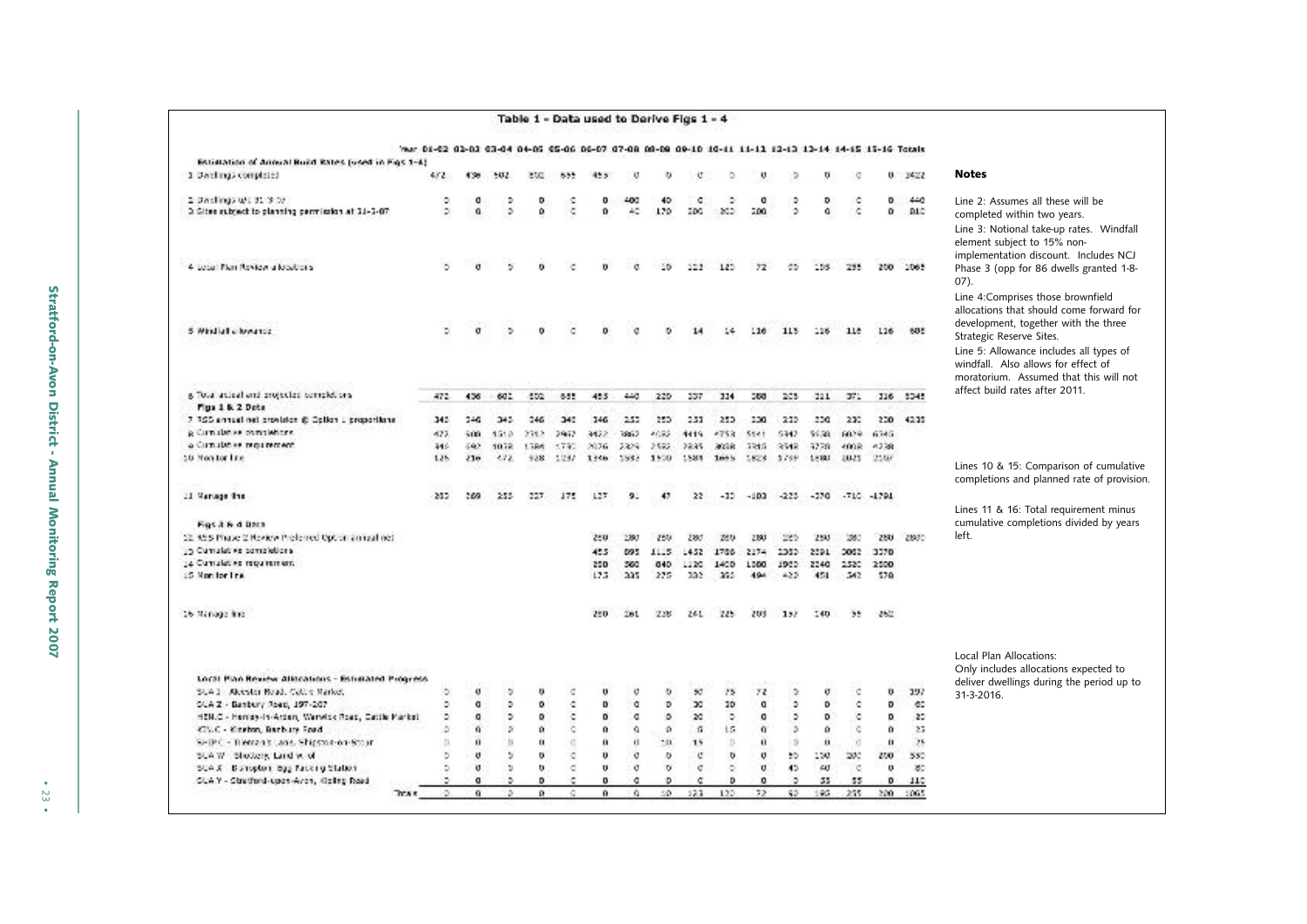#### **2b Percentage of new and converted dwellings on previously developed land**

| <b>Dwellings Completed 2006/07 (Gross)</b> |     |         |  |  |  |  |  |  |  |
|--------------------------------------------|-----|---------|--|--|--|--|--|--|--|
| PDL (brownfield                            | 305 | 60%     |  |  |  |  |  |  |  |
| Greenfield                                 | 204 | 40%     |  |  |  |  |  |  |  |
| Total                                      | 509 | $100\%$ |  |  |  |  |  |  |  |

#### Comment

By contrast with the previous year, the 06/07 figures show a marked change in the brownfield/greenfield balance, with brownfield completions now well ahead of those on greenfield sites. The balance is now in line with the national annual target which states that at least 60% of new housing should be provided on previously developed land. The change in proportions is entirely due to a reduction of completions on greenfield sites. Virtually all of the old Local Plan greenfield housing allocations have now been built-out. Much of the current house building is taking place on brownfield sites, including the N.C. Joseph Factory site in Stratford-upon-Avon, the Regal Road site also in Stratfordupon-Avon, the Abbey Works site in Alcester and the former Sewage Treatment Works site at Southam.

#### **2c Percentage of new dwellings completed by density of development**

| <b>Dwellings Completed 2006/07 (Gross)</b> |     |           |  |  |  |  |  |
|--------------------------------------------|-----|-----------|--|--|--|--|--|
| Less than 30 dwellings per hectare         | 161 | 31.6%     |  |  |  |  |  |
| Between 30 and 50 dwellings per hectare    | 182 | 35.8%     |  |  |  |  |  |
| Above 50 dwellings per hectare             | 166 | 32.6%     |  |  |  |  |  |
| Total                                      | 509 | $100.0\%$ |  |  |  |  |  |

#### Comment

Because data is not held on the size of individual dwelling plots, the figures are based on the densities of the overall development sites within which the completed dwellings have been built. The figures indicate that 68% of new dwellings built in 06/07 in the District were on sites being built at densities equal to or in excess of the 30 per hectare national indicative minimum density quoted by the Government in PPS3. The 06/07 figures show a modest increase in the proportion of dwellings built on higher density sites number of dwellings since the previous year, together a modest decrease in completions the lower density category. The influence of some high density urban redevelopment sites is now showing, e.g. the N.C. Joseph Factory site.

#### **2d Number of affordable dwellings completed**

| <b>Dwellings Completed / Lost 2006/07</b> |    |
|-------------------------------------------|----|
| Affordable dwellings completed            | 51 |
| Affordable dwellings lost                 |    |
| Net additional affordable dwellings       | 51 |

#### Comment

The figures do not take into account affordable dwellings gained through existing dwelling purchases (nine dwellings) and those lost through "Right to Buy" (five dwellings). The figure of 51 additional affordable dwellings represents a considerable reduction in completion activity relative to that in 2005/6 (180 dwellings). It also represents a much lower proportion of total dwelling completions (10% as opposed to 26% in 05/06). This rate of provision is well below the annual need for affordable dwellings identified in the Joint Housing Assessment for South Warwickshire which reported in October 2006. The Assessment estimates an annual need for 954 additional affordable dwellings over the five year period commencing 2006.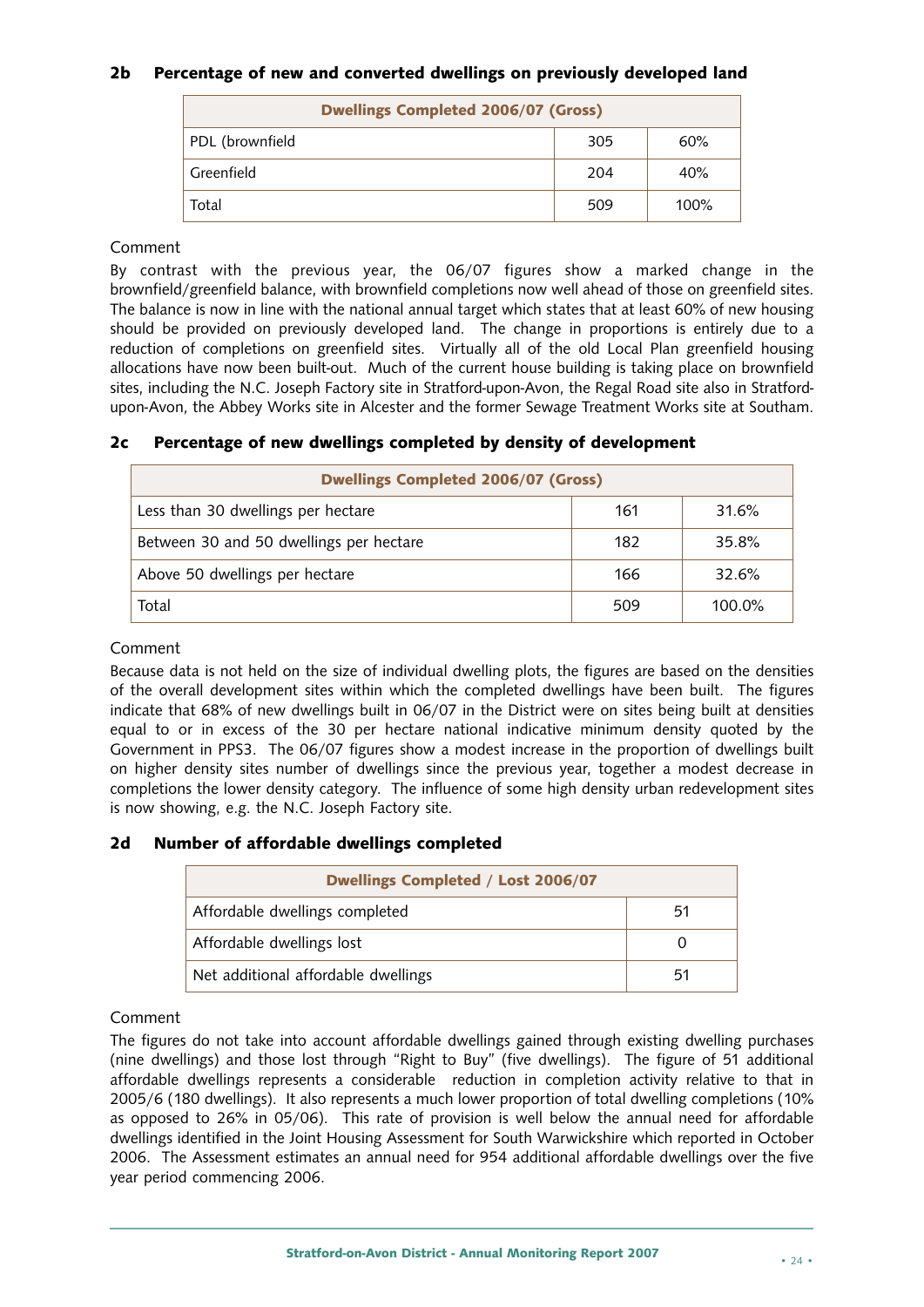The marked reduction in completions in 06/07 is not the result of the moratorium on planning permissions. The latter has been in place for too short a time to have had an effect on 06/07 building activity. It is more a consequence of the long-standing housing land allocations in Stratford-upon-Avon becoming built-out and few of the allocations in the Local Plan Review coming forward for development in the short-term. Furthermore, the lower proportion of the new housing stock being built as affordable housing does not reflect a change in the level of affordable housing being sought on eligible sites. No such change has taken place. The District Council's policy is to seek at least 35% affordable housing on eligible sites. However, building activity in 06/07 showed a trend towards smaller windfall sites, many of which would not be eligible for affordable housing. Ten dwellings is the site capacity threshold for affordable provision in smaller settlements, with fifteen dwellings in the larger settlements, as specified in Policy COM.13 of the Stratford-on-Avon District Local Plan Review.

#### **Transport**

#### **3a Percentage of completed non-residential development complying with car parking standards**

The District Council is not able to monitor this indicator comprehensively at the present time. The intention is to incorporate it into an upgrade of the planning applications database. It is anticipated that most forms of commercial (employment, leisure, etc.) do not exceed the maximum car parking standards specified in the District Council's recently adopted Supplementary Planning Document on the subject.

However, it should be pointed out that many schemes in rural areas involving the creation of business space, such as through the conversion of farm buildings, cannot be assessed in any meaningful way against this factor. This is because there is often extensive space around the buildings which makes it impractical to apply maximum parking standards.

#### **3b Percentage of new residential development within 30 minutes public transport time to facilities**

Warwickshire County Council has developed a database which provides scope to monitor this indicator. This involves the use of Accession transport modelling software which incorporates public transport routes and timetables to produce contour maps showing 30 minute travelling time to a range of services.

|                                      | Total housing<br>completions 2006-07 | Total completions<br>within 30 minute<br>travel time | $\%$ |
|--------------------------------------|--------------------------------------|------------------------------------------------------|------|
| Stratford-on-Avon<br><b>District</b> | 509                                  | 291                                                  | 57.2 |
| Warwickshire                         | 3018                                 | 1945                                                 | 64.4 |

#### **i. Access to Hospitals**

#### **ii. Access to GPs**

|                               | Total housing<br>completions 2006-07 | Total completions<br>within 30 minute<br>travel time | %    |
|-------------------------------|--------------------------------------|------------------------------------------------------|------|
| Stratford-on-Avon<br>District | 509                                  | 446                                                  | 87.6 |
| Warwickshire                  | 3018                                 | 2574                                                 | 85.3 |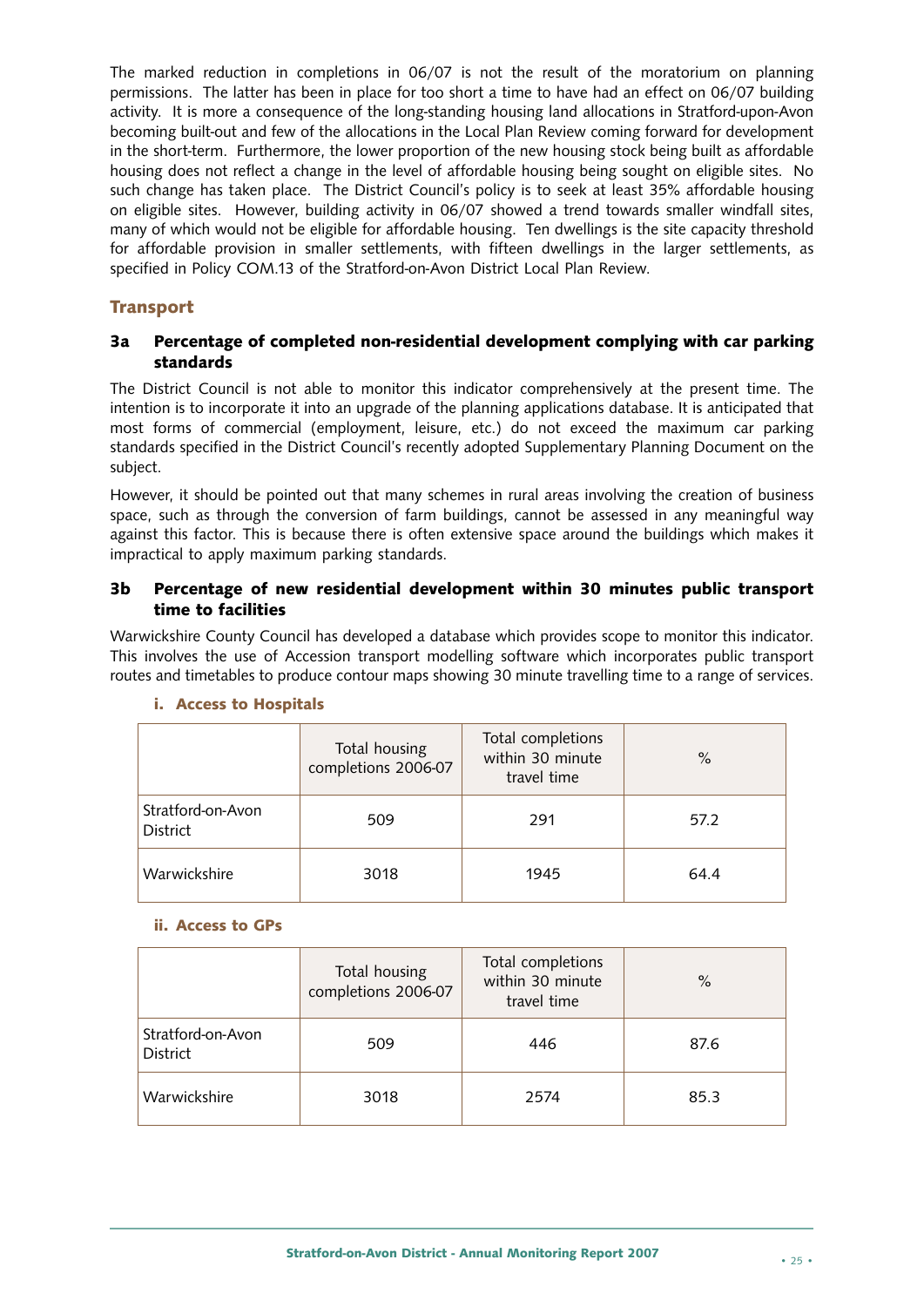#### **iii. Access to Main Areas of Employment \***

|                               | <b>Total housing</b><br>completions 2006-07 | <b>Total completions</b><br>within 30 minute<br>travel time | $\%$ |
|-------------------------------|---------------------------------------------|-------------------------------------------------------------|------|
| Stratford-on-Avon<br>District | 509                                         | 367                                                         | 72.1 |
| Warwickshire                  | 3018                                        | 2574                                                        | 85.3 |

\* defined as locations with 500+ jobs

#### **iv. Access to Primary Schools**

|                               | <b>Total housing</b><br>completions 2006-07 | <b>Total completions</b><br>within 30 minute<br>travel time | $\%$ |
|-------------------------------|---------------------------------------------|-------------------------------------------------------------|------|
| Stratford-on-Avon<br>District | 509                                         | 458                                                         | 90.0 |
| Warwickshire                  | 3018                                        | 2611                                                        | 86.5 |

#### **v. Access to Secondary Schools**

|                               | <b>Total housing</b><br>completions 2006-07 | <b>Total completions</b><br>within 30 minute<br>travel time | %    |
|-------------------------------|---------------------------------------------|-------------------------------------------------------------|------|
| Stratford-on-Avon<br>District | 509                                         | 446                                                         | 87.6 |
| Warwickshire                  | 3018                                        | 2772                                                        | 91.8 |

#### **vi. Access to Major Retail Centre**

|                               | <b>Total housing</b><br>completions 2006-07 | <b>Total completions</b><br>within 30 minute<br>travel time | $\%$ |
|-------------------------------|---------------------------------------------|-------------------------------------------------------------|------|
| Stratford-on-Avon<br>District | 509                                         | 371                                                         | 72.9 |
| Warwickshire                  | 3018                                        | 2337                                                        | 77.4 |

The access situation in Stratford-on-Avon District is not as good as the overall County performance in relation to certain factors, particularly the relationship between new housing development and major sources of employment. However, this is not surprising given the rural nature of the District.

It should be recognised that a number of dwellings are granted permission in smaller settlements and in the countryside based on other planning considerations such as providing affordable housing in rural areas.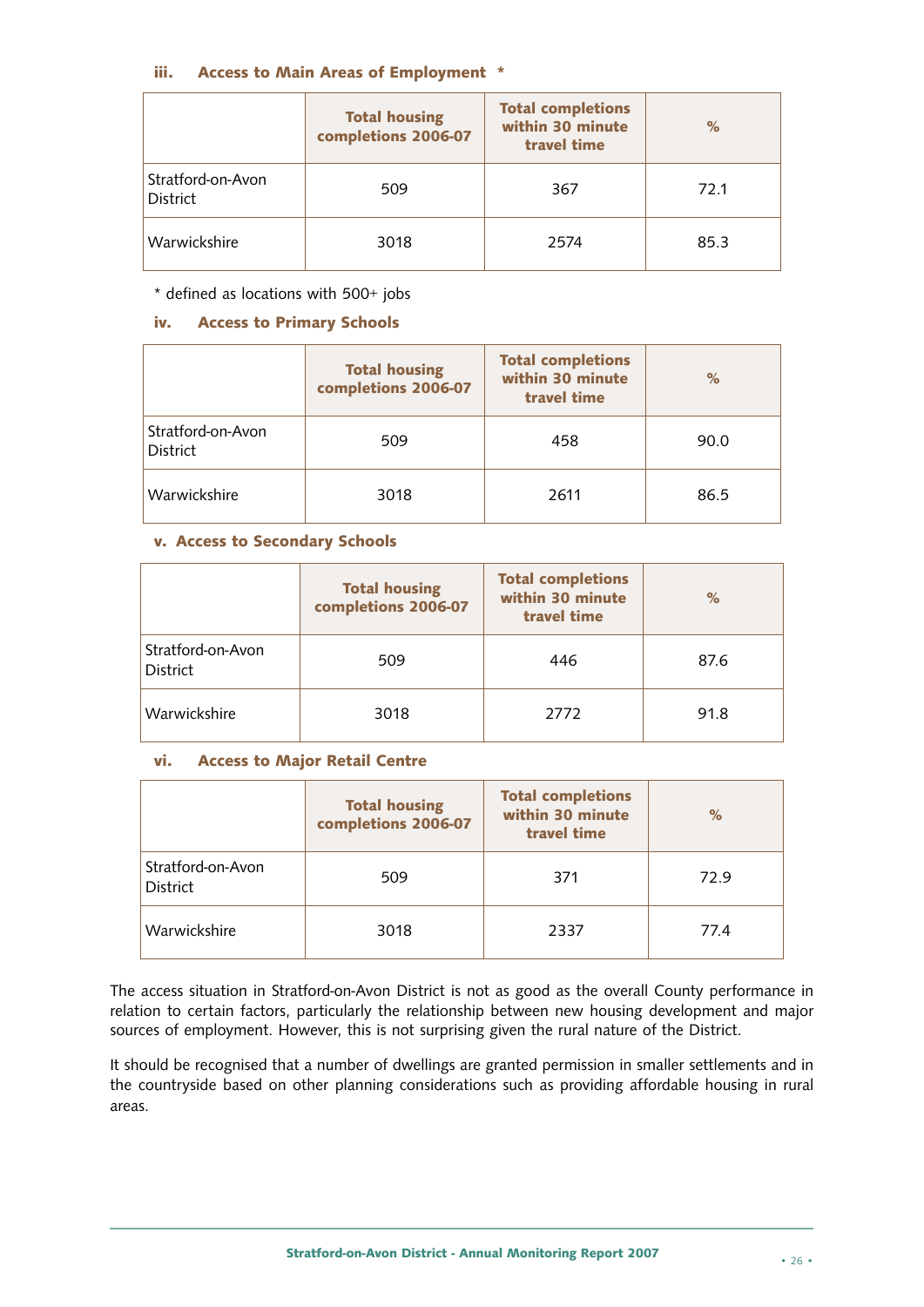#### **Services**

#### **4a Amount of completed retail, office and leisure development**

#### **Comment**

|         | <b>RETAIL (A1)</b><br>(sq. m. gross) | <b>OFFICE (A2 &amp; B1a)</b><br>(sq. m. gross) | <b>LEISURE (D2)</b><br>(sq. m. gross) |
|---------|--------------------------------------|------------------------------------------------|---------------------------------------|
| 2004-05 | 1,765                                | 2,525                                          |                                       |
| 2005-06 | $1,100 *$                            |                                                |                                       |
| 2006-07 | 7,650 **                             | 15,900                                         |                                       |

\* new Co-op store in Studley that replaced its old store on the same site \*\* comprises garden centre incorporating 4,500 sq. m. of outdoor sales

#### Comment

Comprehensive monitoring of this indicator commenced for the year 2004-05. [It should be noted that these forms of development are only monitored for schemes over a specified floorspace threshold as follows: over 1000 sq. m. gross for retail; over 500 sq. m. gross for office; and over 1000 sq. m. gross for leisure.]

|         | <b>RETAIL (A1)</b> | <b>OFFICE (A2 &amp; B1a)</b> | LEISURE (D2) |
|---------|--------------------|------------------------------|--------------|
| 2004-05 |                    |                              | n/a          |
| 2005-06 |                    | n/a                          | n/a          |
| 2006-07 |                    | 19.2                         | n/a          |

#### **4b Percentage of completed retail, office and leisure development in town centres**

This indicator relates to town centres identified as such in the Development Plan. Within Stratford District, only Stratford-upon-Avon town centre has this status according to the Regional Spatial Strategy.

Both national guidance in PPS6 on town centres and the RSS look to concentrate commercial development in or on the edge of town centres. Policy COM.19 in the District Local Plan also looks to restrict major retail development to Stratford town centre. In reality there are major constraints to further commercial development taking place in the town centre, although there are edge-of-centre sites allocated in the District Local Plan which specify office development. Furthermore, the recently adopted Stratford-upon-Avon Urban Design Framework identifies major opportunities within and close to the town centre for commercial development.

#### **4c Percentage of eligible open spaces managed to Green Flag Award standard**

There are currently no open spaces in the District managed to this standard.

The view is taken that this indicator is not particularly relevant to planning as it relates more to the management rather than provision of open space. Furthermore, many open spaces, however well managed, are ineligible for the award because by their inherent nature they do not meet the criteria. This does not undermine their value as a recreational resource.

#### **5. Minerals**

This indicator is relevant to minerals planning authorities only, ie. Warwickshire County Council in the case of Stratford District.

#### **6. Waste**

This indicator is relevant to waste planning authorities only, ie. Warwickshire County Council in the case of Stratford District.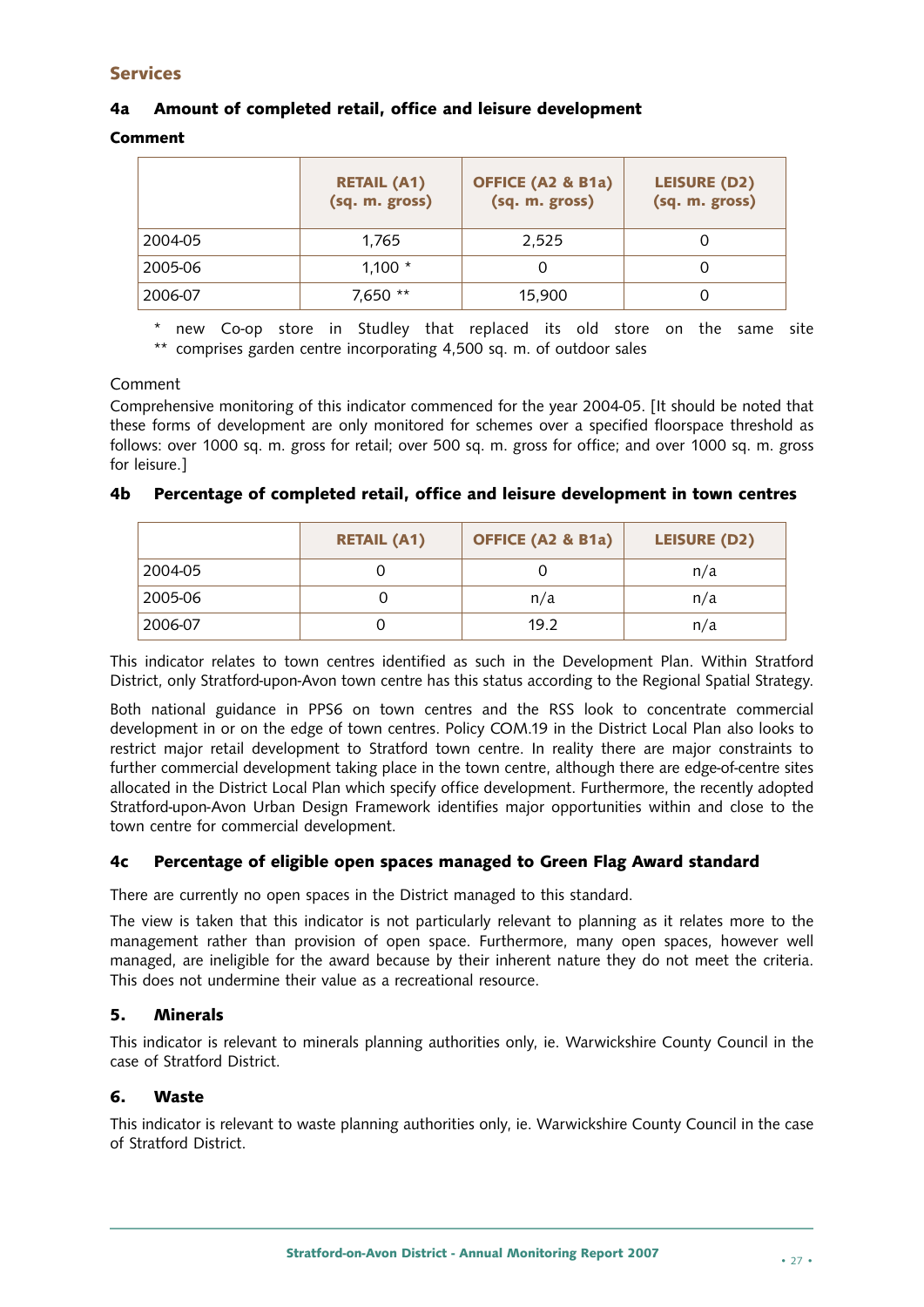#### **Flood Protection and Water Quality**

#### **7. Number of planning permissions granted contrary to Environment Agency advice**

There have been no such cases during the year 2006-07 relating to flood defence or water quality.

#### **Biodiversity**

#### **8. Change in areas and populations of biodiversity importance**

While the intention was expressed in the 2006 Annual Monitoring Report that this issue would be examined in detail, the Habitat Biodiversity Audit (HBA) and Wildlife Sites Project (WSP) were unable to undertake survey work in Stratford-on-Avon District during 2006 and 2007 to a level that would enable local trends in areas of biodiversity to be reliably detected. To illustrate this point, it can be reported that only 0.9% of Stratford-on-Avon District was subject to re-survey by the HBA in 2007.

On the other hand, progress reporting for the Warwickshire, Coventry and Solihull Local Biodiversity Action Plan (LBAP) gives a general indication of how the LBAP's habitat and species action plans have been progressing at the sub-regional level. The reporting presents a mixed picture with some species and habitats on the increase, others stable, and others in decline. Unfortunately LBAP monitoring is also suffering from the lack of survey work mentioned above, with almost half of the species action plans lacking meaningful monitoring data.

The LBAP progress reporting highlights some areas of success, e.g. the increase in the number of barn owls, the restoration work which is improving the biodiversity of traditional orchards and increases in the area of field margins and woodlands. However, the news is not good for species such as the adder and water voles which appear to be on their way to extinction in the area covered by the LBAP unless remedial action is taken quickly. As regards habitats there has been a major loss of lowland neutral grassland, mainly due to changes in agricultural practice. Loss of other habitats is also recorded, namely allotments, lowland heathland, ponds, lakes & reservoirs, quarries and gravel pits, together with scrub and carr. It should be stated that these trends are based on a sample of sites from the HBA.

#### **Renewable Energy**

#### **9. Renewable Energy capacity installed by type**

The District Council is not able to monitor this indicator at the present time. The intention is to incorporate it into a comprehensive database relating to planning applications that is currently being developed.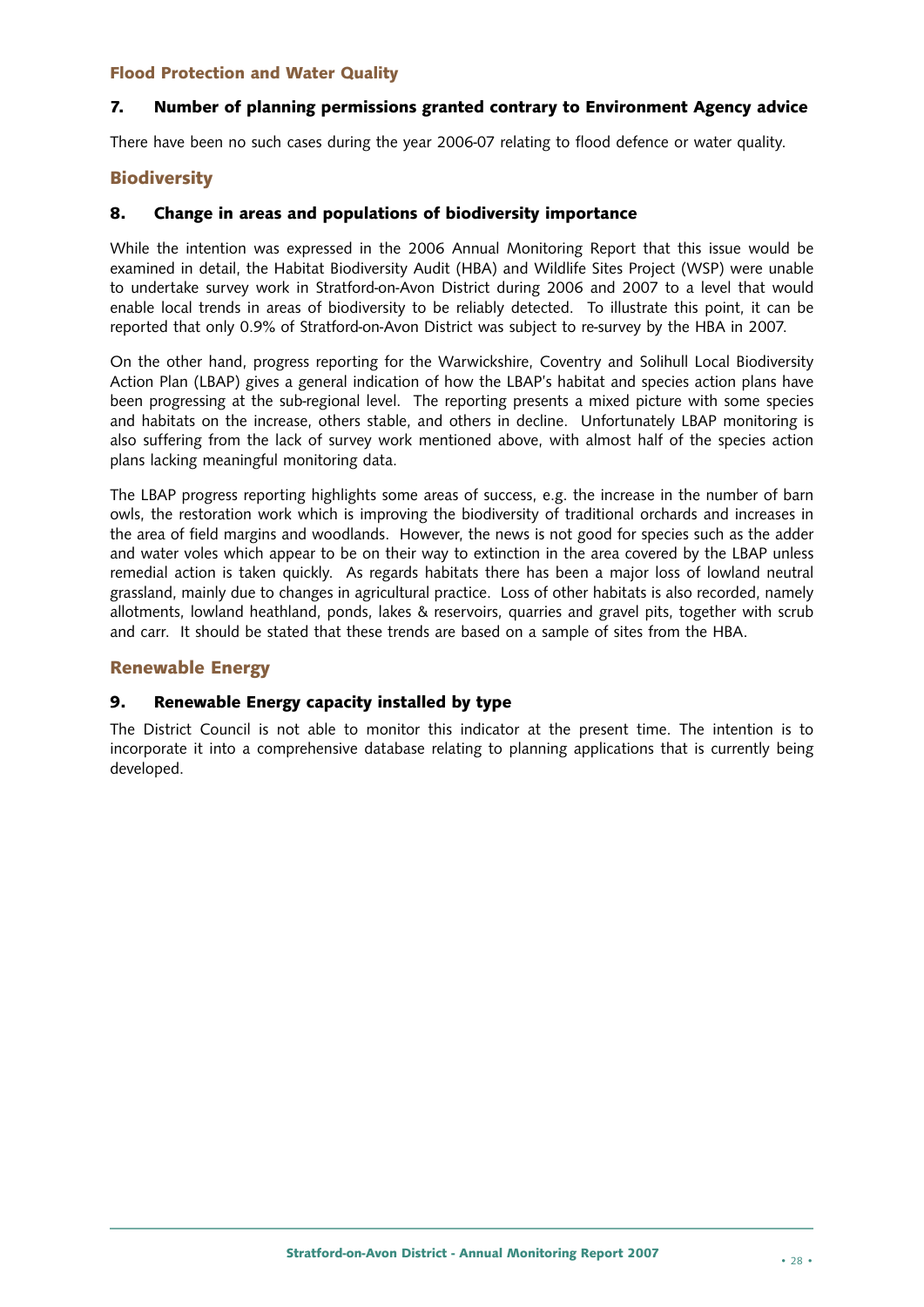#### **C. Local Indicators**

The District Local Plan Review sets out a Monitoring Framework (see Section 9). The framework does not seek to measure the performance of every policy in the Plan, but addresses key aspects of the objectives that are at the heart of its strategy.

Not surprisingly, many of the local indicators are reflected in national and regional equivalents.

#### **a. To satisfy housing needs** (see Policies STR.2, COM.13, COM.14)

This topic is mostly covered in part 2 of the National and Regional Indicators above. In addition, the following data is provided:

| <b>Dwellings Completed 2006/07 (Gross)</b> |                |          |  |  |
|--------------------------------------------|----------------|----------|--|--|
| One bedroom houses/bungalows               | 3              | 0.6%     |  |  |
| Two bedroom houses/bungalows               | 90             | 17.7%    |  |  |
| Three bedroom houses/bungalows             | 141            | 27.7%    |  |  |
| Four bedroom houses/bungalows              | 91             | 17.9%    |  |  |
| Five or more bedroom houses/bungalows      | 30             | 5.9%     |  |  |
| Houses/bungalows - total                   | 355            | 69.7%    |  |  |
| One bedroom flats                          | 50             | 9.8%     |  |  |
| Two bedroom flats                          | 102            | 20.0%    |  |  |
| Three bedroom flats                        | $\overline{2}$ | 0.4%     |  |  |
| Four bedroom flats                         | $\Omega$       | $\Omega$ |  |  |
| Five or more bedroom flats                 | $\Omega$       | $\Omega$ |  |  |
| <b>Flats - total</b>                       | 154            | 30.3%    |  |  |

Types and sizes of dwellings

#### Comment

The range of types of dwelling being built shows little change from 05/06 and remains reasonably well balanced and shows that the District Council's policy to secure a diversity of dwelling sizes and types is having some effect. The reduction in the number of completions in 06/07 has affected houses/bungalows and flats in equal measure.

The 2006 AMR referred to the Joint Housing Assessment for South Warwickshire pointing to a shortfall of two bedroom dwellings across all sectors and to a lesser extent three bedroom dwellings. The 06/07 figures show a modest swing towards these types of dwelling in terms of proportions of dwellings completed, but there has been a significant reduction in actual numbers of new three bedroomed dwellings (51 fewer completions in 06/07, representing a 27% reduction).

#### **b. To satisfy employment needs** (see Policies STR.3, COM.17, CTY.2)

This topic is covered in the National Core Output Indicators above.

#### **c. To secure high quality design** (see Policies STR.3, COM.17, CTY.2)

The number of design statements submitted with planning applications

- the District Council is not able to monitor this indicator comprehensively at the present time. The intention is to incorporate it into a database currently being developed that will monitor the outcome of planning applications. However, the expectation that Design & Access Statements should be submitted with applications for many forms of development means that performance against this indicator in the future should improve dramatically.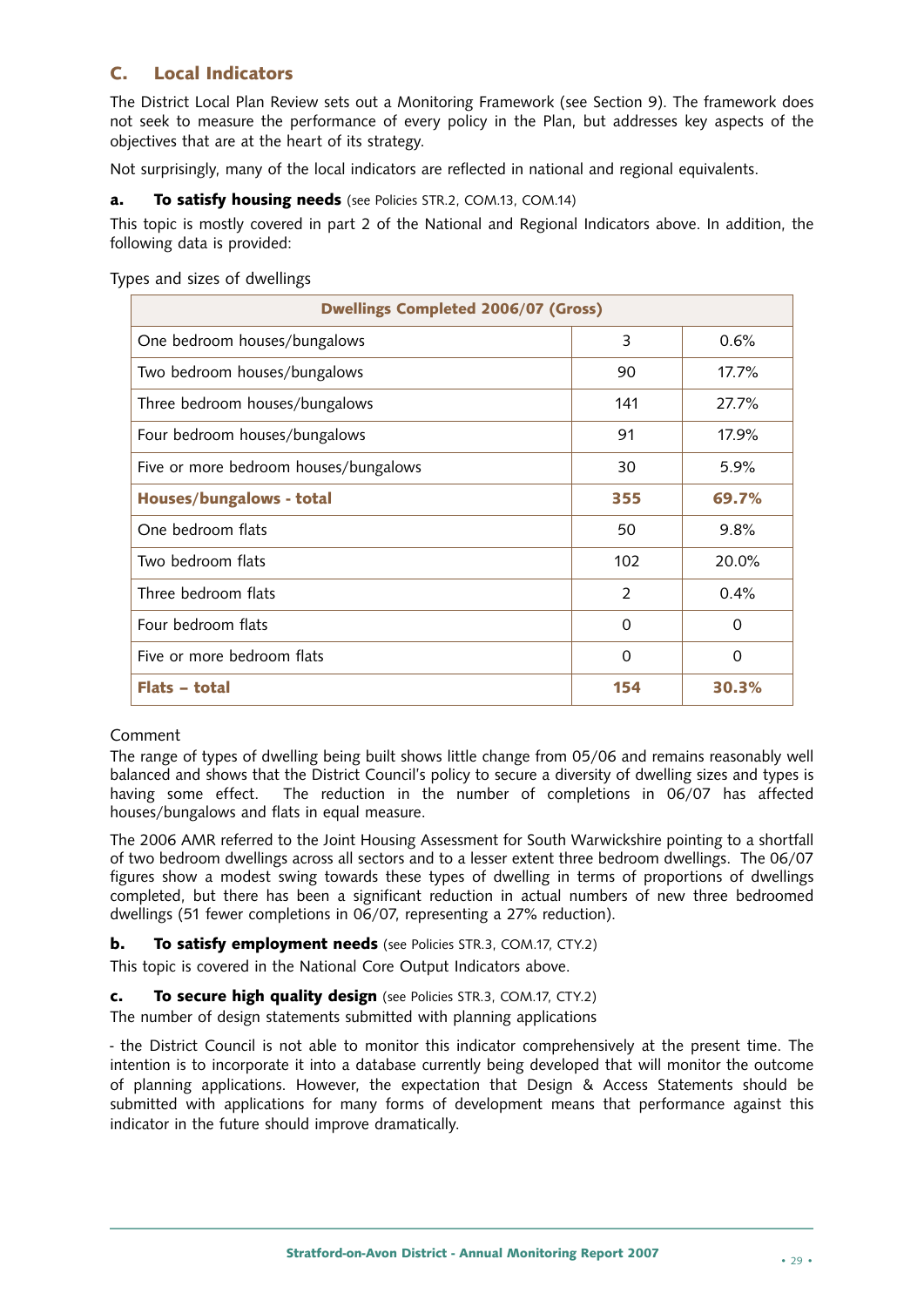#### **d. To protect landscape character** (see Policies EF.1, EF.2, PR.2)

Area of greenfield development allowed in the AONB, Special Landscape Areas and the Green Belt

the District Council is not able to monitor this indicator comprehensively at the present time. The intention is to incorporate it into a database currently being developed that will monitor the outcome of planning applications. However, the amount of greenfield land involved is likely to be small since schemes would only be supported where they are in accordance with other policies of the District Local Plan controlling the location of development.

#### **e. To foster biodiversity** (see Policies EF.6, EF.7, EF.8)

Area of development allowed within a Local Nature Reserve, SSSI or Ecosite

No development within Local Nature Reserves or SSSIs has been allowed in 06/07. The condition of SSSIs is monitored by Natural England although it is not possible for all sites to be assessed in any one year. Monitoring over a period of several years indicates the following:

- 90.4% of the area covered by SSSIs in the district is in favourable condition;
- 6.3% is in unfavourable condition but in the process of recovery;
- 1.4% is in unfavourable condition and unchanging;
- 1.8% is in unfavourable condition and declining.

These figures are much better than those at the national level where only 45% is in favourable condition. They are also better than the regional and county figures (37% and 78% respectively). "Favourable condition" means that the SSSI land is being adequately conserved and is meeting its 'conservation objectives'. However, there is scope for the enhancement of these sites.

"Ecosites" are locations of nature conservation interest which have been logged by the Warwickshire Biological Records Centre. There are over two thousand Ecosites within Warwickshire and many of these fall within Stratford-on-Avon District. The District Council has not been able to monitor whether development has been allowed within any Ecosite.

The Ecosite designation is being superseded in some cases by the "Local Sites" designation, previously known as "Sites of Nature Conservation Interest" (SINCs). 27 of these sites have been designated in Stratford-on-Avon District so far but these only represent a small proportion of sites with potential for this designation, and it will be many years before full coverage is achieved. Again, the District Council has not been able to monitor whether development has been permitted within any of these Local Sites. The intention is to incorporate this factor into a comprehensive database relating to planning applications that is currently being developed.

#### **f. To protect historic heritage** (see Policies EF.11, EF.12, EF.13, EF.14)

Number of developments resulting in the loss or destruction of a Scheduled Ancient Monument or Listed Building

- the District Council is not able to monitor this indicator comprehensively at the present time. The intention is to incorporate it into a database currently being developed that will monitor the outcome of planning applications. However, there have been no cases of authorised development resulting in such loss or destruction during the year 2006-07.

#### **g. To promote alternative modes of transport to the car** (see Policies COM.7, COM.8, COM.9)

The District Council is not able to monitor this indicator comprehensively at the present time. The intention is to incorporate it into a database currently being developed that will monitor the outcome of planning applications.

Data on certain aspects of the indicator can be provided at this time:

#### Number of Green Transport Plans completed

- since supplementary planning guidance was adopted by the District Council in July 1998, 18 such Green Transport Plans (or equivalent) have been completed through a legal agreement linked to a planning permission. Of these, six have been completed during 2006-07 which appears to indicate that the importance of such Plans is being recognised.

Value of developer contributions towards sustainable transport

- Between 1996 and March 2005, approximately £3.7m has been secured from developers. This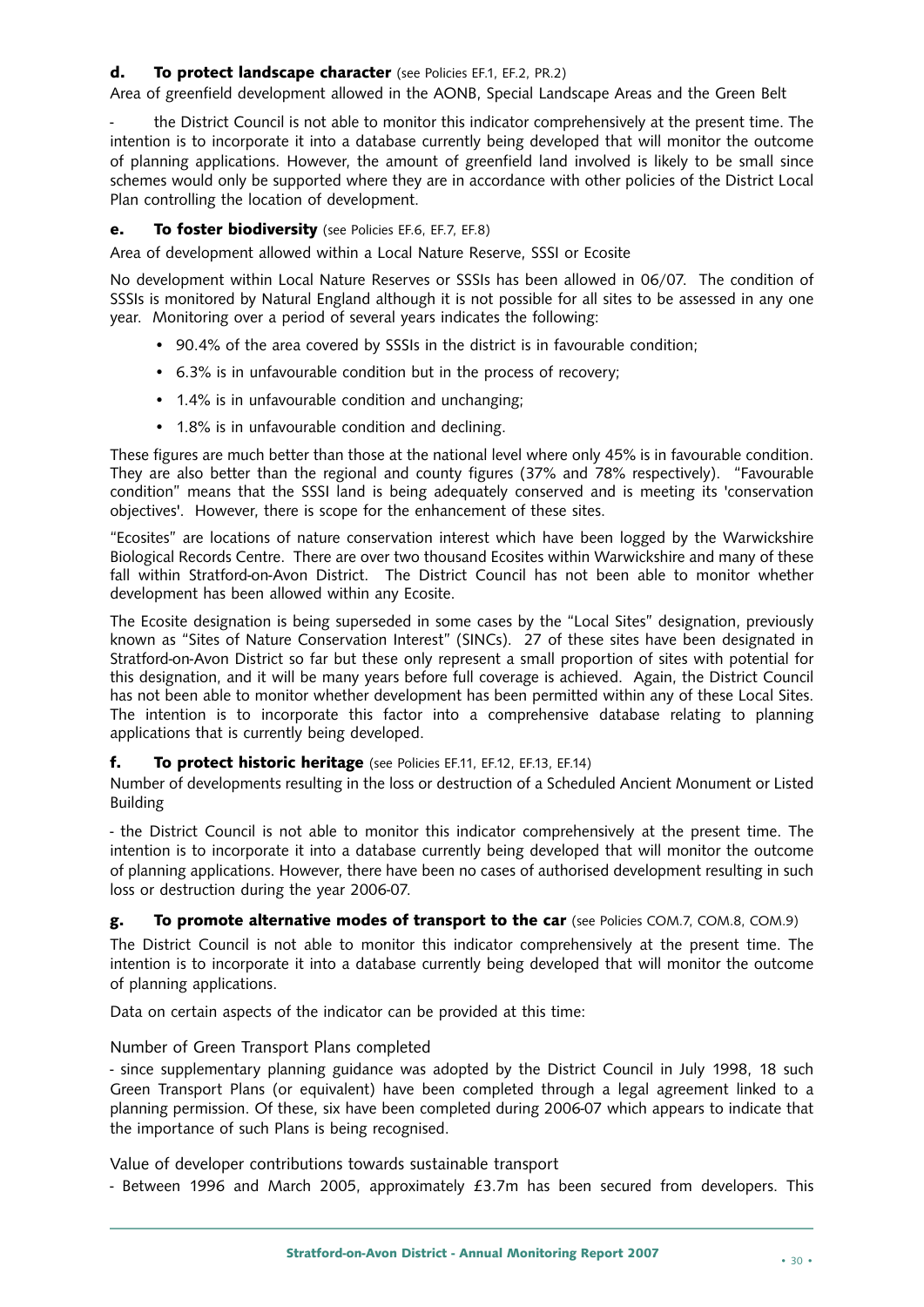comprises £1m for a park and ride facility at Stratford-upon-Avon, £300,000 for traffic calming measures, £1.3m towards public transport and £400,000 for pedestrian and cycling facilities.

In the year 2006-07, a further £140,000 has been secured for improving bus services in Stratford-upon-Avon and £76,000 through a development in Henley-in-Arden.

#### **h. To facilitate energy conservation** (see Policies PR.5, PR.6)

Number of schemes incorporating energy conservation measures and number of renewable energy schemes supported

- the District Council is not able to monitor this indicator comprehensively at the present time. The intention is to incorporate it into a database currently being developed that will monitor the outcome of planning applications.

#### **i. To sustain water resources** (see Policies PR.5, PR.7)

Area of development allowed within floodplains and number of developments incorporating sustainable urban drainage systems

- the District Council is not able to monitor this indicator comprehensively at the present time. The intention is to incorporate it into a database currently being developed that will monitor the outcome of planning applications. However, there have been no cases of development being granted planning permission in a floodplain during the year 2006-07. Furthermore, there are an increasing number of schemes incorporating a variety of SUDS techniques as developers become more familiar with them.

#### **j. To assist rural diversification** (see Policies CTY.2, CTY.4)

Area of development allowed within floodplains and number of developments incorporating sustainable urban drainage systems

- the District Council is not able to monitor this indicator comprehensively at the present time. The intention is to incorporate it into a database currently being developed that will monitor the outcome of planning applications. However, there have been no cases of development being granted planning permission in a floodplain during the year 2006-07. Furthermore, there are an increasing number of schemes incorporating a variety of SUDS techniques as developers become more familiar with them.

#### **k. To stimulate rural centres** (see Policies COM.19, MRC.1)

Area of new commercial development permitted in Main Rural Centres

- since 1996 the following significant retail schemes have been implemented:

- •Budgen, Bidford-on-Avon (0.4 ha. / 980 sq.m.)
- •Co-op, Wellesbourne (0.4 ha. / 810 sq.m. plus extension comprising 330 sq.m)
- •Co-op, Studley (replacement of existing store with no additional floorspace involved)

Proposals for large food stores on the edges of Shipston-on-Stour and Southam have been dismissed on appeal due to concerns over the impact such schemes would have on the function of the centres themselves.

There continues to be modest investment in each of the Main Rural Centres that involves the setting up of new shops and services. However, these invariably entail the re-use of property already in such uses rather than an expansion of their commercial core.

#### **l. To promote Stratford-upon-Avon town centre** (see Policies COM.19, SUA.6, SUA.7)

#### i. Diversity of main town centre uses

The Health Check carried out for the District Council by Bert Nicholson Associates in 2003 remarked on the attractive mix of both independent retailers and national multiples in the town centre.

However, the lack of convenience shops was noted. The latest information available shows that about 4% of the total number of retail units in the town centre are convenience goods outlets, compared with the Great Britain average of close to 9.5% (Source: Experian Goad).

As indicated in last year's AMR, we have carried out an occupancy survey of units in the town centre, which will be repeated on a biennial basis. The findings for ground floor uses were as follows: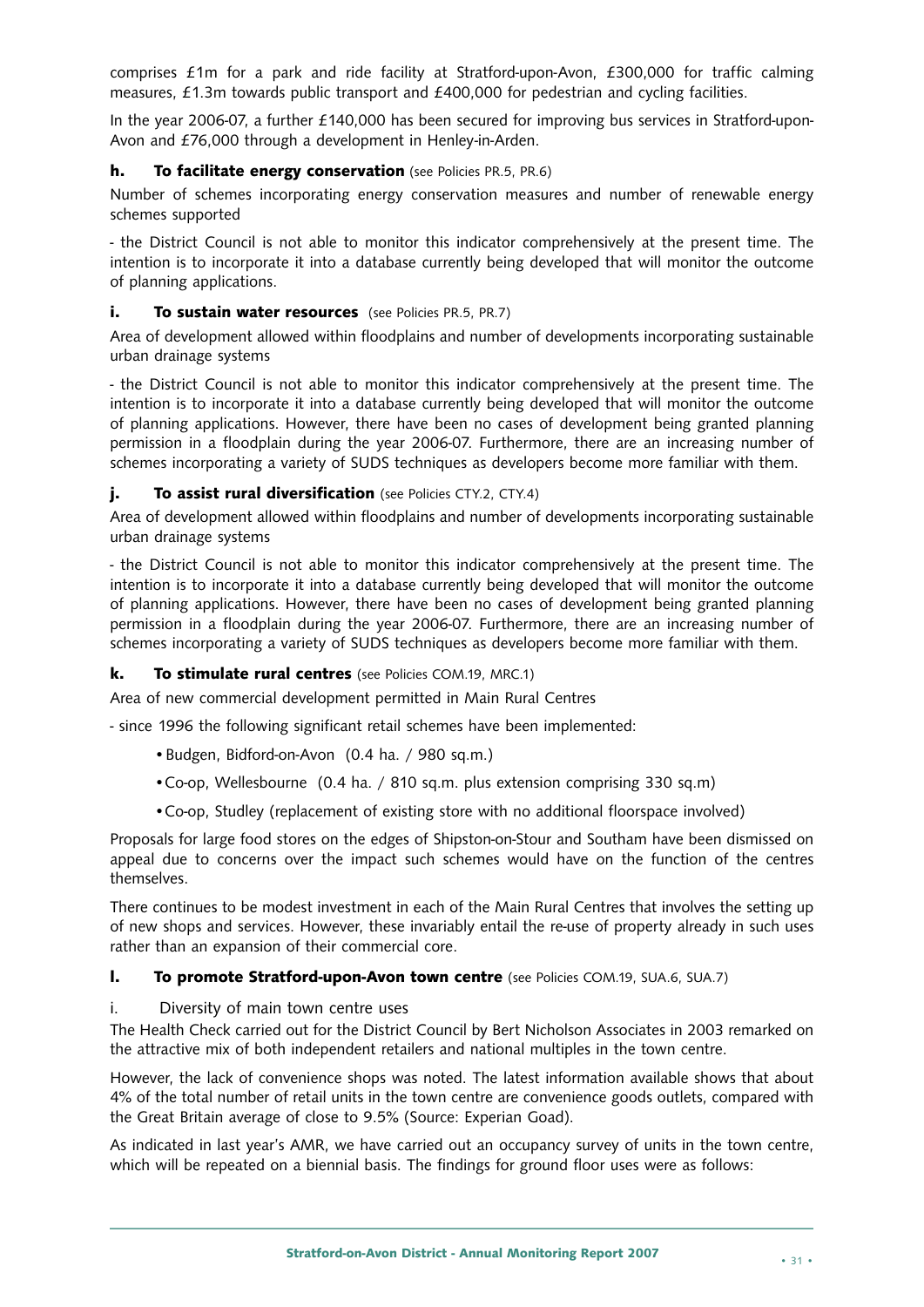| Occupancy by type of use as at July 2006 | <b>Number of</b><br>units | $\%$  |
|------------------------------------------|---------------------------|-------|
| Retail - convenience                     | 7                         | 1.7   |
| Retail - comparison                      | 204                       | 49.0  |
| Financial & professional services        | 37                        | 8.9   |
| Food & drink                             | 68                        | 16.3  |
| Other services                           | 26                        | 6.3   |
| Vacant                                   | 20                        | 4.8   |
| Residential                              | 33                        | 7.9   |
| Hotels                                   | 3                         | 0.7   |
| Visitor attractions                      | 4                         | 1.0   |
| Miscellaneous                            | 14                        | 3.4   |
| Total                                    | 416                       | 100.0 |

ii. Presence of national multiples and high-profile retailers

There is a total of 10 high profile retailers represented in the town centre, which is the third highest in the region, after Birmingham and Solihull. In addition, 14 large-store multiples are present (Source: Experian Goad).

iii. Retail and leisure floorspace permitted and completed

There has been no significant increase in floorspace in the town centre in recent years. The refurbishment of Bell Court (now known as Town Square) in c.2002-03 did not involve the creation of additional retail floorspace.

#### iv. Operator demand

As identified in the Bert Nicholson study, the FOCUS database indicates a healthy level of interest in Stratford-upon-Avon, with a total of 71 requirements listed in October 2004. This is the seventh-highest level of operator demand amongst all the city and town centres in the region.

|            | 2001 | 2002 | 2003 | 2004 | 2005 | 2006 | 2007 |
|------------|------|------|------|------|------|------|------|
| Stratford  | 120  | 125  | 125  | 125  | 130  | 130  | 130  |
| Leamington | 95   | 100  | 105  | 105  | 115  | 120  | 125  |
| Banbury    | 90   | 95   | 95   | 120  | 120  | 120  | 130  |
| Solihull   | 200  | 200  | 200  | 200  | 205  | 210  | 210  |
| Redditch   | 110  | 110  | 110  | 110  | 115  | 115  | 115  |
| Evesham    |      | 50   | 50   | 55   | 55   | 60   | 60   |

v. Zone A shopping rents

*Source: Colliers CRE based on their assessment of rental values (£/sq.foot/annum)*

#### Comment

This is the recognised source of published rental data and is updated each year. It is evident that retail units within the primary shopping area of Stratford-upon-Avon town centre can command for its size a high, and steadily increasing, rental value. The figure is slightly higher than that for Leamington Spa and Redditch, although considerably lower than for Solihull. The figure reflects the likelihood of securing high turnover although the downside is that many small, specialist traders cannot afford a prime location in the town centre.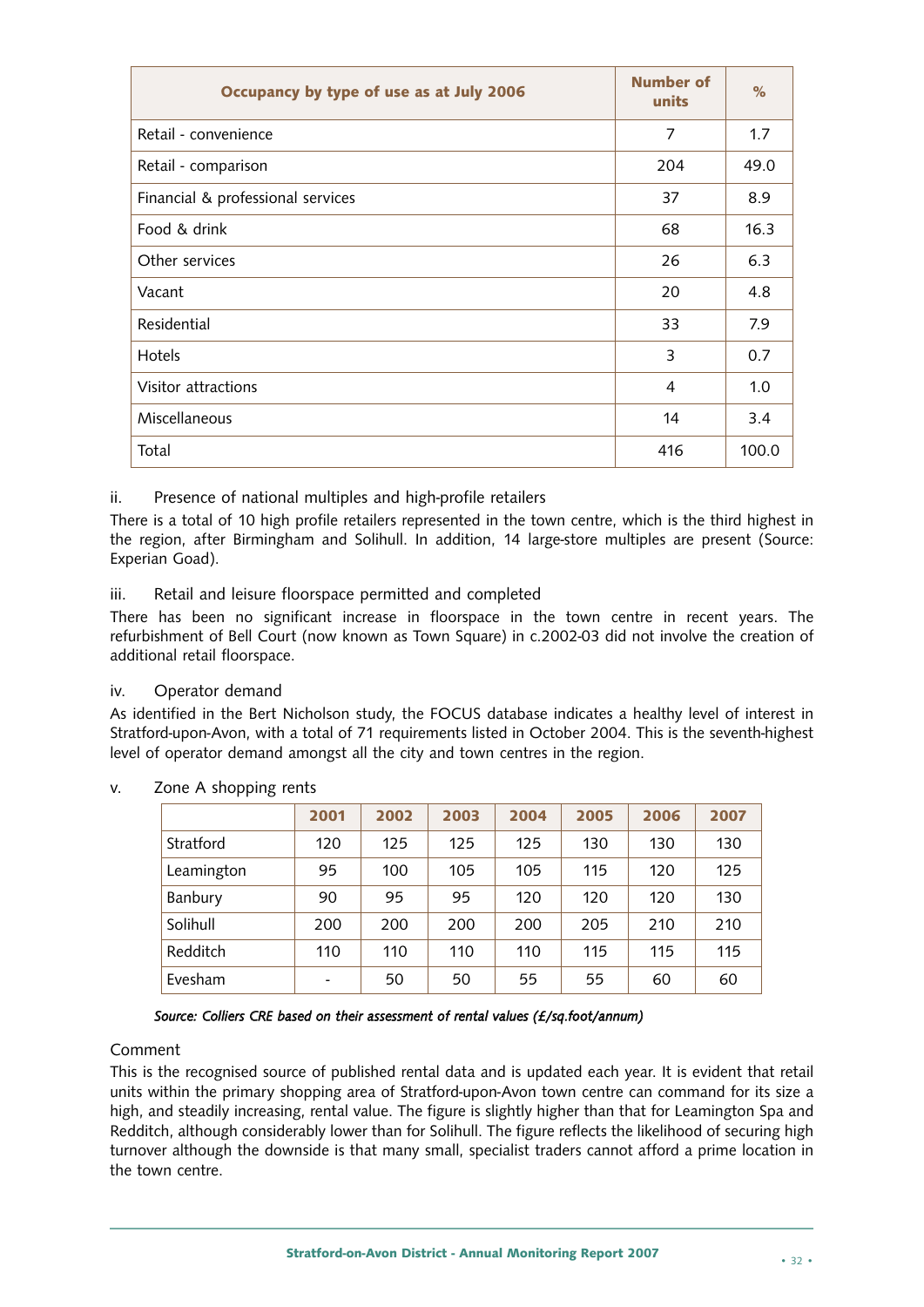#### vi. Proportion of vacant street-level property

From a recent survey of town centre properties, it is evident that the vacancy level is slightly higher than it was in the previous survey in 2003. According to the survey in August 2006, there were 20 vacant ground floor units, including six in Town Square for which there is ongoing difficulty to let. Approximately 5.3% of units are vacant compared with the Great Britain average of 10.5% (Source: Experian Goad).

It should be appreciated that vacancies can occur in even the strongest centres, reflecting the normal turn round of retail outlets. Indeed, there are very few examples where properties in the town centre remain vacant for long periods of time.

We will carry out an occupancy survey of the situation on a biennial basis.

#### vii. Quality and mix of services and other uses

There is a wide range of professional and business services, food and drink outlets and visitor attractions provided in the town centre, as illustrated in i. above. In large part this reflects the importance of Stratford-upon-Avon as a tourist destination.

#### viii. Pedestrian flows

The District Council first commissioned a pedestrian count in October 1996. To provide a useful comparison, a fresh count was carried out in October 2006 as indicated in last year's AMR.

Both counts covered 30 locations throughout the town centre on a consecutive Friday and Saturday and the figures were grossed up to give a weekly figure.

The overall figures show a very slight increase in the total number of pedestrians in the town centre. However, there is an interesting change to the location carrying the highest pedestrian flow. In 1996 this was on the south-side of Bridge Street, the main shopping street in the town centre. In the latest survey, it is in Henley Street which was pedestrianised in 2000 and has created a considerably more attractive environment for shoppers and visitors.

#### **m. To support sustainable tourism** (see Policies COM.21, COM.22)

Scale and location of new visitor accommodation

Monitoring of this indicator has recently commenced for regional purposes. This covers schemes involving more than five bedrooms.

|         | No. of<br><b>bedrooms</b>                   | <b>Location of schemes</b>                                                                                                                | <b>Progress</b>                                                     |
|---------|---------------------------------------------|-------------------------------------------------------------------------------------------------------------------------------------------|---------------------------------------------------------------------|
| 2005-06 | 70                                          | Bidford Grange Hotel, near Bidford-<br>on-Avon                                                                                            | Not started                                                         |
| 2006-07 | 31<br>167<br>180<br>$12 \overline{ }$<br>52 | Evesham Road, Dodwell<br>Walton Hall, Wellesbourne<br>Banbury Road, Gaydon<br>Banbury Road, Warmington<br>Bridgefoot, Stratford-upon-Avon | Not started<br>Completed<br>Not started<br>Commenced<br>Not started |

#### Comment

There has been a substantial increase in the amount of visitor accommodation granted permission in the District in the past year or so, although a number of schemes are still to be implemented. This is a healthy situation for Stratford District which is heavily reliant on the tourism sector and visitors staying in the area. While only one scheme is in Stratford-upon-Avon, the others have all been justified for site specific reasons, either because of their relationship to established leisure uses or as extensions to existing hotels.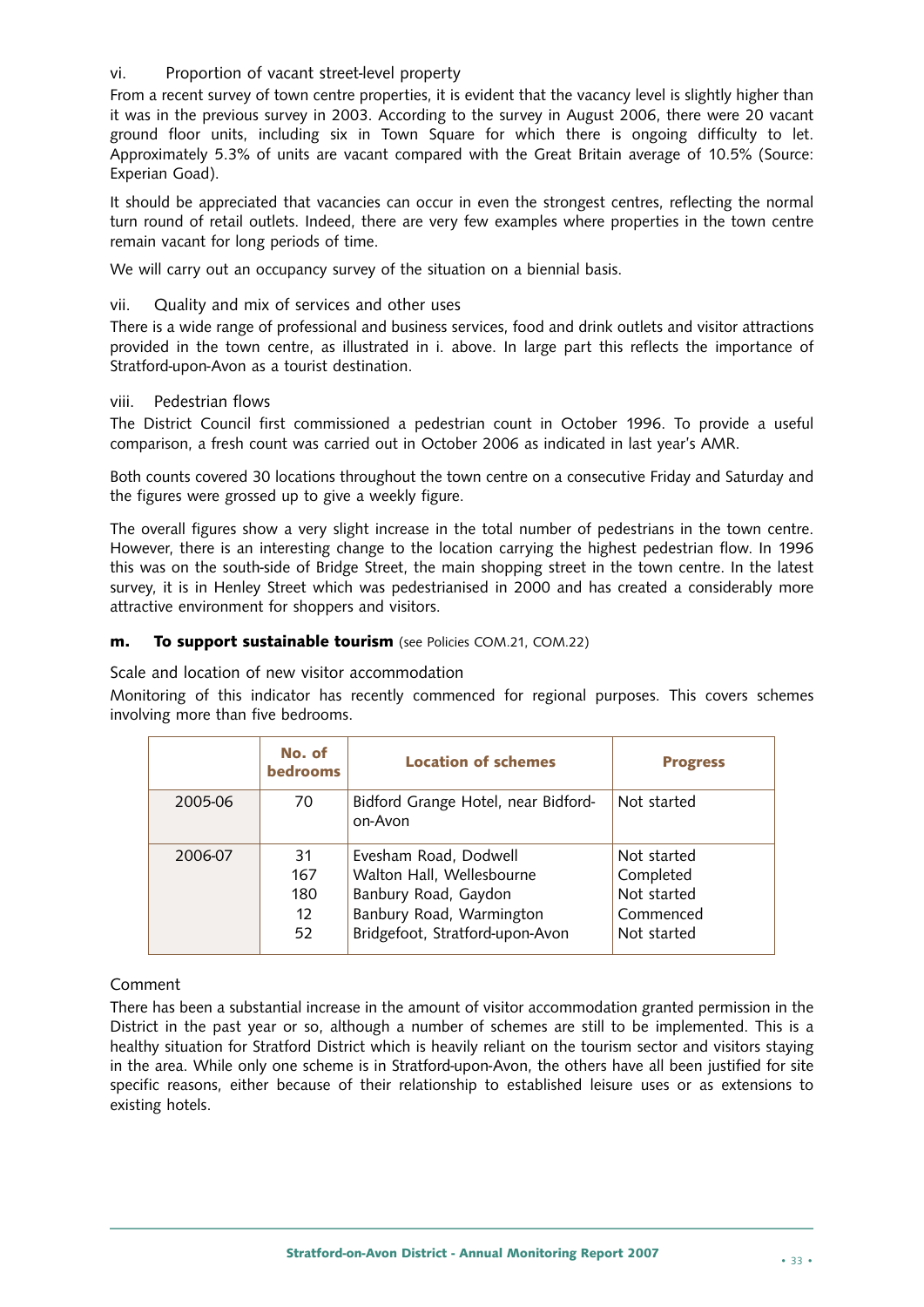#### **n. To provide leisure opportunities** (see Policies COM.4, COM.5, COM.6)

Area of public open space provided in new development and lost to other forms of development

- the District Council is not able to monitor this indicator comprehensively at the present time. The intention is to incorporate it into a database currently being developed that will monitor the outcome of planning applications. However, there have been no cases of development being granted planning permission on public open spaces during the year 2006-07.

Value of developer contributions towards public open space

- the District Council adopted supplementary planning guidance in March 2005 whereby financial contributions towards off-site provision of open space will be sought in appropriate circumstances. During the monitoring years 2005-07, a total of over £150,000 has been secured from development proposals in Alcester, Bidford, Henley, Southam, Stratford and Studley.

#### **D. Significant Effects Indicators**

The intention is that such indicators should be linked to the objectives and indicators identified in the Sustainability Appraisal. They are intended to enable a comparison to be made between the predicted effects of policies and the actual effects that they have.

Since the appraisal will relate in particular to the policies in the Local Development Framework it is not possible or appropriate to identify a set of these indicators for Stratford District at this time. Despite that, it is helpful to have an understanding of how such an appraisal will be carried out and the manner in which the significant effects indicators relevant to this District will be recognized.

A sufficient number should be developed to ensure a robust assessment of policy implementation. It is important, however, that the choice of such indicators reflects the availability and quality of data sources in order to ensure that assessment is meaningful.

A Sustainability Appraisal Framework has been established following consultation with a range of organisations. It is contained in the Sustainability Appraisal of Development Plan Documents Scoping Report published by the District Council in March 2007 and is replicated below.

The purpose of the framework is to provide a consistent basis for describing, analysing and comparing the sustainability effects of policies in the LDF.

A set of significant effects indicators will emerge and be specified during the process of preparing the LDF, initially related to the policies contained in the Core Strategy.

| <b>THEME</b>                       | <b>OBJECTIVES</b>                                                                                                                                                                                                                   |
|------------------------------------|-------------------------------------------------------------------------------------------------------------------------------------------------------------------------------------------------------------------------------------|
|                                    | DEVELOPING THRIVING SUSTAINABLE COMMUNITIES                                                                                                                                                                                         |
| <b>Participation</b>               | Provide opportunities for communities to participate in and contribute to the<br>decisions that affect their neighbourhoods and quality of life.                                                                                    |
| <b>Crime</b>                       | Reduce crime, fear of crime and antisocial behaviour.                                                                                                                                                                               |
| <b>Health</b>                      | Improve health and reduce health inequalities by encouraging and enabling<br>healthy lifestyles as well as protecting health and providing health services.                                                                         |
| <b>Poverty</b>                     | Tackle poverty and disadvantage, taking into account the particular<br>difficulties of those facing multiple disadvantage.                                                                                                          |
| <b>Access</b>                      | Promote and improve access to services and opportunity, including<br>education and lifelong learning, leisure, employment, health; and ensure that<br>access is equitable, regardless of location, income, lifestyle or background. |
| <b>Culture &amp;</b><br>recreation | Improve opportunities to participate in the cultural and recreational activities<br>that the District can offer.                                                                                                                    |
| <b>Housing</b>                     | Provide decent and affordable housing for all, of the right quantity, type,<br>tenure and affordability for local needs, in clean, safe and pleasant local<br>environments.                                                         |
| <b>Population</b>                  | Balance the needs of local people and visitors, and establish the District as<br>both a self-sufficient District for residents and a high quality place for visitors.                                                               |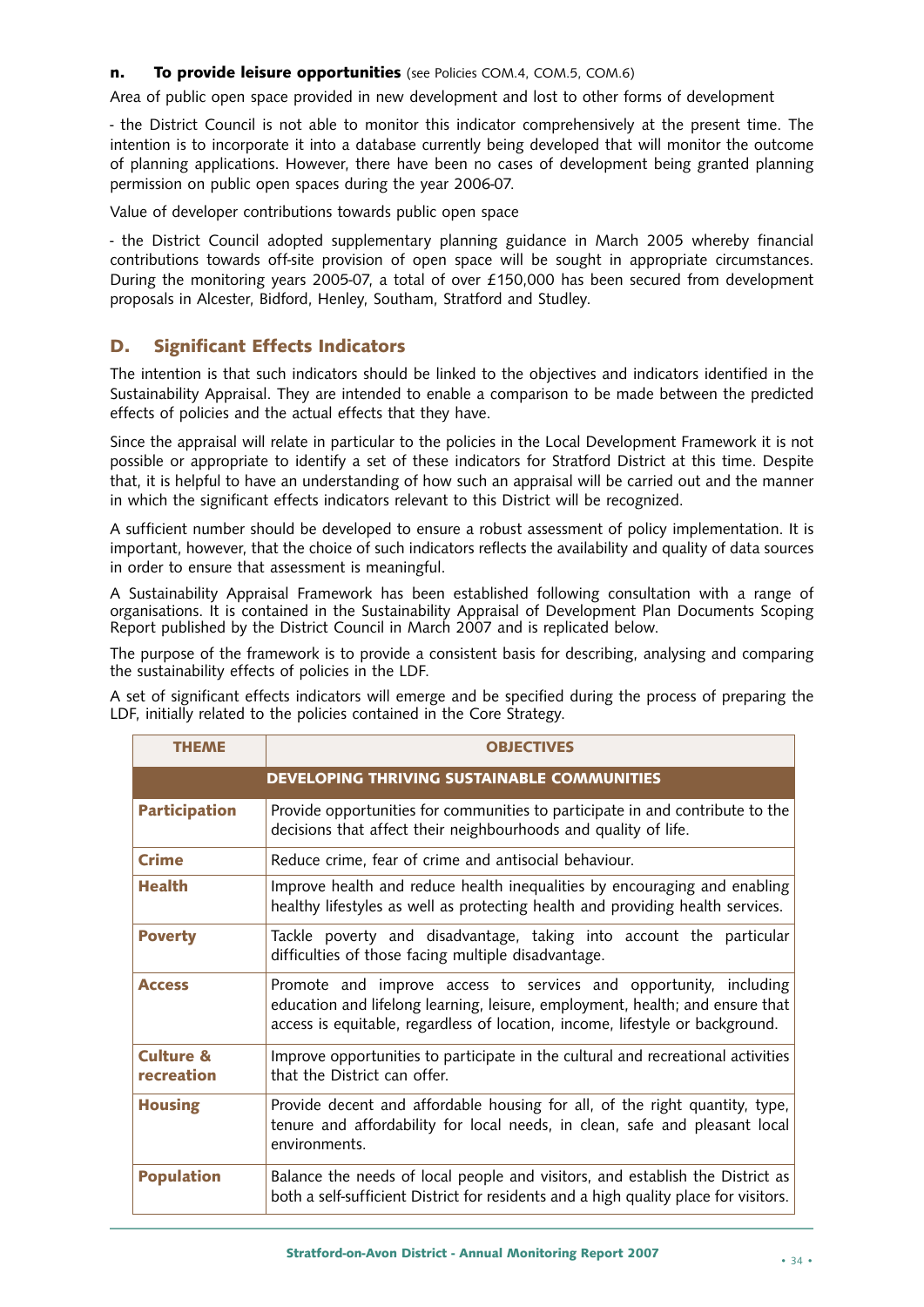| <b>THEME</b>                                                          | <b>OBJECTIVES</b>                                                                                                                                                                                                                                                                                                                                                                                                                                                                                                                                                                                                                                                                                                                            |
|-----------------------------------------------------------------------|----------------------------------------------------------------------------------------------------------------------------------------------------------------------------------------------------------------------------------------------------------------------------------------------------------------------------------------------------------------------------------------------------------------------------------------------------------------------------------------------------------------------------------------------------------------------------------------------------------------------------------------------------------------------------------------------------------------------------------------------|
|                                                                       | <b>ENHANCING AND PROTECTING THE ENVIRONMENT</b>                                                                                                                                                                                                                                                                                                                                                                                                                                                                                                                                                                                                                                                                                              |
| <b>Historic</b><br>Environment/<br><b>Cultural</b><br><b>Heritage</b> | Enhance, preserve and protect sites, features and areas of archaeological,<br>historic and cultural heritage importance; protect, enhance and manage the<br>rich diversity of cultural and built environment and archaeological assets;<br>preserve, protect and enhance conservation areas, listed buildings,<br>archaeological remains, historic parks and gardens and their settings and<br>other features and areas of historic and cultural value, identify, assess and<br>incorporate the physical, social, economic and environmental value of the<br>historic environment in the regeneration of the district and to improve and<br>broaden access to, and understanding of, local heritage, historic sites, areas<br>and buildings. |
| <b>Landscape</b>                                                      | Protect, enhance and manage the character and appearance of the<br>landscape and townscape, maintaining and strengthening local<br>distinctiveness and sense of place, and achieve high quality and sustainable<br>design for buildings, spaces and the public realm sensitive to the locality.                                                                                                                                                                                                                                                                                                                                                                                                                                              |
| <b>Environmental</b><br><b>Assets</b>                                 | Value, enhance and protect the District's environmental assets, including<br>the natural and built environment and environmental heritage.                                                                                                                                                                                                                                                                                                                                                                                                                                                                                                                                                                                                   |
| <b>Biodiversity</b>                                                   | Value, restore, enhance and protect biodiversity.                                                                                                                                                                                                                                                                                                                                                                                                                                                                                                                                                                                                                                                                                            |
| <b>Land use</b>                                                       | Encourage development that optimises the use of previously developed<br>land and buildings and creates high quality built environments<br>incorporating high quality green space, design and encouraging<br>biodiversity.                                                                                                                                                                                                                                                                                                                                                                                                                                                                                                                    |
| <b>Urban</b><br><b>Development</b>                                    | Encourage urban development that improves the quality of the urban<br>environment as a whole in order to stem the unsustainable decentralisation<br>of people, jobs and other activities away from urban areas.                                                                                                                                                                                                                                                                                                                                                                                                                                                                                                                              |
| <b>Stewardship</b>                                                    | Encourage local stewardship of local environments.                                                                                                                                                                                                                                                                                                                                                                                                                                                                                                                                                                                                                                                                                           |
| <b>Pollution</b>                                                      | Minimise air, water and soil pollution level.                                                                                                                                                                                                                                                                                                                                                                                                                                                                                                                                                                                                                                                                                                |
| <b>Climate change</b>                                                 | Minimise the District's contribution to the causes of climate change while<br>implementing a managed response to its unavoidable impacts.                                                                                                                                                                                                                                                                                                                                                                                                                                                                                                                                                                                                    |
|                                                                       | <b>ENSURING PRUDENT AND EFFICIENT USE OF NATURAL RESOURCES</b>                                                                                                                                                                                                                                                                                                                                                                                                                                                                                                                                                                                                                                                                               |
| <b>Energy</b>                                                         | Reduce overall energy use through increasing energy efficiency, and increase<br>the proportion of energy generated from renewable sources.                                                                                                                                                                                                                                                                                                                                                                                                                                                                                                                                                                                                   |
| <b>Conservation</b>                                                   | Conserve use of natural resources such as water and minerals.                                                                                                                                                                                                                                                                                                                                                                                                                                                                                                                                                                                                                                                                                |
| <b>Standards</b>                                                      | Promote and ensure high standards of sustainable resource-efficient design,<br>construction and maintenance of buildings.                                                                                                                                                                                                                                                                                                                                                                                                                                                                                                                                                                                                                    |
| <b>Planning</b>                                                       | Ensure the location of development makes efficient use of existing physical<br>infrastructure and helps reduce need to travel, especially by private car,<br>allocate land for development in sustainable locations, and enhance the<br>character of the District.                                                                                                                                                                                                                                                                                                                                                                                                                                                                           |
| <b>Transport</b>                                                      | Encourage modal shift away from private car use and reduce the production<br>of pollutants and congestion from transport while creating good accessibility<br>for all people in the District.                                                                                                                                                                                                                                                                                                                                                                                                                                                                                                                                                |
| <b>Waste</b>                                                          | Encourage and enable waste minimisation, reuse, recycling and recovery to<br>divert resources away from the waste stream.                                                                                                                                                                                                                                                                                                                                                                                                                                                                                                                                                                                                                    |
| <b>Local Sourcing</b>                                                 | Encourage local sourcing of goods and materials, and rural economic growth.                                                                                                                                                                                                                                                                                                                                                                                                                                                                                                                                                                                                                                                                  |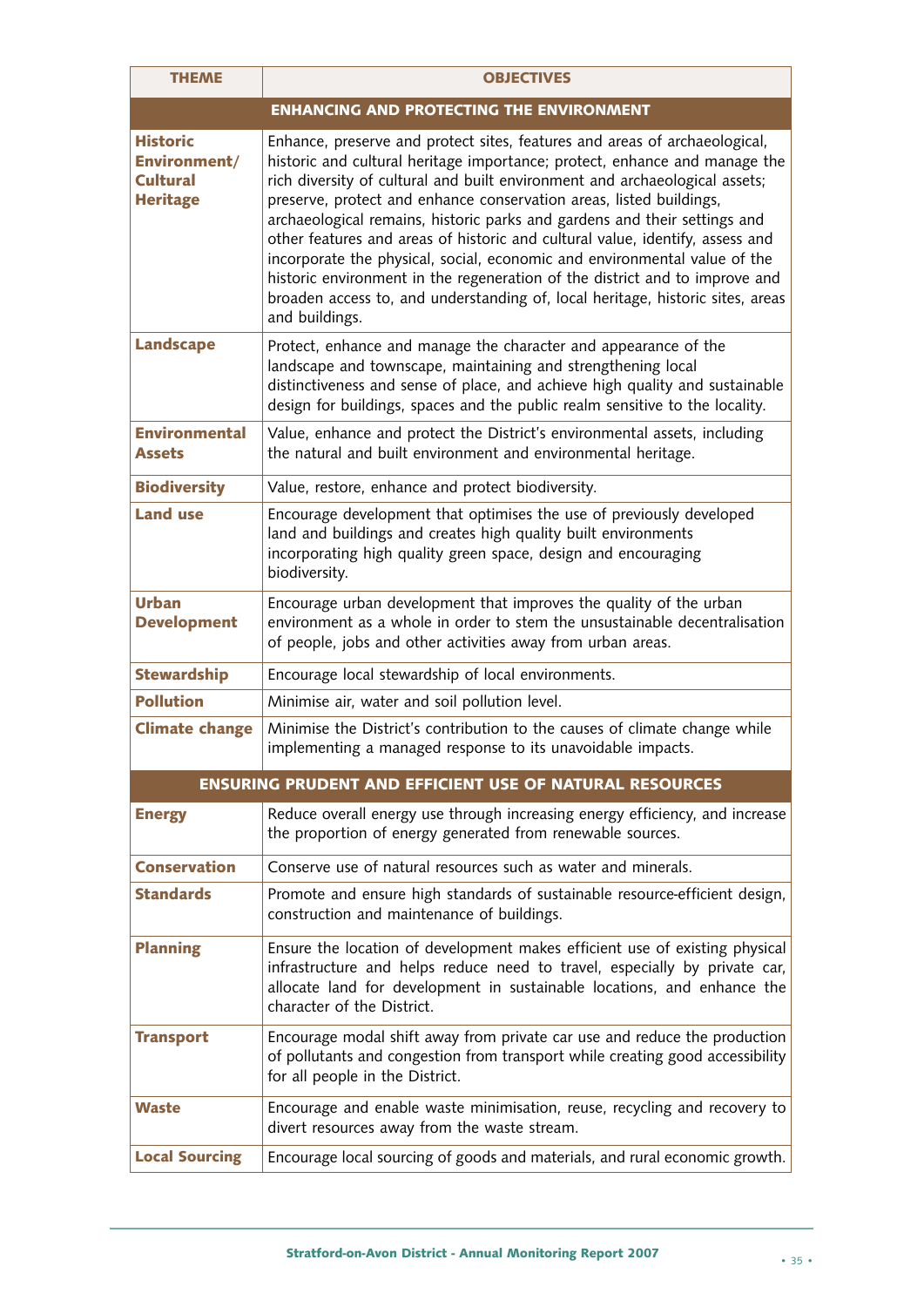| <b>THEME</b>          | <b>OBJECTIVES</b>                                                                                                                                                     |
|-----------------------|-----------------------------------------------------------------------------------------------------------------------------------------------------------------------|
|                       | DEVELOPING A FLOURISHING, DIVERSE AND STABLE ECONOMY                                                                                                                  |
| <b>Growth</b>         | Achieve sustainable economic growth and prosperity for the benefit of all the<br>District's inhabitants.                                                              |
| <b>Employment</b>     | Create high quality employment opportunities suited to the changing needs<br>of the local workforce, whilst recognising the value and contribution of<br>unpaid work. |
| <b>Investment</b>     | Promote investment in future prosperity.                                                                                                                              |
| <b>Skills</b>         | Encourage ongoing investment and engagement in learning and skills<br>development.                                                                                    |
| <b>Innovation</b>     | Encourage a culture of enterprise and innovation.                                                                                                                     |
| <b>Technology</b>     | Promote and support the development of new technologies, especially those<br>with high value and low impact.                                                          |
| <b>Responsibility</b> | Encourage corporate social and environmental responsibility, with local<br>organisations and agencies leading by example.                                             |
| <b>Tourism</b>        | Enhance the visitor experience and ensure Stratford in particular and the<br>District as a whole establishes itself as a World Class place for tourists.              |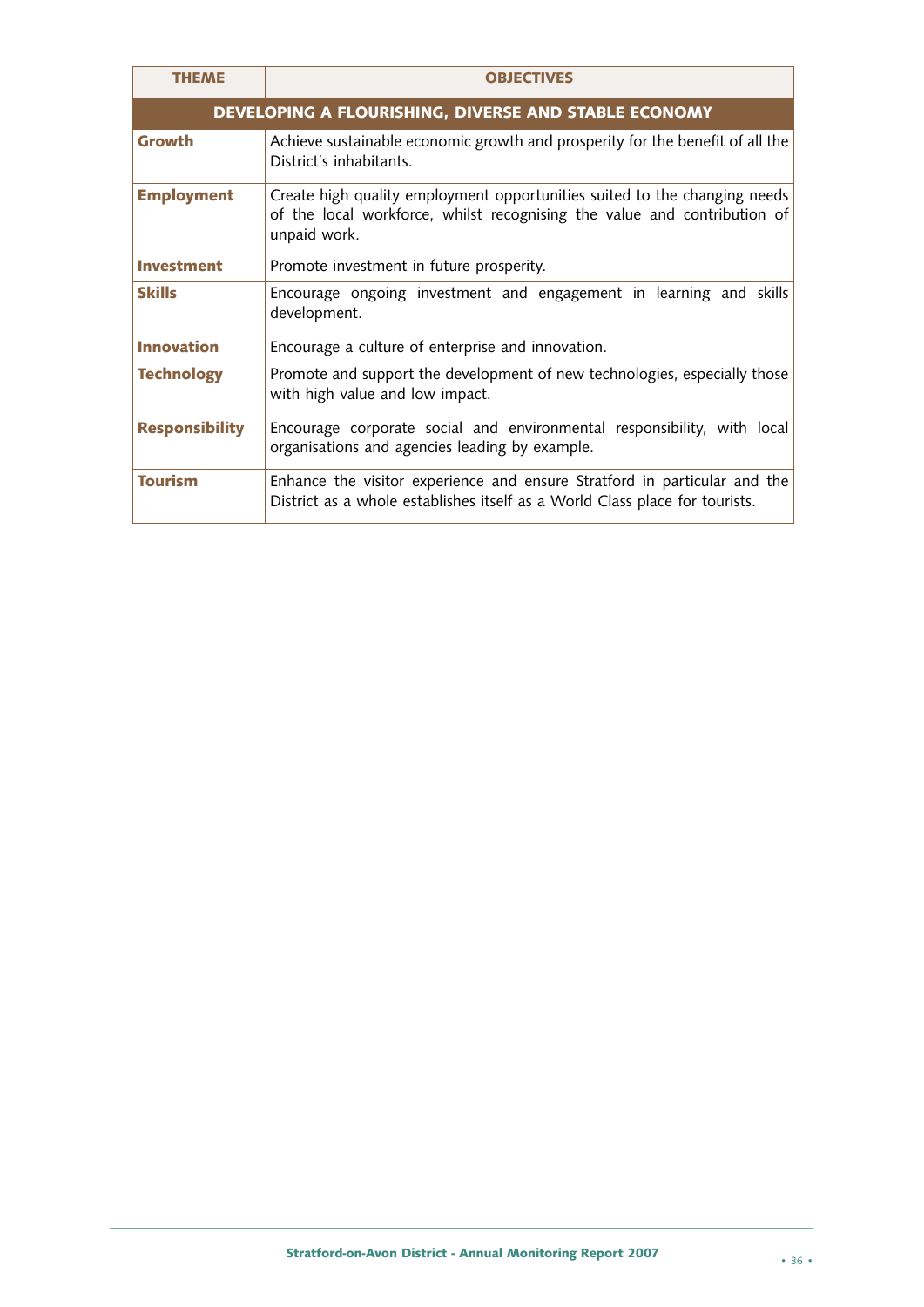## **5. Local Development Scheme – progress and review**

The table below sets out the current position on each of the documents listed in the current LDS and any changes of intent or timescale proposed by the District Council.

The following colour code is used to give a quick indication of whether the intended timescales for each document has been achieved during the past year:

| Preparation on target            |  |
|----------------------------------|--|
| Preparation delayed slightly     |  |
| Preparation delayed considerably |  |
| Document deleted/withdrawn       |  |

| <b>Name of</b><br><b>Document</b>                                | <b>Current Position</b>                                                                                                                                                                                                                                                                                                                                                                                                                                                                                                                                                                                                                                                                                   | <b>Proposed Change to the LDS</b>                                                                                                                                                                                                                                                                                                                                                                                                                                                                                                                                                                                                                                                                                                                                                      |
|------------------------------------------------------------------|-----------------------------------------------------------------------------------------------------------------------------------------------------------------------------------------------------------------------------------------------------------------------------------------------------------------------------------------------------------------------------------------------------------------------------------------------------------------------------------------------------------------------------------------------------------------------------------------------------------------------------------------------------------------------------------------------------------|----------------------------------------------------------------------------------------------------------------------------------------------------------------------------------------------------------------------------------------------------------------------------------------------------------------------------------------------------------------------------------------------------------------------------------------------------------------------------------------------------------------------------------------------------------------------------------------------------------------------------------------------------------------------------------------------------------------------------------------------------------------------------------------|
| Stratford-on-Avon<br>District Local Plan<br>Review 1996-<br>2011 | Adopted July 2006                                                                                                                                                                                                                                                                                                                                                                                                                                                                                                                                                                                                                                                                                         | No longer needs to be referred to in<br>LDS - delete.                                                                                                                                                                                                                                                                                                                                                                                                                                                                                                                                                                                                                                                                                                                                  |
| Statement of<br>Community<br>Involvement                         | Adopted April 2006                                                                                                                                                                                                                                                                                                                                                                                                                                                                                                                                                                                                                                                                                        | No longer needs to be referred to in<br>LDS - delete.                                                                                                                                                                                                                                                                                                                                                                                                                                                                                                                                                                                                                                                                                                                                  |
| Core Strategy<br><b>DPD</b>                                      | Evidence<br>gathering<br>work<br>well<br>advanced. Consultation on Issues and<br>Options document carried out in<br>May/June 2007. Work has<br>now<br>commenced<br>developing<br>on<br>the<br>Preferred Options.<br>Discussions with Government Office<br>have indicated that Core Strategy will<br>be expected to include strategic<br>locations of land for housing and<br>employment.<br>If Core Strategy is to identify strategic<br>sites then the outputs of key areas of<br>the evidence base are crucial. These<br>include:<br>Strategic Flood Risk Assessment (Stage<br>One Study due December 2007)<br>Strategic Housing Land Availability<br>Assessment (due to be completed<br>February 2009) | Revise key milestone to slip Preferred<br>Options consultation to June 2008.<br>This will enable decisions to be made<br>on strategic locations for development<br>having regard to evidence contained in<br>the SFRA and SHLAA. It will also avoid<br>the purdah associated with the District<br>Council elections in early May.<br>a consequence, subsequent<br>As<br>would<br>milestones<br>also<br>slip.<br>- A<br>provisional indication is given below<br>although this will be dependent on<br>procedural matters:<br>Submission to Secretary of State -<br>December 2008<br>Submission of representations<br>January-February 2009<br>Pre-examination meeting - April 2009<br>Public Examination - July 2009<br>Inspector's Report - November 2009<br>Adoption - December 2009 |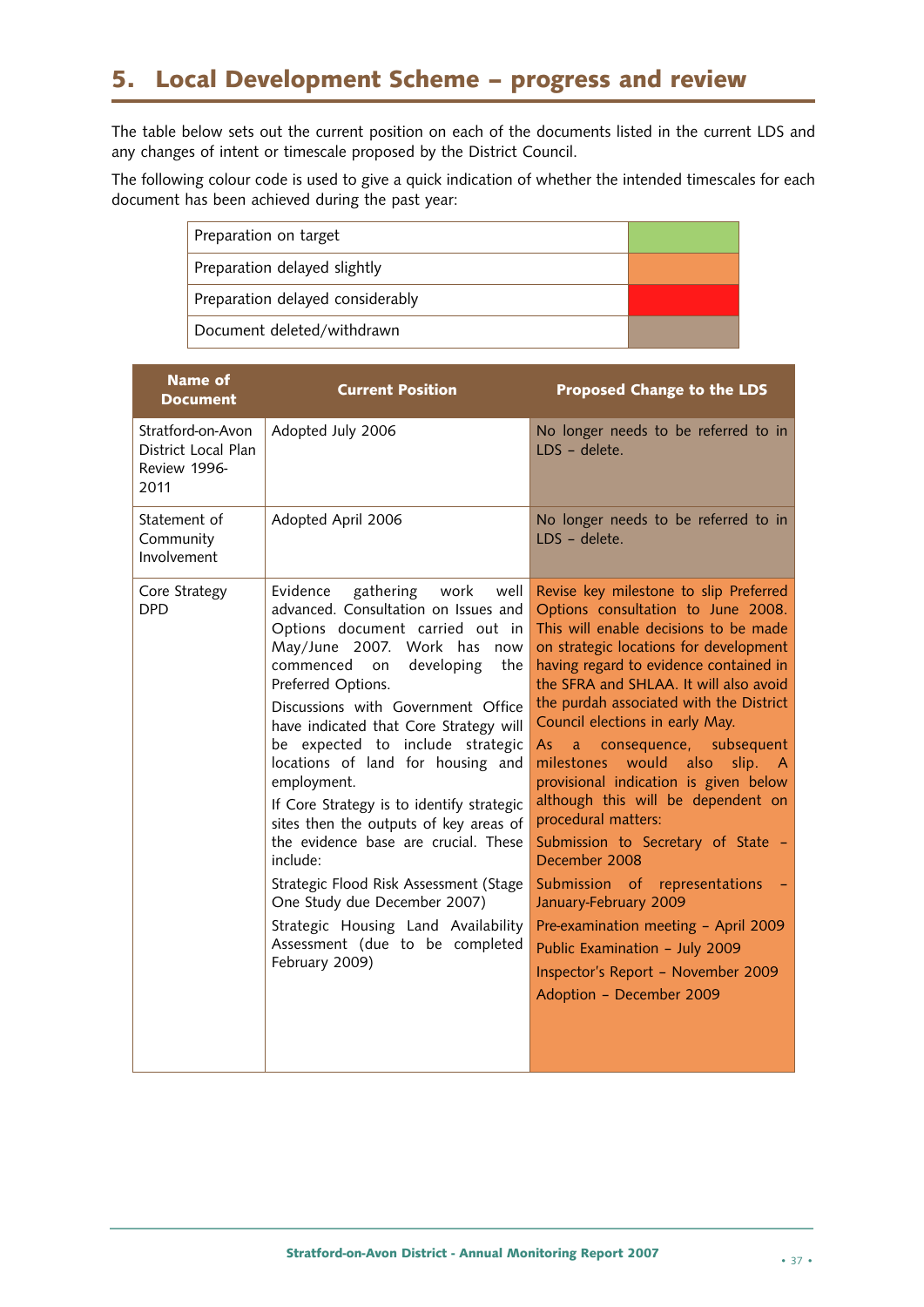| <b>Name of Document</b>                                                                                                         | <b>Current Position</b>                                                                                                                                                                                                                                                                                                                                         | <b>Proposed Change to the LDS</b>                                                                                                                                                                                                                                                                                                  |
|---------------------------------------------------------------------------------------------------------------------------------|-----------------------------------------------------------------------------------------------------------------------------------------------------------------------------------------------------------------------------------------------------------------------------------------------------------------------------------------------------------------|------------------------------------------------------------------------------------------------------------------------------------------------------------------------------------------------------------------------------------------------------------------------------------------------------------------------------------|
| Significant Allocations<br><b>DPD</b>                                                                                           | Pre-production evidence gathering well<br>underway principally through the<br>SHLAA. Delays to the Core Strategy<br>process has meant that Issues and<br>Options consultation has not yet taken<br>place.                                                                                                                                                       | Given intended changes to Core<br>Strategy to include strategic locations<br>for development it is debatable<br>whether a separate DPD is required.<br>Withdraw from LDS - can<br>be<br>reintroduced if required, eg. if it is<br>decided that small (non-strategic) sites<br>allocated in smaller<br>should<br>be<br>settlements. |
| Stratford-upon-Avon<br>Area Action Plan DPD                                                                                     | No progress has been made on this<br>DPD. The Urban Design Framework<br>has only just been adopted. It had<br>been anticipated that certain proposals<br>might emerge from the UDF which<br>could not come forward without the<br>preparation of a DPD. It is now<br>apparent that all aspects of the UDF<br>can come forward in the current policy<br>context. | Withdraw from LDS - include in future<br>review as appropriate.                                                                                                                                                                                                                                                                    |
| Managing Housing<br>Supply SPD                                                                                                  | Adopted November 2007                                                                                                                                                                                                                                                                                                                                           | Target achieved - delete from LDS                                                                                                                                                                                                                                                                                                  |
| Methodology for<br><b>Calculating Developer</b><br>Contributions<br>Towards Transport<br>Schemes in Stratford-<br>upon-Avon SPD | Adopted April 2007                                                                                                                                                                                                                                                                                                                                              | Target achieved - delete from LDS                                                                                                                                                                                                                                                                                                  |
| Car and Cycle Parking<br>Standards SPD                                                                                          | Adopted April 2007                                                                                                                                                                                                                                                                                                                                              | Target achieved - delete from LDS                                                                                                                                                                                                                                                                                                  |
| Meeting the Needs of<br>the District's Rural<br><b>Communities SPD</b>                                                          | Adopted April 2007                                                                                                                                                                                                                                                                                                                                              | Target achieved - delete from LDS                                                                                                                                                                                                                                                                                                  |
| Meeting Housing<br>Needs SPD                                                                                                    | Key milestones have not been met, but<br>consultation draft was published in<br>October 2007.                                                                                                                                                                                                                                                                   | Amend date of adoption from June<br>2007 to February 2008.                                                                                                                                                                                                                                                                         |
| Stratford-upon-Avon<br>Urban Design<br>Framework SPD                                                                            | Adopted July 2007                                                                                                                                                                                                                                                                                                                                               | Target achieved - delete from LDS                                                                                                                                                                                                                                                                                                  |
| Harbury Cement<br>Works SPD                                                                                                     | Adopted December 2007                                                                                                                                                                                                                                                                                                                                           | Target achieved - delete from LDS                                                                                                                                                                                                                                                                                                  |
| <b>Energy Conservation</b><br>and Renewable<br>Energy SPD<br>(re-titled Sustainable<br>Low-Carbon<br>Buildings)                 | Adopted October 2007                                                                                                                                                                                                                                                                                                                                            | Target achieved - delete from LDS                                                                                                                                                                                                                                                                                                  |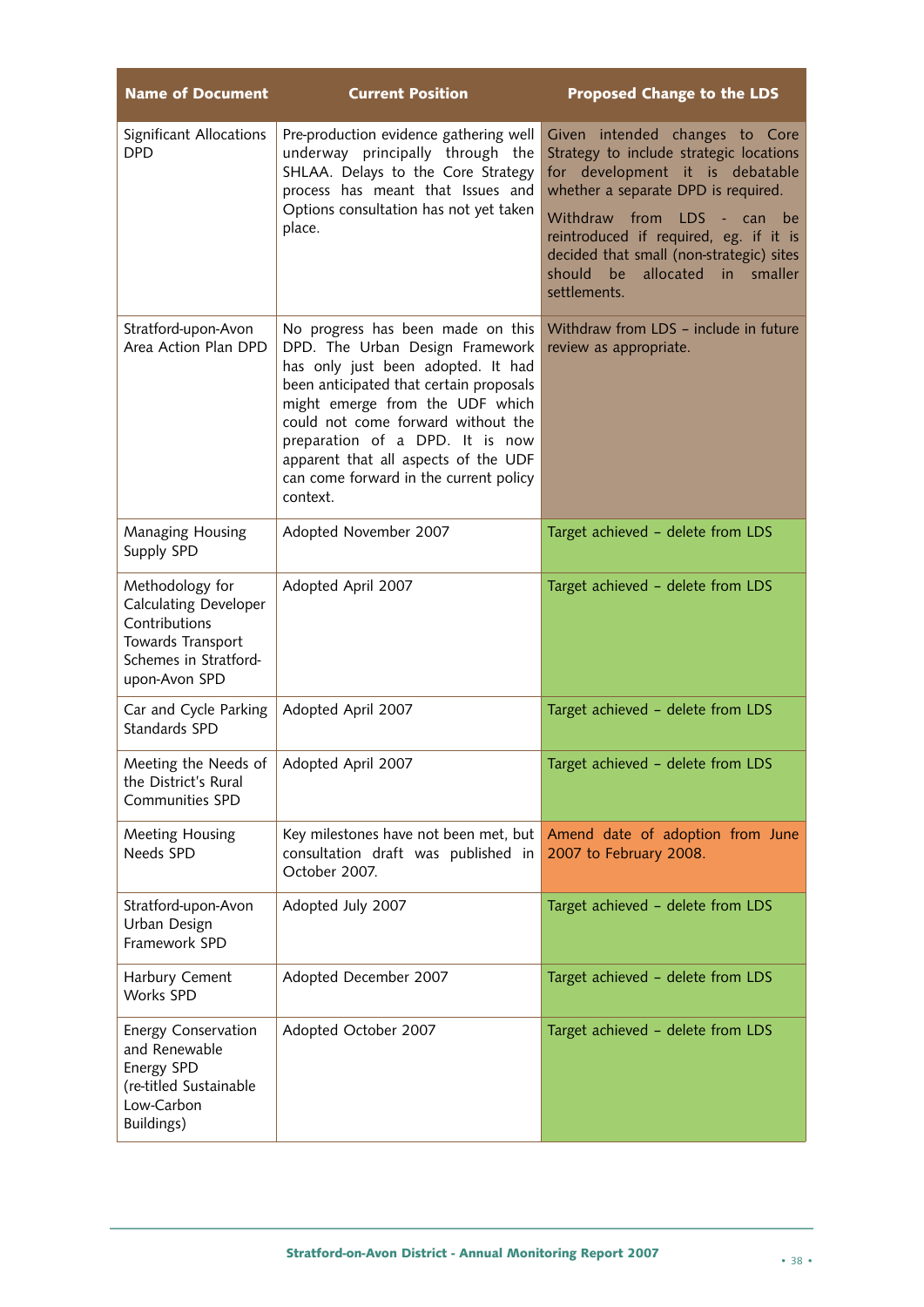| <b>Name of Document</b>                                              | <b>Current Position</b>                                                                                                                                                                                                                                                                                                                                                                     | <b>Proposed Change to the LDS</b>                                                                                                              |
|----------------------------------------------------------------------|---------------------------------------------------------------------------------------------------------------------------------------------------------------------------------------------------------------------------------------------------------------------------------------------------------------------------------------------------------------------------------------------|------------------------------------------------------------------------------------------------------------------------------------------------|
| Stratford-upon-Avon -<br>New Development in<br>Residential Areas SPD | No progress has been made. Intention<br>has been reconsidered in order to focus<br>resources on the Core Strategy.                                                                                                                                                                                                                                                                          | Withdraw from LDS - include in future<br>review as appropriate.                                                                                |
| Provision of Public<br>Open Space SPD                                | No progress has been made. Intention<br>has been reconsidered in order to focus<br>resources on the Core Strategy. It is<br>also anticipated that the scope of this<br>SPD will be extended to include built<br>facilities for sport and recreation.<br>Additional audit work and the<br>development of a Facilities Strategy<br>will be required to support the<br>preparation of the SPD. | Revise milestones to amend date of<br>adoption to November 2009. Revise<br>scope of the SPD to include all sport<br>and recreation facilities. |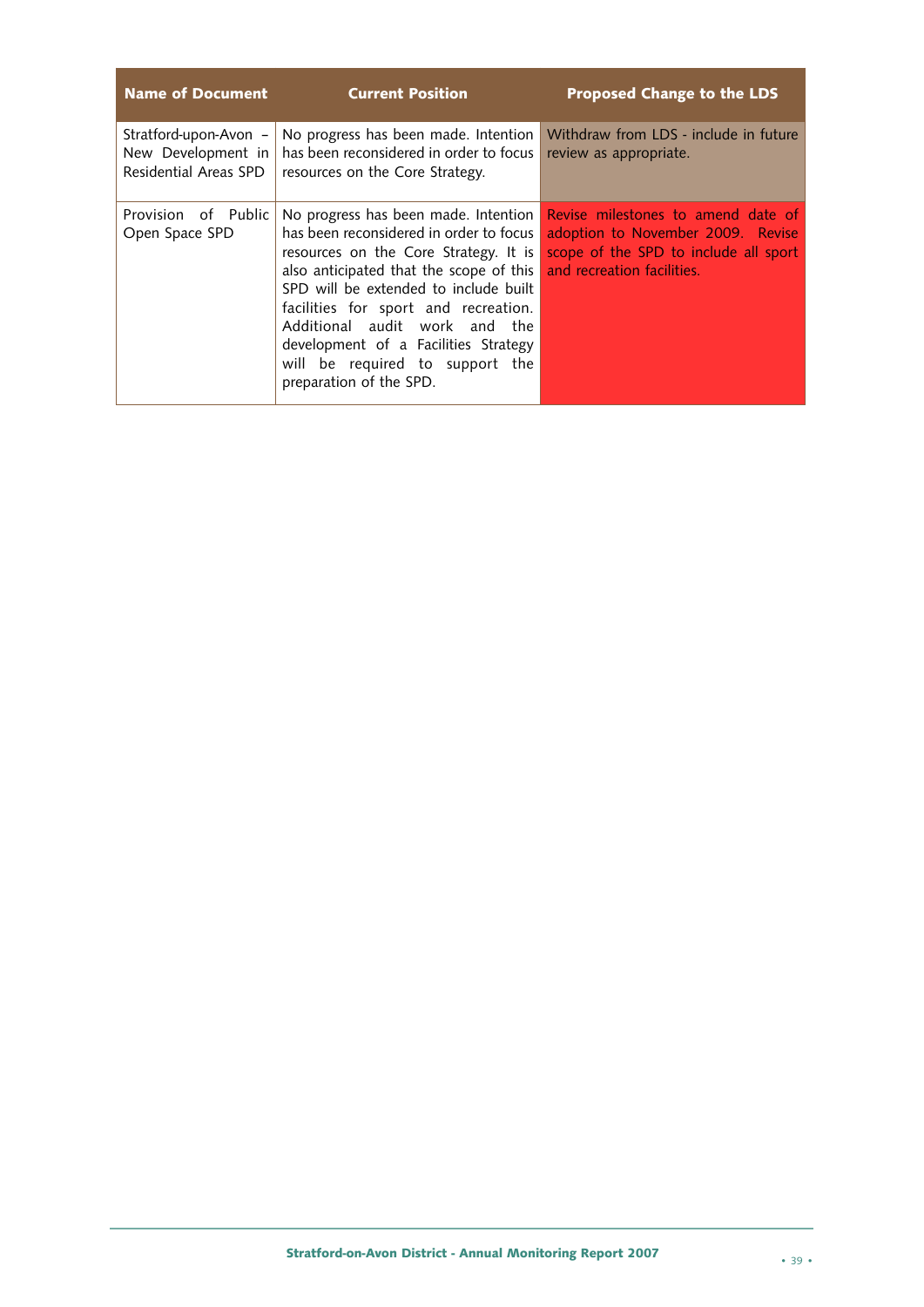## **6. Glossary**

| <b>Affordable housing</b>                            | This is intended to meet the needs of households those who cannot<br>afford to buy or rent a home on the open market. Comprise rented<br>or part-owned accommodation, usually provided and managed by<br>Housing Associations. Occupation is usually limited to households<br>with a local connection.                                                                                                                           |
|------------------------------------------------------|----------------------------------------------------------------------------------------------------------------------------------------------------------------------------------------------------------------------------------------------------------------------------------------------------------------------------------------------------------------------------------------------------------------------------------|
| <b>Area of Outstanding</b><br><b>Natural Beauty</b>  | A specifically defined and protected area of nationally important<br>landscape value within which the conservation and enhancement of<br>character is expected. Much of the southern fringe of Stratford<br>District lies within the Cotswolds AONB.                                                                                                                                                                             |
| <b>Community Strategy</b>                            | All local authorities are required to prepare and publish one in<br>accordance with the Local Government Act 2000 to help improve<br>the social, economic and environmental well-being of their area.                                                                                                                                                                                                                            |
| <b>Conservation Area</b>                             | A specifically defined and protected environmental area based on its<br>special architectural and/or historic interest. All development within<br>such an area is expected to preserve or enhance its character or<br>appearance.                                                                                                                                                                                                |
| <b>Core Strategy</b>                                 | Sets out the long-term vision and spatial strategy for the local<br>authority area, together with strategic policies and proposals to<br>achieve that vision.                                                                                                                                                                                                                                                                    |
| <b>Development Plan</b><br><b>Document (DPD)</b>     | Form part of the Local Development Framework (LDF) that will<br>eventually replace the District Local Plan. DPDs have to go through a<br>rigorous process of preparation and approval. The Core Strategy is a<br>DPD; as are Area Action Plans that can be produced for specific parts<br>of the District.                                                                                                                       |
| <b>Examination in Public</b>                         | A formal assessment of the process by which a DPD has been<br>produced, together with its contents and objections submitted. The<br>EiP is chaired by an Inspector appointed by the Secretary of State and<br>whose report is binding on the Council.                                                                                                                                                                            |
| <b>Government Office</b><br>for the West<br>Midlands | The regional government office is responsible for implementing<br>national policy and for ensuring that local authorities comply with<br>national guidance and the Regional Spatial Strategy.                                                                                                                                                                                                                                    |
| <b>Local Development</b><br><b>Framework</b>         | The LDF contains a series of Development Plan Documents that,<br>together, will provide the planning policies that look to meet the<br>economic, environmental and social needs of the area and control the<br>development and use of land. Together with the Regional Spatial<br>Strategy (RSS) it forms the Development Plan for the area which is the<br>primary consideration in the determination of planning applications. |
| <b>Listed Building</b>                               | A building or other structure of special architectural or historic interest<br>included on a statutory list maintained by English Heritage. Each is<br>assigned either Grade I, II* or II.                                                                                                                                                                                                                                       |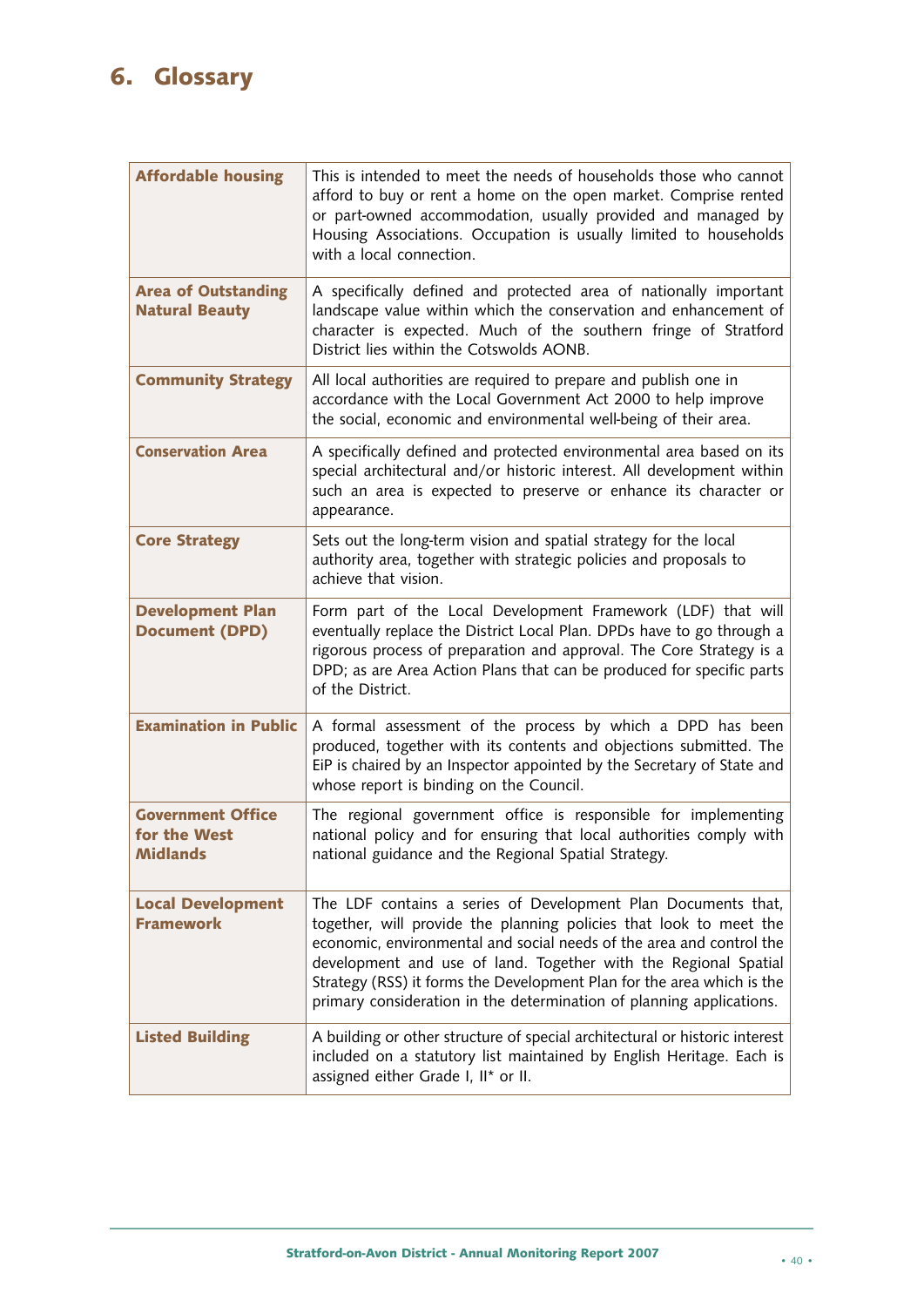| <b>Planning Inspectorate</b><br>(PINS)                              | PINS is responsible for assigning Inspectors to hold examinations into<br>Development Plan Documents and inquiries into planning and<br>enforcement appeals. It operates independently from national and<br>local government.            |
|---------------------------------------------------------------------|------------------------------------------------------------------------------------------------------------------------------------------------------------------------------------------------------------------------------------------|
| <b>Previously developed</b><br>land (PDL)                           | Land which is or was previously occupied by a permanent structure<br>(excluding agricultural or forestry buildings). The definition also<br>covers the curtilage of the development. It is also known as<br>'brownfield' land.           |
| <b>Regional Planning</b><br><b>Body (RPB)</b>                       | The RPB has responsibility to prepare, monitor and review the<br>Regional Spatial Strategy for the West Midlands. It forms part of the<br>Regional Assembly.                                                                             |
| <b>Section 106</b><br><b>Agreement</b>                              | A legal document which seeks to ensure compliance with the<br>necessary requirements of a planning permission to which it relates.                                                                                                       |
| <b>Statement of</b><br><b>Community</b><br><b>Involvement (SCI)</b> | A document that explains to all parties involved in and affected by the<br>planning process how and when they will be involved in the<br>preparation of the LDF and the steps that the Council will take to<br>assist their involvement. |
| <b>Supplementary</b><br><b>Planning Document</b><br>(SPD)           | These are intended to elaborate upon specific policies and proposals<br>contained in DPDs. They are a material consideration in the<br>determination of planning applications but do not have the same<br>status or weight as a DPD.     |
| <b>Sustainability</b><br><b>Appraisal (SA)</b>                      | An SA is the process by which the social, economic and environmental<br>impacts of policies and proposals contained in the LDF are assessed<br>and set down.                                                                             |